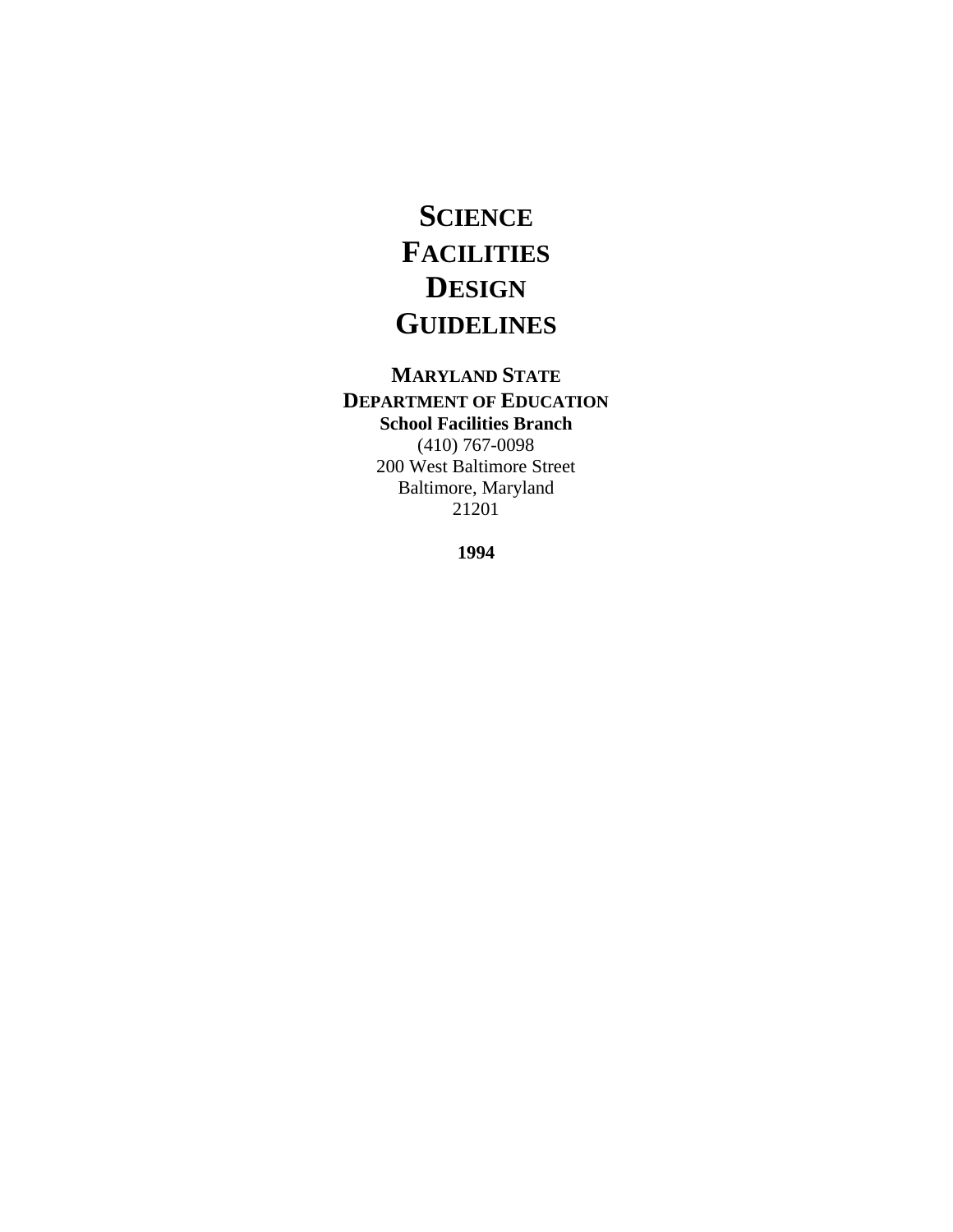## **Project Directors**

Sarah Woodhead Kathleen Thompson Architect, School Facilities Branch Facilitator in Science

Maryland State Department of Education Maryland State Department of Education

## **Guidelines Working Group**

William Burd Supervisor of Instruction Queen Anne's County Public Schools

Philip Creighton Dean, School of Science and Technology Salisbury State University

David Dymecki Principal Ayers Saint Gross, Architects

Brian Foret Facility Planner Wicomico County Public Schools

Elizabeth Gray Capital Projects Specialist Montgomery County Public Schools

Janet Hartlove Science Teacher Western High School Baltimore City Public Schools

John Kasner Research Facilities Manager University of Maryland/College Park

Barbara Jewett Science Department Head Oakland Mills High Schools Raymond Jordan Technical Services Supervisor W.R. Grace & Company

Donald Lewis Supervisor of Science Howard County Public Schools

Wayne Moyer Curriculum Coordinator Secondary Science Montgomery County Public Schools

Robert Rowan Assistant Vice President for Facilities University of Maryland/Baltimore

Frank Slaughter Director of Facilities Cecil County Public Schools

Kathleen Thompson Facilitator in Science Division of Instruction Maryland State Department of Education

Ronald Yasbin Chair, Biological Sciences University of Maryland/Baltimore

Sarah Woodhead Architect, School Facilities Branch Maryland State Department of Education

Participation in the Working Group does not imply agreement with the entire content of this document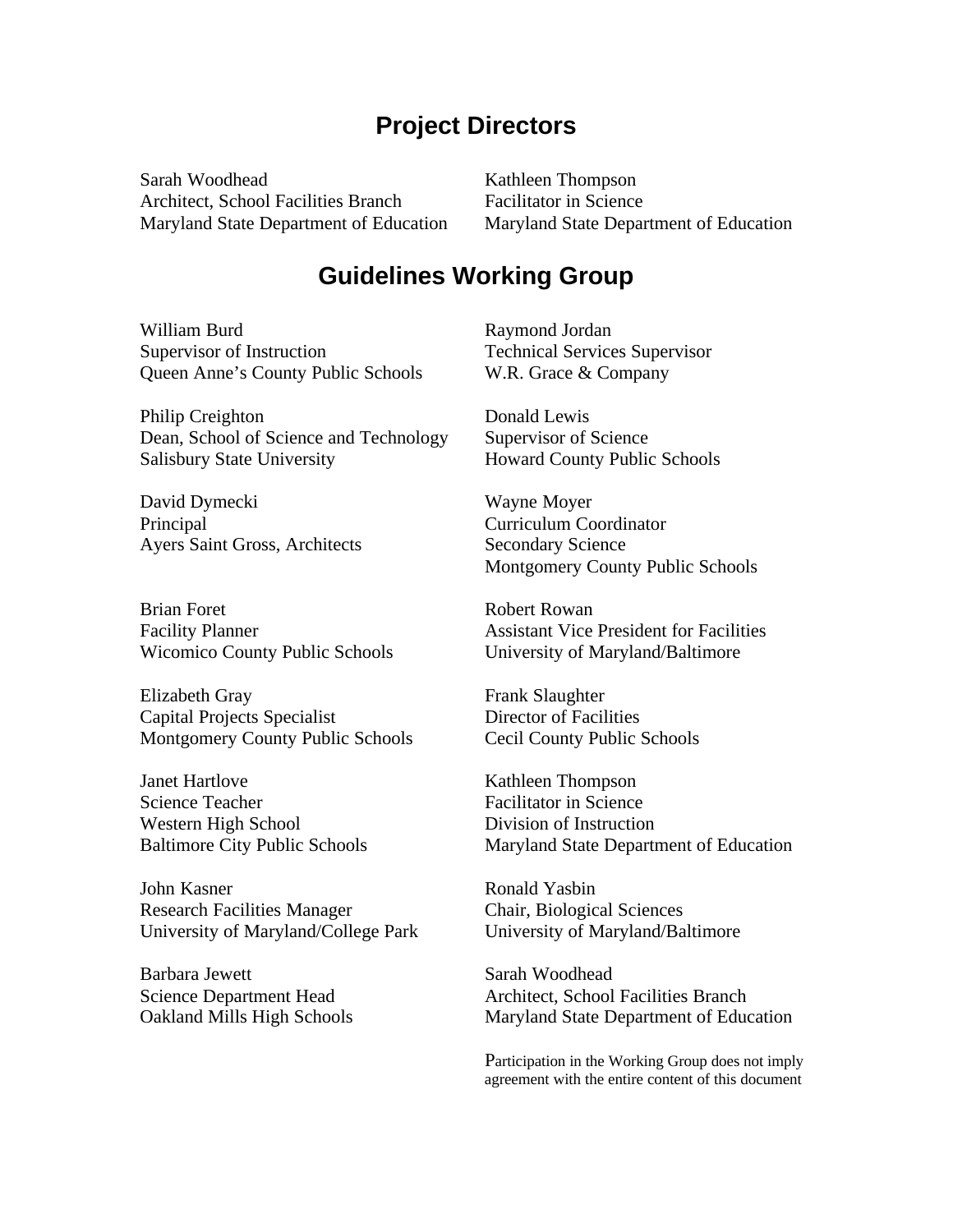### A**cknowledgements**

The working group would like to acknowledge the following people who provided expertise and support:

Allen Abend Chief, School Facilities Branch Maryland State Department of Education

Barbara Bice Architect, School Facilities Branch Maryland State Department of Education

Gary Heath Environmental Education Specialist Maryland State Department of Education

Diane Householder Specialist in Science Maryland State Department of Education

Rich Mason Education Biologist U.S. Fish and Wildlife Service/Chesapeake Bay Office

Yale Stenzler Executive Director State of Maryland Public School Construction Program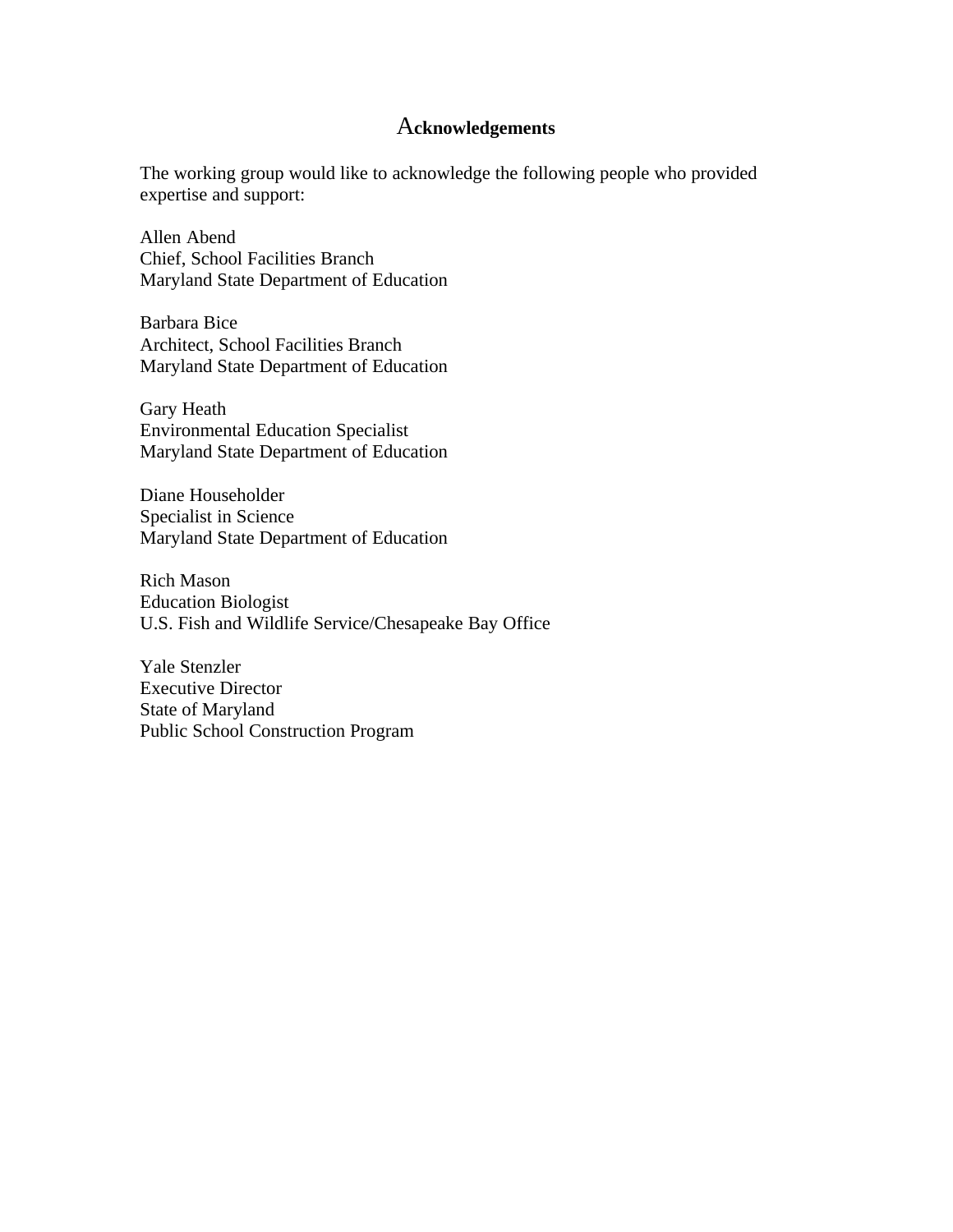### **Maryland State Department of Education Science Facilities Guidelines**

### **Table of Contents**

#### **Foreword**

- **Chapter 1 What is Science Education?** 
	- **1.1 A Vision for Science Education**
	- **1.2 The Planning Process**
	- **1.3 The Learning Experience**
	- **1.4 Design Considerations**

#### **Chapter 2 Creating Science Facilities**

- **2.1 Overview**
- **2.2 The Planning Phase**
	- 2.2.1 The Planning Committee
	- 2.2.2 Educational Specifications

## **2.3 The Design Process**

- 2.3.1 Pre-Design
- 2.3.2 Schematic Design
- 2.3.3 Design Development
- 2.3.4 Construction Document Phase

## **2.4 Construction and Occupancy**

- 2.4.1 Construction
- 2.4.2 Installation of Furnishings and Equipment
- 2.4.3 Occupancy and Post-Occupancy Evaluation
- **2.5 IAC Projects**

## **Chapter 3 The Science Program**

# **3.1 Overview**

#### **3.2 Regional and Global Resources**

- 3.2.1 Local College Programs and Facilities
- 3.2.2 Career and Technology Education Facilities
- 3.2.3 Commercial, Research, and Industrial Facilities
- 3.2.4 Natural and Institutional Resources
- 3.2.5 Electronic Resources
- **3.3 The School Site**
	- 3.3.1 Outdoor Facilities: Schoolyard Habitats
- **3.4 Within the School Building**

## **3.5 Elementary School Programs**

- 3.5.1 Science Within the General Classroom
- 3.5.2 Dedicated Science Classrooms
- 3.5.3 General Concerns at the Elementary Level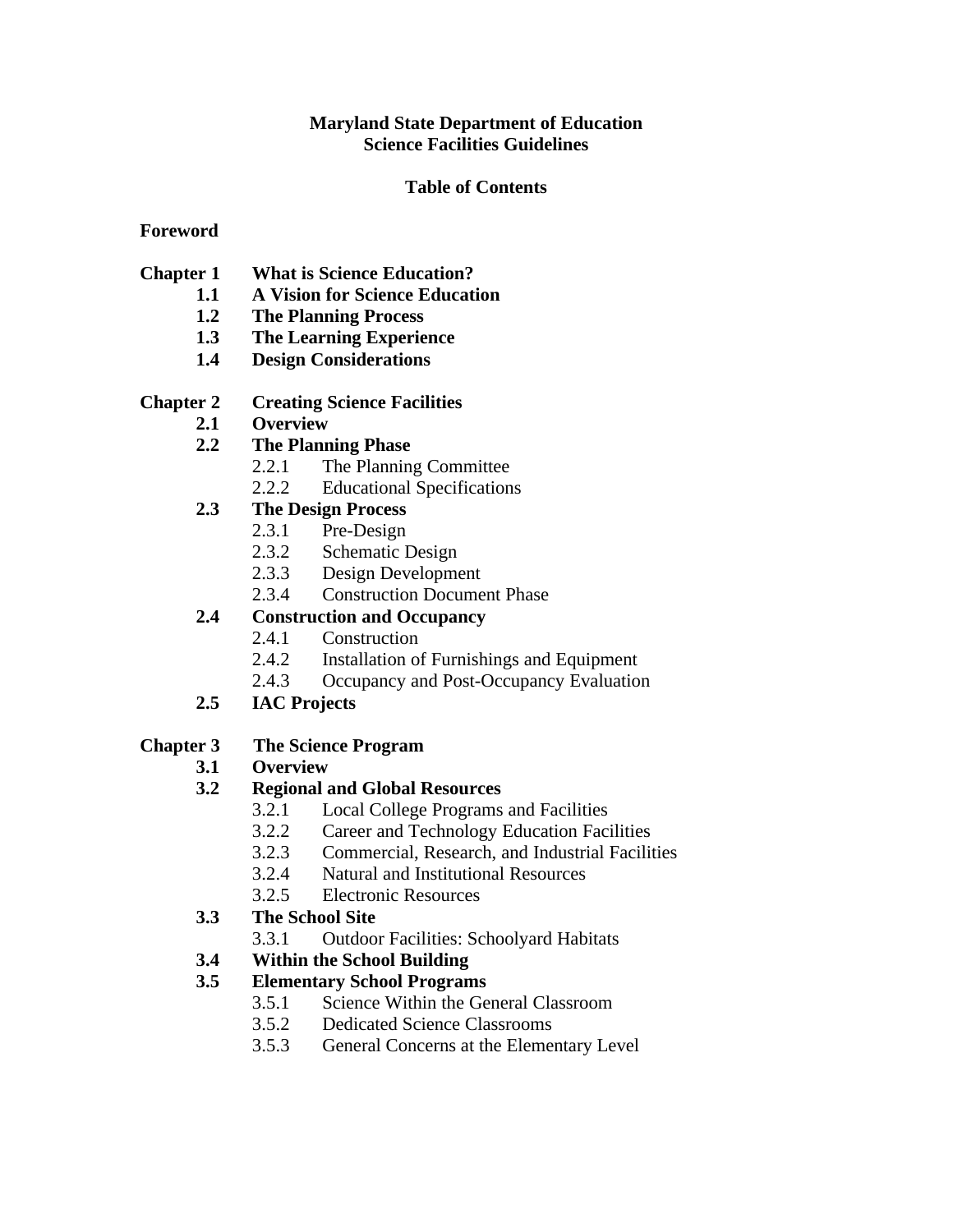#### **3.6 Middle School Programs**

- 3.6.1 Dedicated Spaces
- 3.6.2 Organizing Principles
- 3.6.3 Unique Programs

#### **High School Programs 3.7**

- 3.7.1 Departmentalization Versus Interdisciplinary Organization
	- 3.7.2 Relationship to Site
	- 3.7.3 Organizing Principles

#### **Chapter 4 Space Programming for Science Environments**

**4.1 Overview**

## **4.2 Elementary School Science Facilities**

4.2.1 Science in the Classroom

## **4.3 Secondary School Science Facilities**

- 4.3.1 The Laboratory Area
- 4.3.2 The Lecture Area
- 4.3.3 The Preparation Area
- 4.3.4 The Storage Area
- 4.3.5 The Student Project Area
- 4.3.6 The Seminar Room
- 4.3.7 Teacher Planning
- 4.3.8 The Greenhouse
- 4.3.9 The Science Studio

## **Chapter 5 Design Considerations**

- **5.1 Overview**
- **5.2 Circulation Space**
- **5.3 Access for Persons with Disabilities**
- **5.4 Safety**
	- 5.4.1 Class Size
	- 5.4.2 Adequate Circulation Space
	- 5.4.3 Visual Supervisibility
	- 5.4.4 Appropriate Ventilation
	- 5.4.5 Eye Protection
	- 5.4.6 Emergency Systems
	- 5.4.7 Fire Protection

## **5.5 Interior/Exterior Relationship**

- 5.5.1 Solar Orientation
- 5.5.2 Views to the Outdoors
- 5.5.3 Physical Access

## **5.6 Presentation and Display**

- 5.6.1 Presentation
- 5.6.2 Two-Dimensional Display
- 5.6.3 Three-Dimensional Display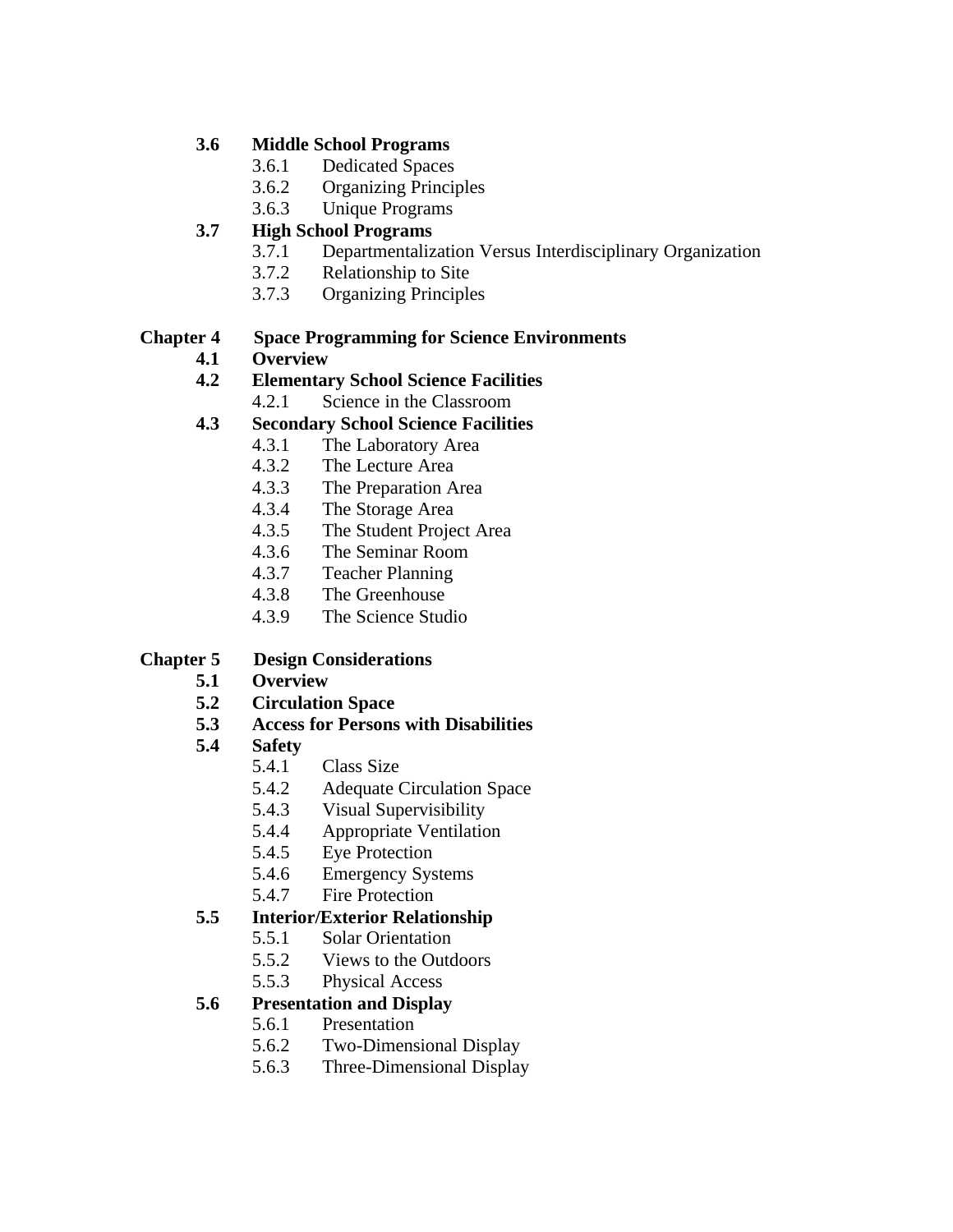### **5.7 Equipment, Furnishings and Finishes**

- 5.7.1 Equipment
- 5.7.2 Furnishings
- 5.7.3 Finishes

#### **5.8 Utilities**

- 5.8.1 Water
- 5.8.2 Power
- 5.8.3 Gas
- 5.8.4 Vacuum and Compressed Air
- 5.8.5 Utilities for Demonstrations
- 5.8.6 Waste

## **5.9 Ventilation, Heating, Cooling, and Indoor Air Quality**

- 5.9.1 Ventilation
- 5.9.2 The Thermal Environment

#### **5.10 Lighting**

- 5.10.1 General Illumination
- 5.10.2 Task Lighting
- **5.11 Acoustics**

#### **5.12 Electronic Communications**

- 5.12.1 Information Systems
- 5.12.2 Systems Integration

#### **5.13 Building Ecology**

- 5.13.1 Available Information
- 5.13.2 Emerging Issues
- 5.13.3 Strategies

#### **5.14 Maintenance**

- 5.14.1 Material Selection
- **5.15 Renovations of Existing Facilities**

#### **5.16 Area Summary**

- 5.16.1 Calculating Teaching Stations
- 5.16.2 Calculating Net Area

#### **References**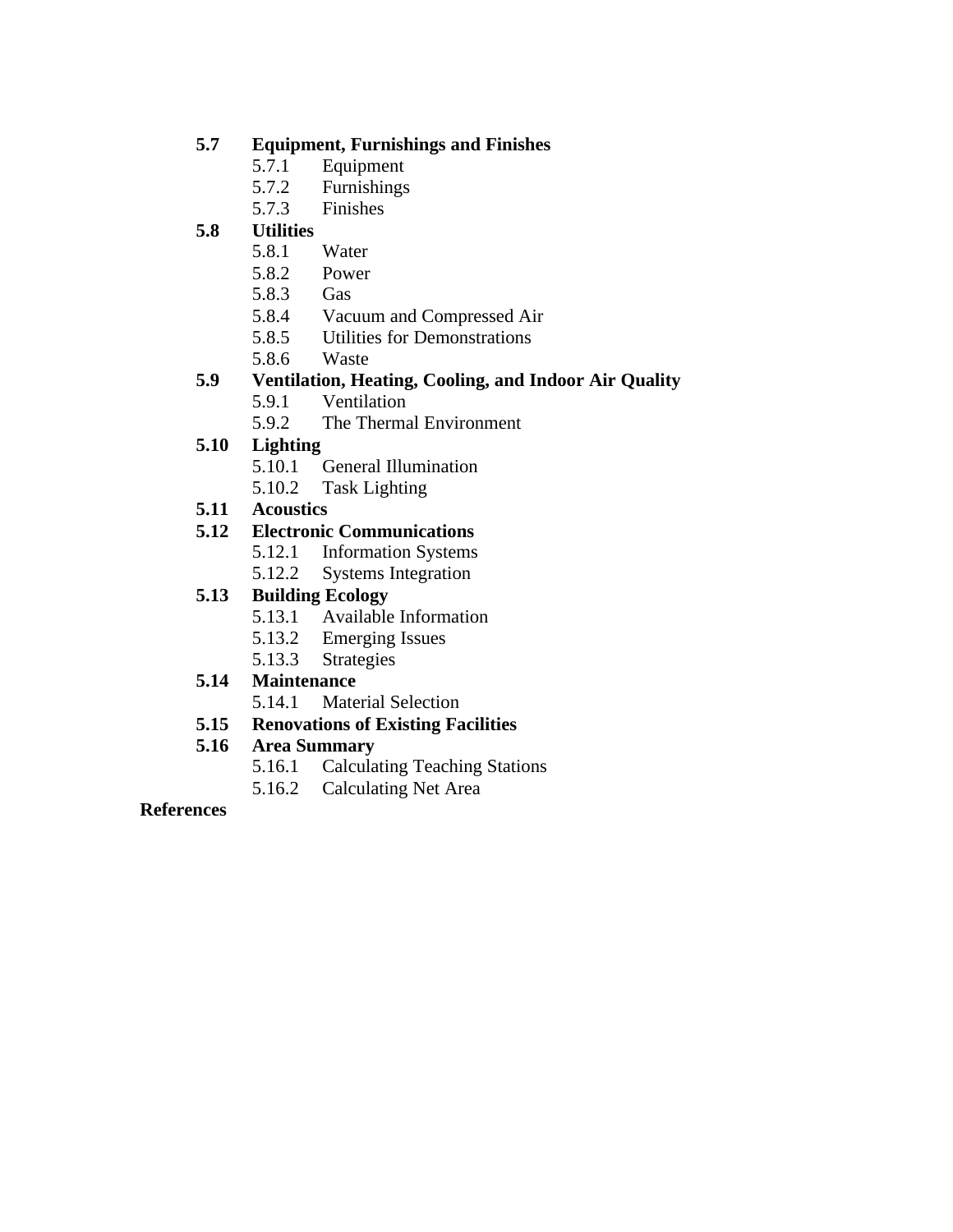#### **Foreword**

The science program of the future will reach more students, across all grade levels. And those students will be taking greater numbers of science courses than in the past. While only a fraction of our students will become scientists, all will be confronted by the impact of science and related issues on their daily lives; we must therefore provide each student with the essential skills for scientific thought.

Maryland *Science facilities Design Guidelines* are presented to help citizens, educators, facility planners and architects create facilities which are effective learning environments for science programs. This revised edition responds to evolutionary changes in education, including emphases on the processes of science, the application of scientific thinking to broad content areas, the introduction of electronic communications into the science laboratory, and the inclusion of all students, including those with disabilities, in the full range of science activities.

The *Guidelines* are not a blueprint for facilities nor are they an attempt to standardize all science programs and facilities. They propose a framework to support sound decisionmaking and design. I encourage those charged with the creation of new science facilities, and the renovation of existing facilities, to look to the future, under the guidance of experience.

Nancy S. Grasmick State Superintendent of Schools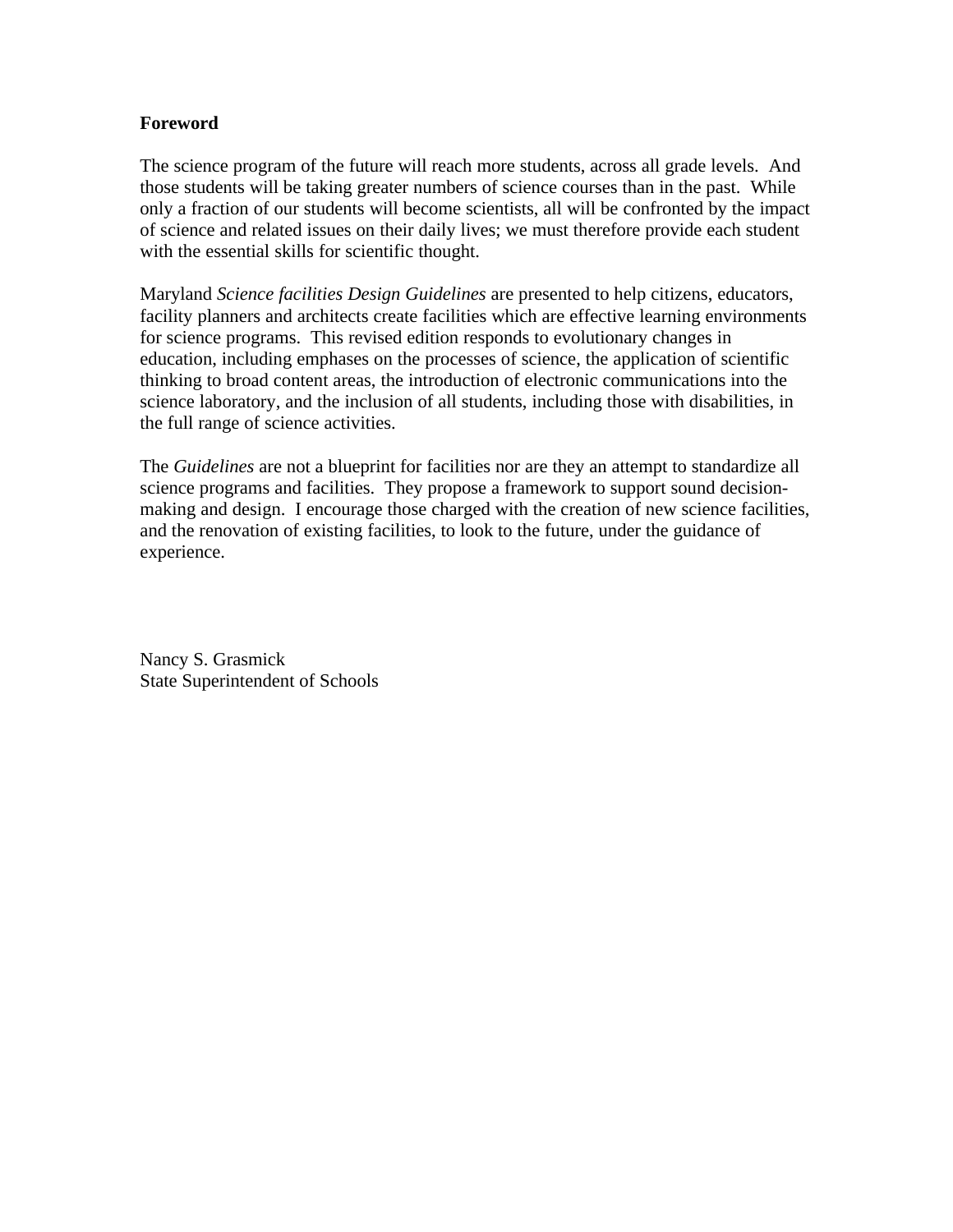## **CHAPTER 1 What is Science Education?**

## **1.1 A Vision for Science Education**

Science is a process as well as knowledge. Children learn science by being involved not only with its content, but also with its methodology. The effective science facility accomodates both. Science study requires a variety of unique instructional materials in addition to those materials common to all of education. A science facility must have space to accommodate this variety in combination with hands-on instructional strategies. Science instructional areas have spatial and material needs that are different from those considered in designing a general use classroom

National, state, and local efforts, public and private, are underway to improve science education. Both the National Research Council, through *the National Science Education Standards*, and *the American Association for the Advancement of Science*, through "Science for All Americans", have emphasized the necessity for scientific literacy for all citizens. The maintenance of a democratic society requires this effort.

As early as possible, students need to become acquainted with the nature of science and the processes of science. It is imperative that all students have a full science educational experience starting in kindergarten, and that an increasing number of students pursue science education throughout their high school years and beyond.

In Maryland, the Governor's Commission on School Performance examined ways to measure the effectiveness of the State's public school and to develop strategies for improvement.

One result of the Commission's work was the *Look of the Future* report, calling for revised science facility design guidelines. Another result is the articulation of explicit goals for science education. This vision for Maryland science programs is defined through the Maryland Science Outcomes Model. Each of the model's six outcomes represents a component of scientific literacy to be integrated into instruction at each learning level.

## **Maryland Science Outcomes**

- Students will demonstrate their acquisition and integration of major concepts and unifying themes from the life, physical, and earth/space sciences.
- Students will demonstrate the ability to interpret and explain information generated by their exploration of scientific phenomena.
- Students will demonstrate ways of thinking and acting inherent in the practice of science.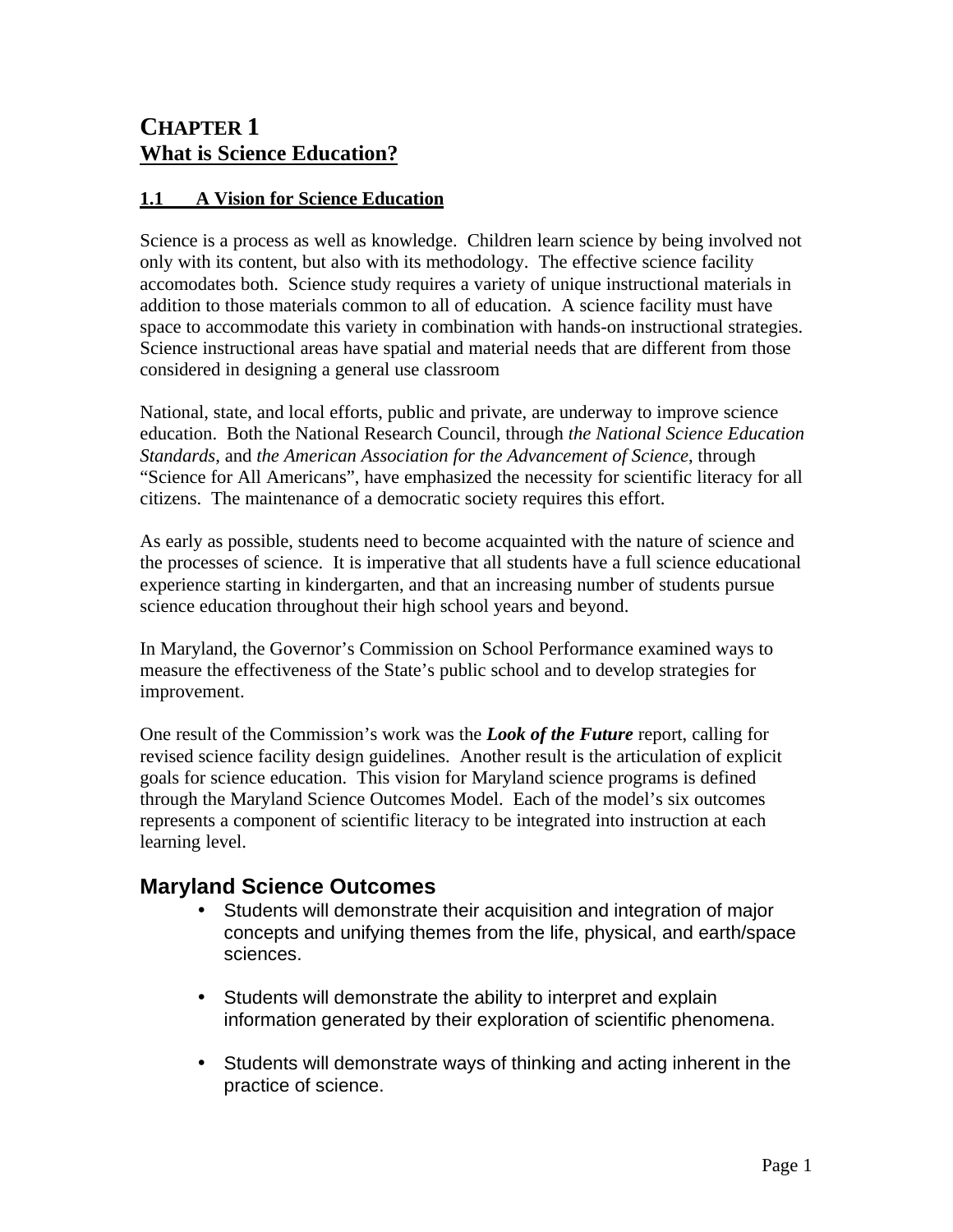- Students will demonstrate positive attitudes towards science and its relevance to the individual, society, and the environment and demonstrate confidence in their ability to practice science.
- Students will demonstrate the ability to employ the language, instruments, methods, and materials of science for collecting, organizing, interpreting, and communicating information.
- Students will demonstrate the ability to apply science in solving problems and making personal decisions about issues affecting the individual, society, and the environment.

The Maryland Science Outcomes specifically describe the desired behavior of students including the ability to demonstrate that scientific knowledge is based on evidence collected through observation, data collection, organization, and interpretation. To ask questions, to evaluate evidence, and to modify one's ideas based on evidence lie at the heart of thinking and acting like practicing scientists. Classroom activities that foster these abilities can be carried out effectively only if the physical setting promotes access to the equipment and materials employed in the observation, collection, organization and interpretation of data.

## **1.2 The Planning Process**

This document is designed to serve as a planning and design guide in the construction and renovation of school science facilities. It will be useful to those who are planning changes in their curricular and instructional design as well as to those who are planning new construction or renovations in existing facilities. Planning for the school science program cannot be separate from planning the school science facility.

A participatory planning process, where many views are aired, fosters sound decision making and yields a functional facility which responds to the instructional program. Science supervisors, school administrators, teachers, parents and others must be involved in planning the facility they or their children will use. In addition, consultants from the Maryland State Department of Education with expertise in science and facility planning can provide additional perspectives and options. They are an important resource in helping plan local facilities. A science planning group must be a part of the total school planning organization at every step of the process.

The planning process must assure the best possible environment for students to pursue instruction and learning. The basis for that planning is the science program for which the facility will be constructed.

## **1.3 The Learning Experience**

Opportunities to use laboratory equipment must begin in early grades, thus creating a need for science areas in elementary school classrooms as well as in middle schools and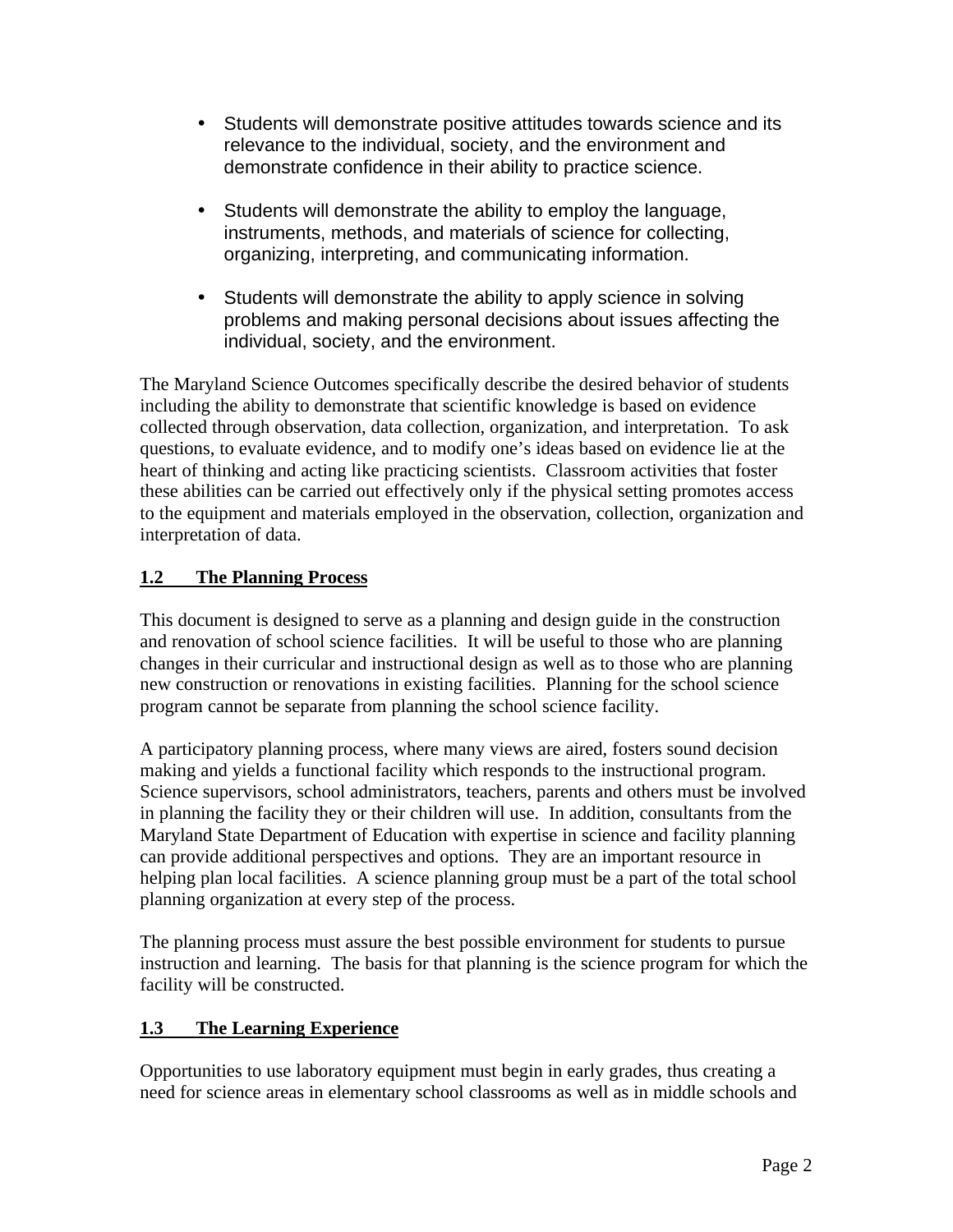high schools. The ability to handle the tools of science skillfully and safely increases the confidence of all students, but particularly girls and minorities who traditionally have been excluded from an educational background that encouraged them to aspire to careers in science. Students who have limited exposure to science during early educational experiences may fail to see the importance of it in later grades.

Space allocated for science must be designed to support a full science program. Classrooms require space for students to have different kinds of learning experiences using a variety of materials and equipment as well as space to prepare and store these materials and equipment. In addition, space needs to be allotted for students to work on long-term projects and for teachers to plan student activities using a variety of teaching strategies.

Changes in methodology, equipment, and materials of instruction require rethinking the arrangement of the traditional teacher-centered classroom. Advances in technology have brought electronic communications into the fabric of the science program. Communication and teamwork skills are built when students interact with each other as they demonstrate creative thinking and learn to respect it in others. Flexibility in the use of space must be considered, in order to sustain a variety of teaching and learning strategies, as supported by the Maryland Science Outcomes. In addition to traditional lecture-style methods of instruction, strategies may include:

- cooperative learning activities,
- hands-on laboratory experiments,
- interdisciplinary team teaching,
- computer simulations.
- distance learning,
- independent projects, and
- other methodologies.

The National Science Teachers' Association recommends that laboratory activities comprise between forty and eighty percent of instructional time, emphasizing the importance of active, engaging programs. This level of activity places extraordinary demands on science facilities, and calls for creativity in designing safe, flexible, and cost effective space.

As science programs incorporate more content within a limited schedule, interdisciplinary approaches are increasingly sought as a means to provide context and relevancy while maintaining depth. Science, mathematics, and technology teachers can no longer be physically isolated from each other in classrooms separated by long corridors, different floors, or secluded wings. Organization of instructional areas needs to reflect access among disciplines that have been, in the past, regarded as separate.

Teachers and students must have convenient access to electronic communications technology in its many forms, including computers, calculators, CD-ROM, laser disk players, satellites, and modems. The computer has taken a central place at the student lab station, not to replace the traditional utilities, but to complement their use. Although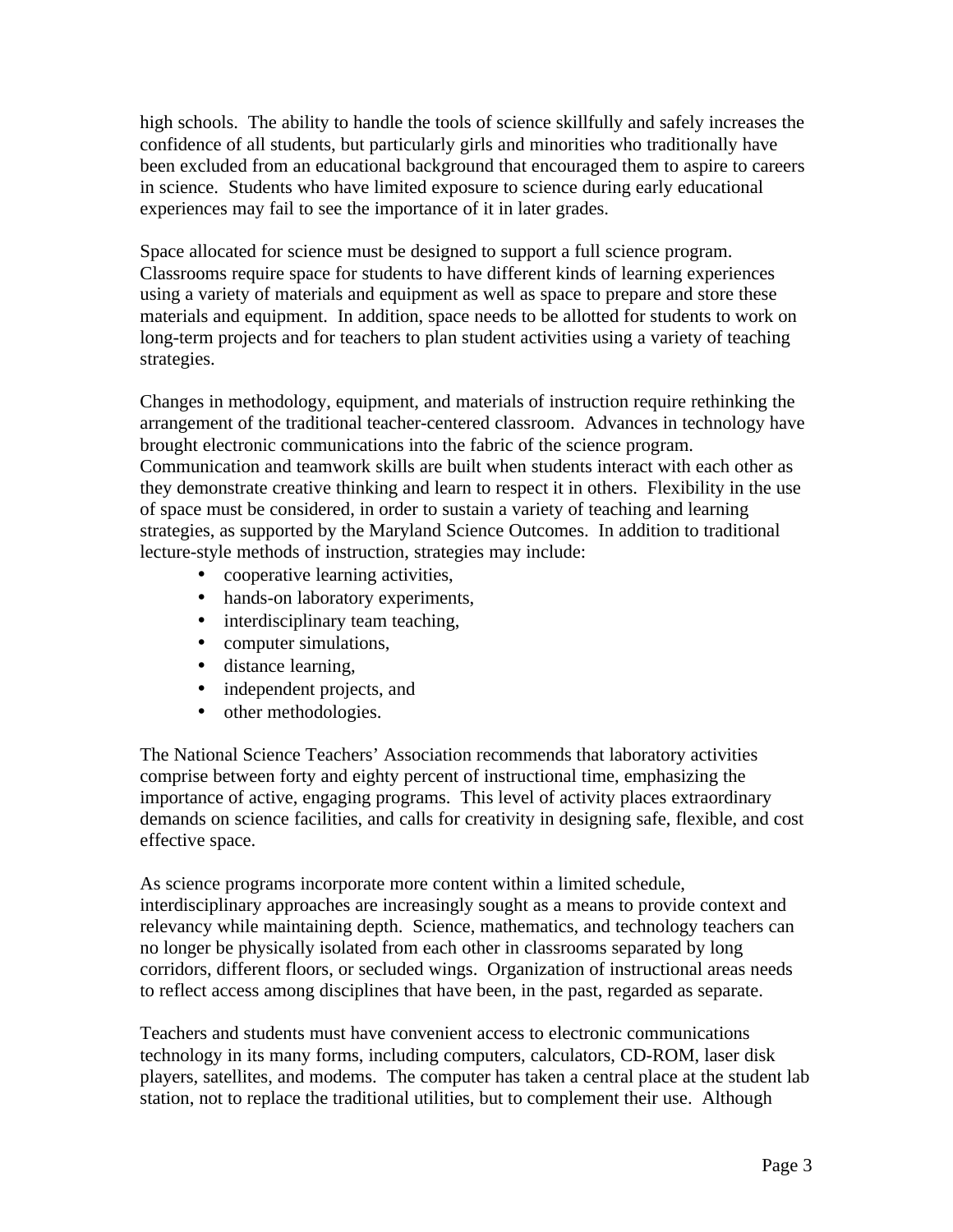computer simulations play a part in many educational programs, electronically simulated reality should not replace hands-on, practical experiences. Therefore the science lab station of the Twenty-First Century must accommodate the demands of both the CPU and tangible, dynamic materials.

## **1.4 Design Considerations**

Designing for science education poses complex challenge s. Materials for use in the science activity areas must be evaluated for durability, m aintenance and safety. Laboratory work surfaces, cabinetry, equipment, safety s ystems, and other components must be chosen for long-term, frequent, and reliable use. In addition, a variety of regulations covers the design and operation of science facilities. For example, schools are required to meet federal standards for safety defined by the Occupational Safety and Health Standards (OSHA) directive 191.1450. School designs must comply with these directives that will be implemented through each school system's federally mandated Chemical Hygiene Plan. Building codes and laws such as the Americans with Disabilities Act (ADA) have a significant impact on the shape of science facilities. And, in addition to these regulated aspects of facility design, there is a growing recognition of the need to assess the environmental impacts of building decisions, both for a school's inhabitants and in a more global sense.

As environmental issues demand more and more of society's attention, students require additional opportunities to work with science in natural outdoor settings. Outdoor education sites should be included in the design of science facilities. Concern for the wise use of their physical and biological environment and the thoughtful regard for present and future generations are outgrowths of the basic understandings and emphases of science.

These guidelines emphasize the importance of an inclusive and thoughtful design process. Only after the educational program has been articulated can the physical learning environment find appropriate expression. This is true for all educational facilities, but perhaps especially so for science spaces, where flexibility, complexity, and safety place extraordinary demands on its users.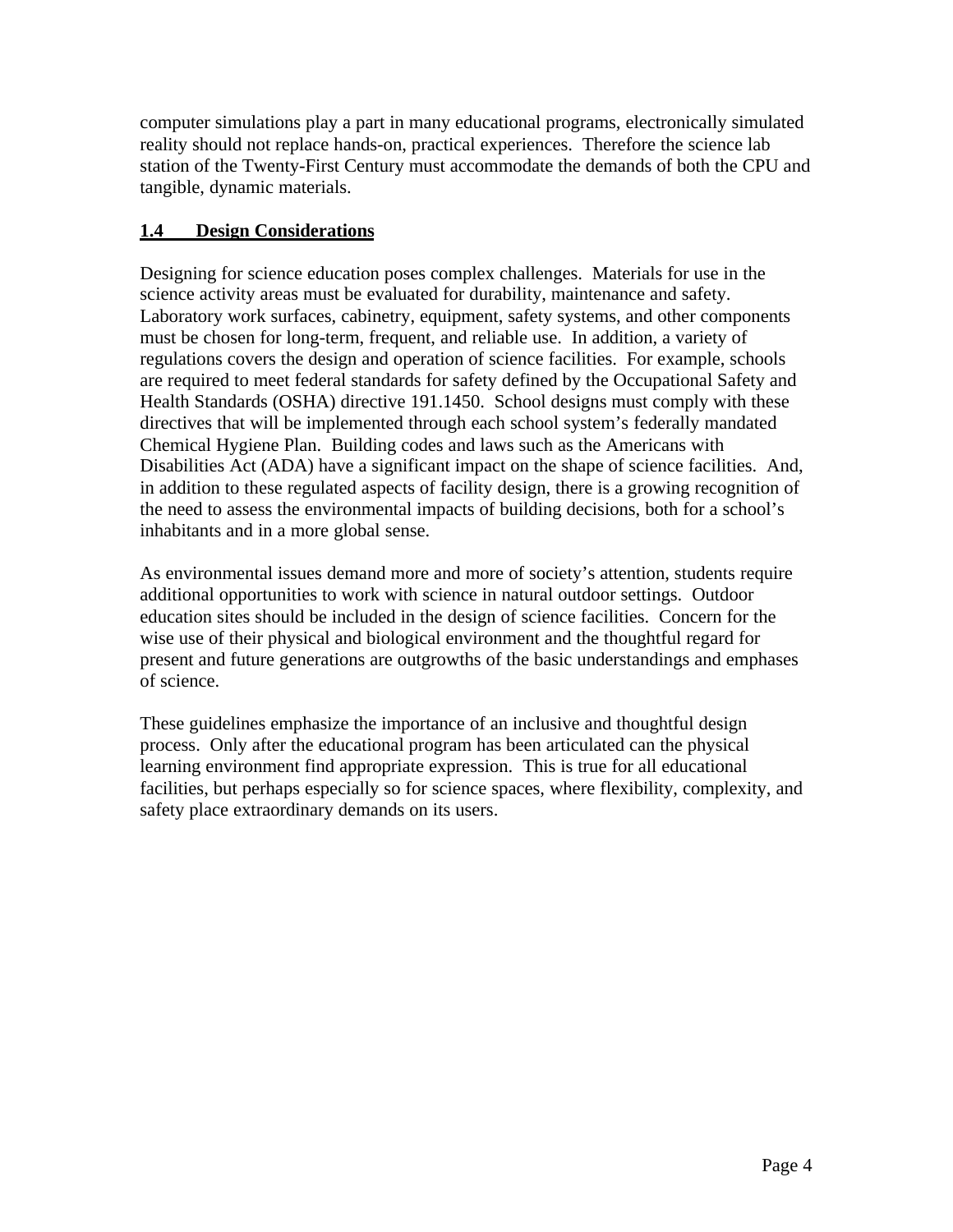## **CHAPTER 2 Creating Science Facilities**

## **2.1 Overview: The Process**

In planning a science facility, a school system must translate an educational conception into a three-dimensional place. In order to ensure that the facility is appropriate and welldesigned, many points of view and areas of expertise must be tapped. A planning committee is assembled to bring together the diverse experience required. Sometimes the committee is charge with planning a whole facility; other times the task at hand may be restricted to science only. The committee will see the project progress through a number of distinct phases, from inception to occupancy. Although the process will vary from place to place and project to project, the basic sequence is consistent. The following steps outline a typical process:

#### **The Planning phase:**

- Project approval and site selection;
- Planning committee and planning sub-group formation;
- Committee discussions and decisions on program, philosophy, content, staffing, organization, etc;
- Educational specifications on preparation;
- Selection of an architect:

#### **The Design Phase:**

- Pre-design meeting with the architect;
- Schematic design;
- Design development;
- Preparation of construction documents;

#### **The Construction Phase:**

- Bidding and contract award;
- Construction;
- Completion and acceptance of project;

#### **Occupancy:**

- Installation of movable equipment and furnishings;
- Occupancy of facility;
- Post-occupancy evaluation.

## **2.2 The Planning Phase**

The planning phase encompasses the identification of a need for a project and the definition of a solution involving construction of a new facility or renovation of an existing one. Decisions are made within the framework of a master plan. Once a project is identified, an educational specifications committee is formed to define the parameters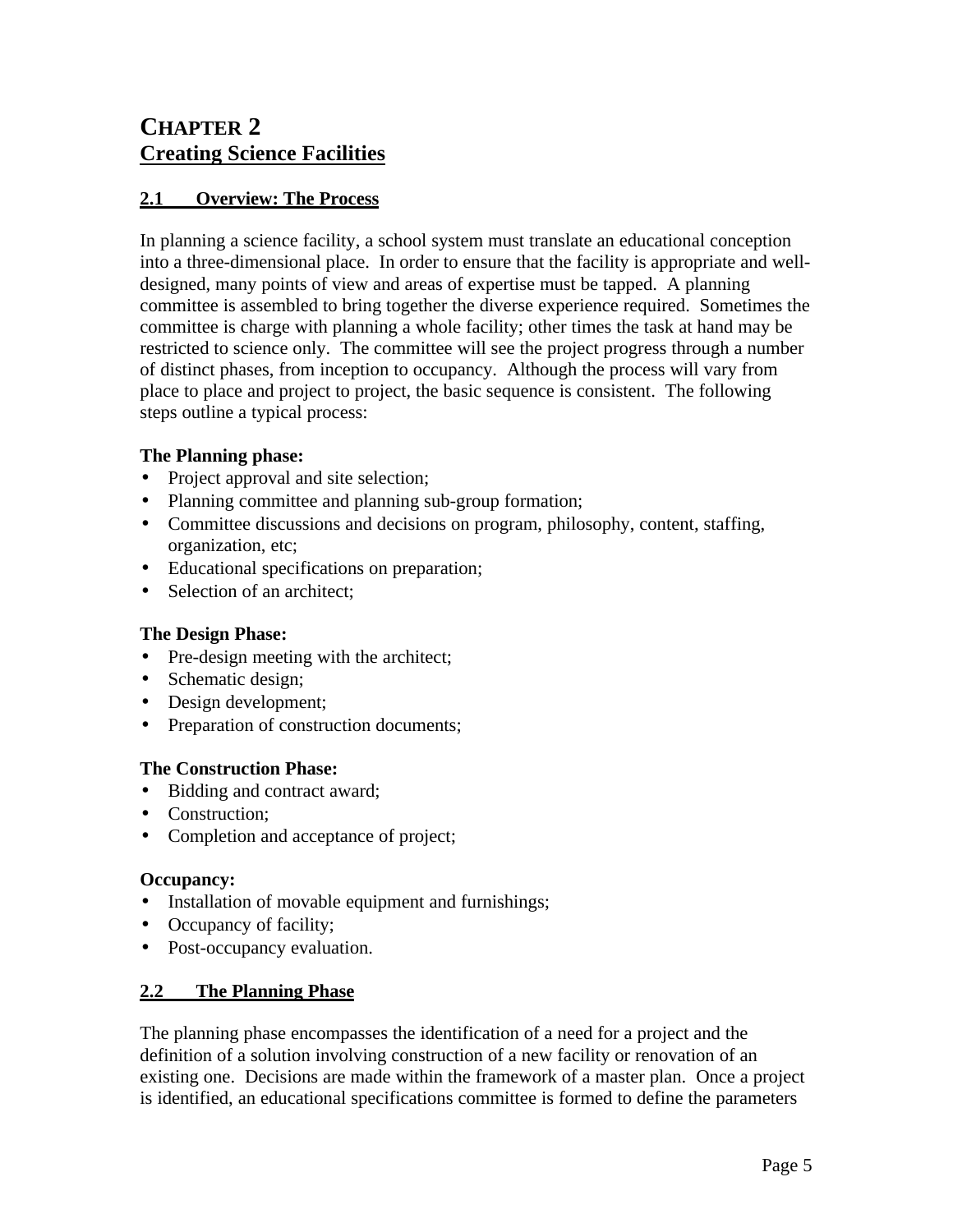of the project. The resulting document, the educational specifications, serves as the basis for the design phase which follows.

## **2.2.1 The Planning Committee**

The planning committee is a collection of people with diverse interests and expertise. The planning committee plays a key role in decision making. Although the planning process takes longer with many persons involved, divergent frames of reference and points of view provide a broad basis for valid decisions. These decisions will guide the planning and design processes, creating a functional facility.

Planning committees vary in their size and composition, but all planning committees should include at minimum the following:

- the superintendent or his/her representative;
- the local school facility planner;
- the MSDE school facility specialist;
- the science supervisor and other content area supervisors as appropriate;
- the principal;
- science teachers and other teachers as appropriate;
- students and their parents.

Other members may include:

- staff responsible for supporting services, such as food service, transportation, security, safety, or maintenance;
- community members and/or business leaders;
- representatives of other local government agencies;
- representatives of institutions of higher education;
- architect or other design/construction specialists if selected during the planning phase.

The local administration insures that educational programs, budget constraints, and facilities standards are incorporated into the project. The facility planner is usually responsible for coordinating the process.

The end users of the facility are represented by the principal, teachers, students, and parents. In the case of a new facility for which staff has yet to be assigned, personnel and students from the other facilities can substitute for the eventual occupants. The participation of the end users insures that theory will not overwhelm practical concerns, and provides the insight that grows from daily experience.

The local science specialist or supervisor is a key committee member for science facilities and must be involved from the onset of the project. This assures his/her participation in the total project and utilizes his/her knowledge and expertise in the formation of both science programs and science facilities.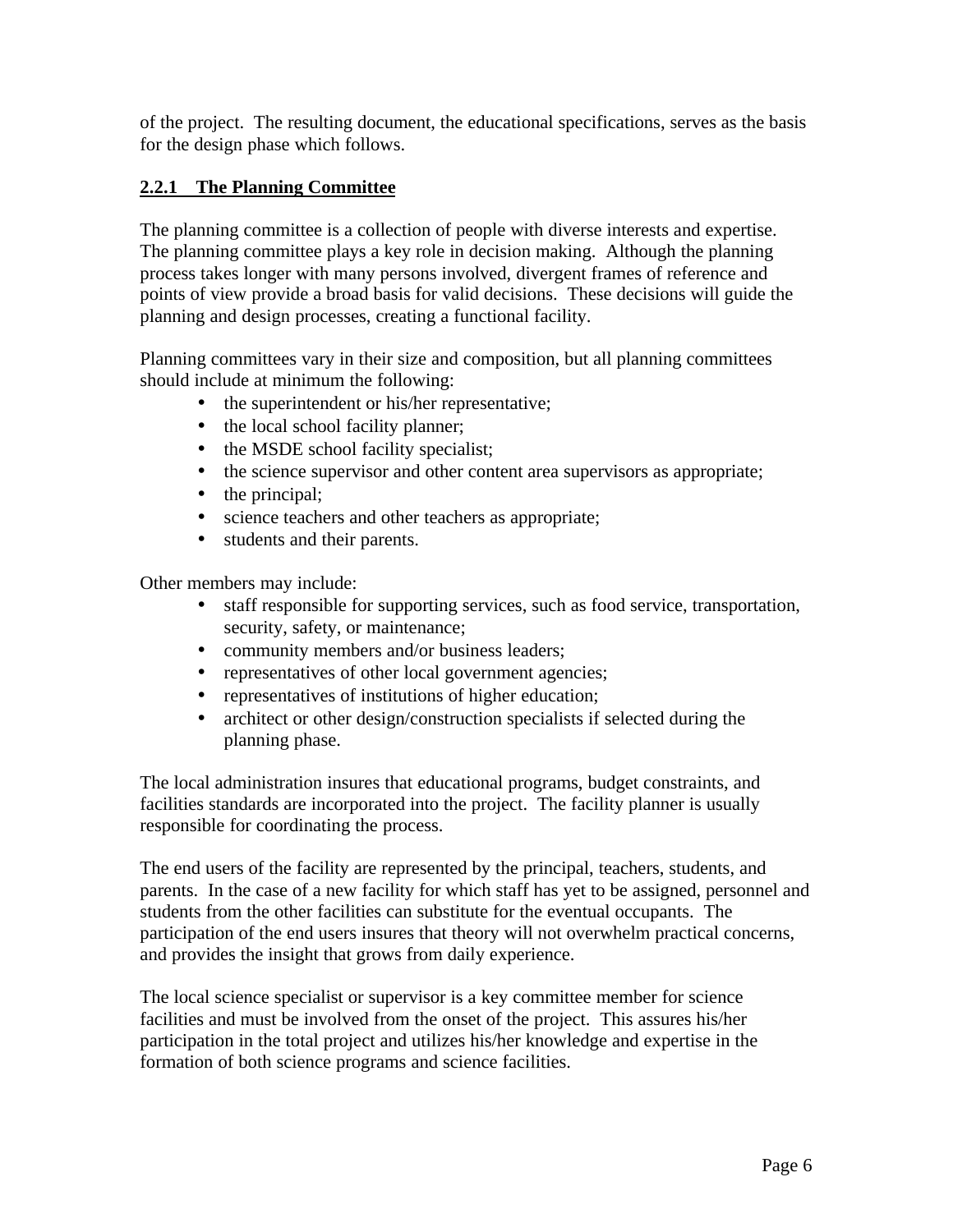The MSDE school facilities specialist participates in an advisory role. He/she can serve as a resource about national trends, practices across the State, and State-level standards and references. The specialist can also serve as a link to other State agencies.

The architect may join the project at its inception or after the completion of the educational specifications. It is the architect's job to turn the text of the educational specifications into two-dimensional drawings and design documents, which will form the contract documents for construction.

For large or complex projects, additional planning committee participation may come from other government agencies or from the neighboring business or residential community.

On a large project, the committee will be divided into interest area subcommittees. One subcommittee will include the science program; this may include other disciplines such as science, math, and/or technology, or it may be a science-only group. Careful organization of subcommittees is critical, because its framework can encourage communication across disciplines. The composition of the subcommittee should reflect the educational philosophy of the program.

Science-related subcommittees should be organized to assist and give direction to the general planning committee. The science subcommittee members should be knowledgeable about science and science instruction. They may include the supervisor of science, science teachers, MSDE science consultants, students and perhaps community science experts. This subcommittee will define in detail the science program requirements and monitor the project as it progresses to insure that those needs are met. They and the other subcommittee members will also define the scope of integration of science with other disciplines.

The planning committee and subcommittees should be involved throughout the processes of facilities development, although their major impact is in planning and design phases. The committee will review the project at major milestones. Specifically, the committee should participate in the following steps:

- Preparation of educational specifications;
- Interpretation of the educational specifications for the project architect;
- Development of alternative schematic design concepts;
- Review of schematic design documents;
- Review of design development documents;
- Post-occupancy evaluation.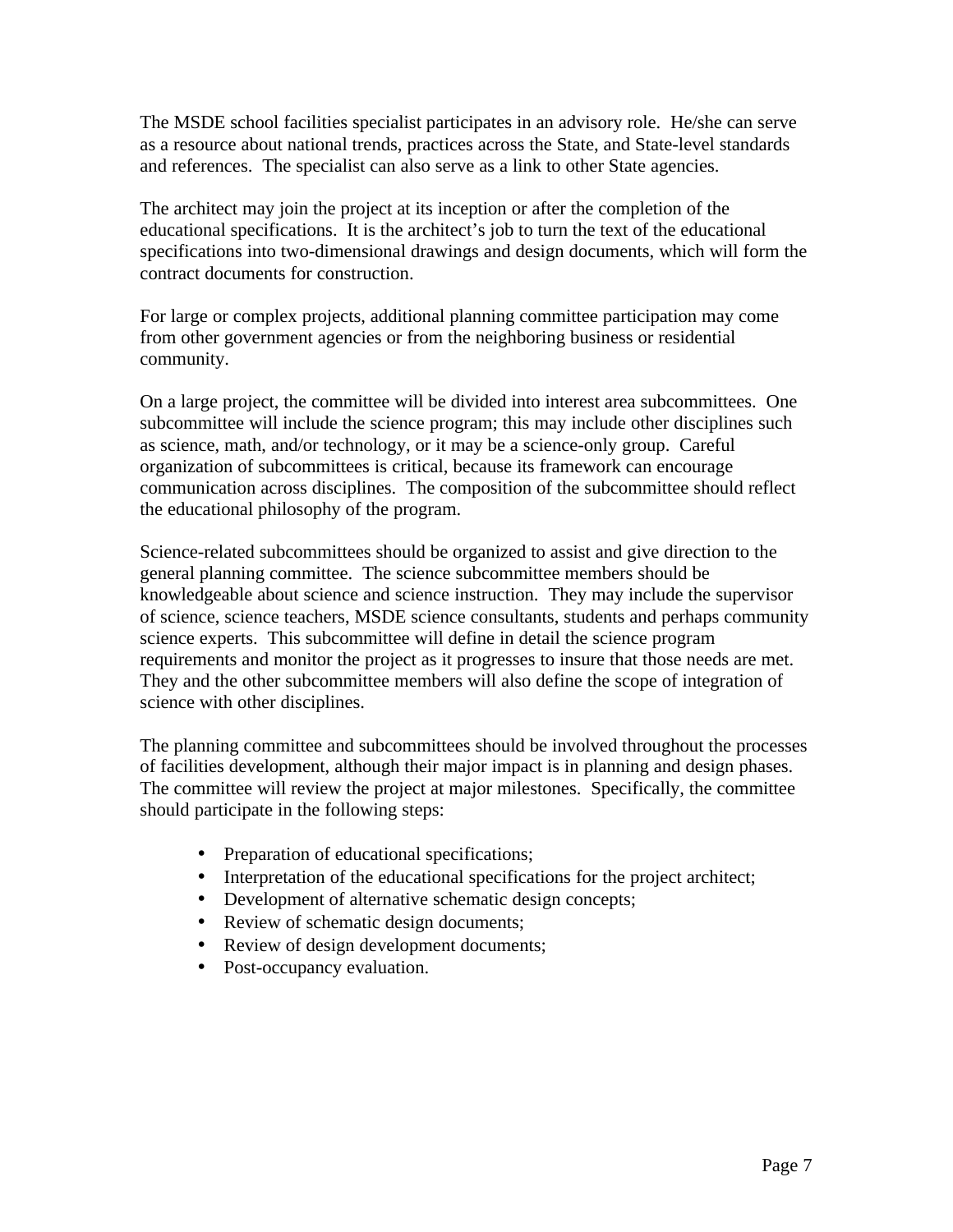## **SUMMARY OF COMMITTEES AND RESPONSIBILITIES**

| <b>Membership</b>                      | <b>Role</b>                                                                                                                         |  |
|----------------------------------------|-------------------------------------------------------------------------------------------------------------------------------------|--|
| Superintendent or Representative       | As the chief school official, final decisions concerning<br>facilities rest with the superintendent.                                |  |
| <b>Facility Planner</b>                | This expert in both education and facilities should serve as a<br>resource person to and coordinator for the committee.             |  |
| <b>Local Instructional Specialists</b> | The committee experts in content areas should have the<br>decision making authority to define programs and make<br>recommendations. |  |
| Principal                              | The principal should serve as a generalist and guide the<br>project within the total school program.                                |  |
| <b>Teachers</b>                        | Selected teachers should serve as experts in building usage<br>and assist in decisions in their fields of expertise.                |  |
| <b>Students and Parents</b>            | Students and their parents should participate to guide the<br>committee toward decisions in their fields of expertise.              |  |
| <b>Support Services</b>                | Support Services personnel with expertise on pertinent<br>aspects of the project provide insight into procedures and<br>standards.  |  |
| <b>Community Members</b>               | Community members may express neighborhood concerns<br>or provide input on other issues.                                            |  |
| <b>MSDE Facilities Specialist</b>      | Specialist in school facilities interprets State procedures and<br>guidelines and provides information about national and           |  |
|                                        |                                                                                                                                     |  |
|                                        |                                                                                                                                     |  |
|                                        |                                                                                                                                     |  |
|                                        |                                                                                                                                     |  |
|                                        |                                                                                                                                     |  |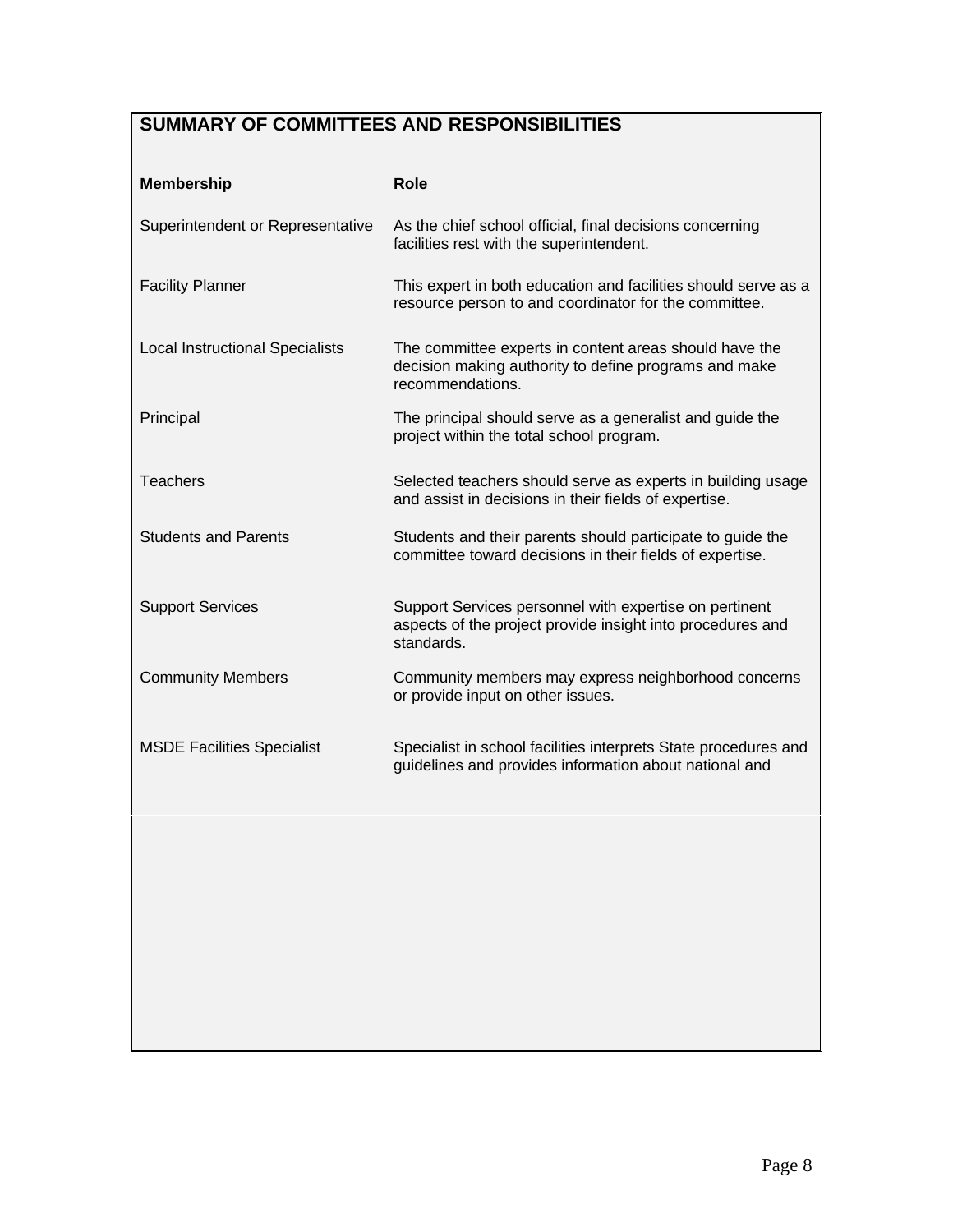## **2.2.2 Educational Specifications**

Educational specifications articulate the physical requirements for the project as an outgrowth of the educational program. Educational specifications distill the national, state and local goals, translated into instructional strategy, into a set of physical requirements. They must be consistent with the local educational facilities master plan and the overall project scope, capacity, and budget as approved by state and local sources. They will guide the planning committee and the architect through the design and construction of the project. Educational specifications are a text document describing program, educational activities, philosophy, and performance expectations for construction projects. They are needed whether the project involves new construction, addition, or renovation. The content of the educational specifications should include the following:

- Section I Project Rationale Introduction The Community School Board Policies Belief Statements Scope of Work, Budget, and Schedul e
- Section II The Educational Plan Curriculum Instructional Methods Staff Support Technology
- Section III Project Design Factors Site Conditions Building Systems
- Section IV Activity Areas General Overview Program Function
- Section V Summary of Spatial Requirements

This outline is from Appendix D of the State of Maryland Public School Construction Program *Administrative Procedures Guide*. The *Guide* contains further explanation of the intent of each section. The final educational specifications document is a record of decisions about activities for students, teachers, and administrators, and descriptions of spaces to support such activities.

The completed educational specifications become a foundation document from which the project architect proceeds with the design. It also serves the educational community as a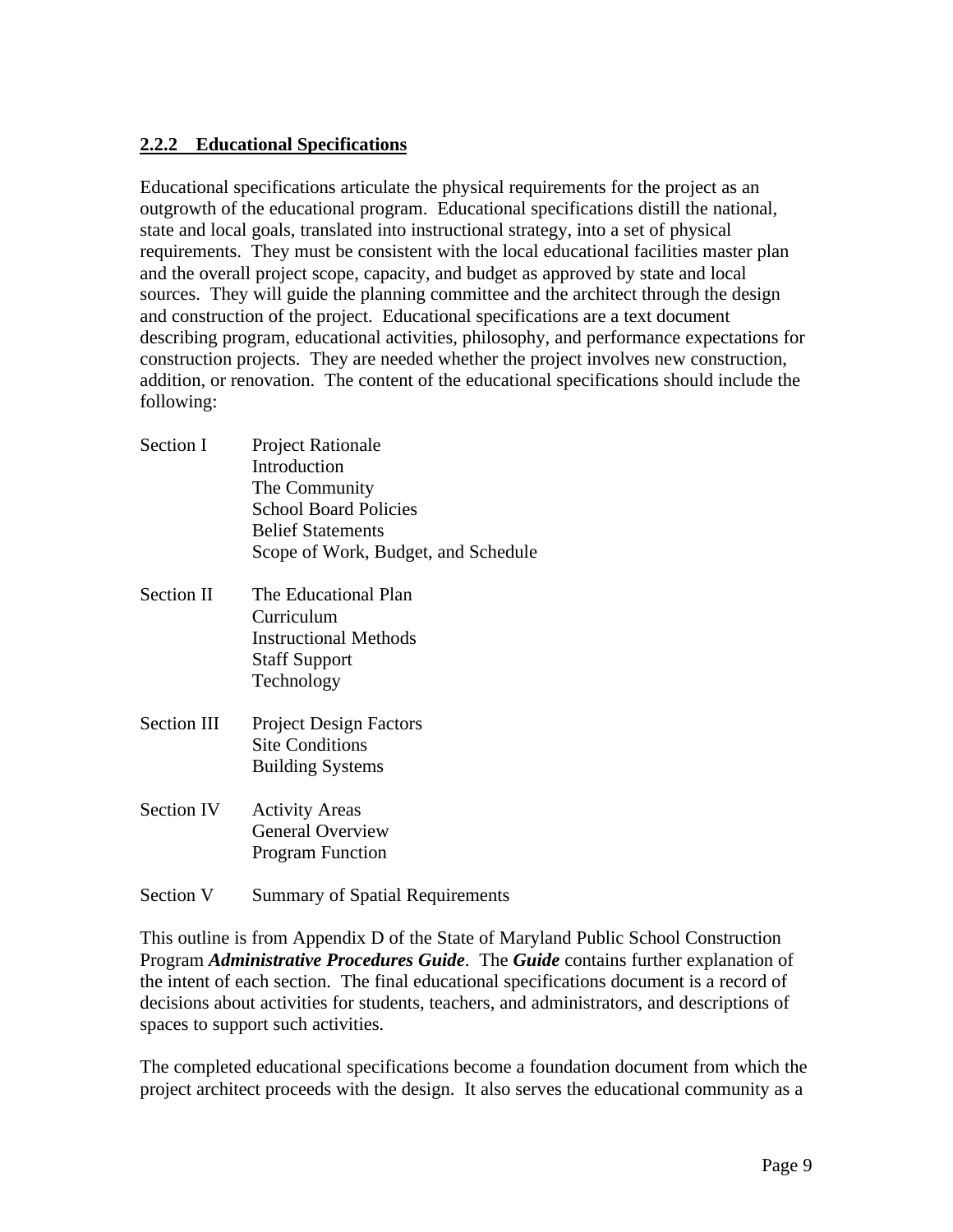bench mark for checking the progress of the project and its responsiveness to the intended programs.

## **2.3 The Design Process**

After the educational specifications document has been completed and approved, the architect begins to transform them into a design for physical space. In designing a facility, an architect starts with a general, or schematic view of the program, and gradually develops a very specific response to the program requirements. The final design product is a set of instructions for a contractor, depicting in detail the intended facility. Each design phase builds on the previous work and reflects a dynamic process of interaction between the architect and the planning committee.

## **2.3.1 Pre-Design**

When an architect assumes responsibility of the design project, he/she assumes a set of requirements. The foundation of these is the educational specifications document, but additional requirements are building codes and regulations, local or state level standards and procedures, and constraints imposed by funding and existing conditions. Often a preliminary meeting is held to identify and clarify the project requirements, and to interpret the educational specifications as needed for the consulting architect. The planning committee, the MSDE school facilities specialist, and the architect should be present. When renovating an existing building, it is useful to hold the pre-design meeting at the subject school.

## **2.3.2 Schematic Design**

The schematic design phase develops two or more preliminary design solutions, each meeting major program goals. Schematic designs will be conceptual, and derive from requirements set forth in the educational specifications and good architectural and engineering practice. Usually the planning committee will select one solution, which the architect will refine through a process of review and revision.

For a science facility, the planning committee should monitor the schematic design closely for overall relationships between science and other disciplines, between science and the outdoors, and for the relationships among science spaces, including labs, preparation and storage areas, and so on. Within the science spaces, there should be an indication that an appropriate workstation layout can develop from the space and proportions provided, although a detailed layout may not be available until later. If the project under review is dedicated to science, large scale plans showing student workstations should be available at this phase.

If the project entails the renovation of an existing facility, the architect should convey a thorough understanding of the existing systems and conditions within which the renovation will take place. Formal evaluations of code, existing mechanical and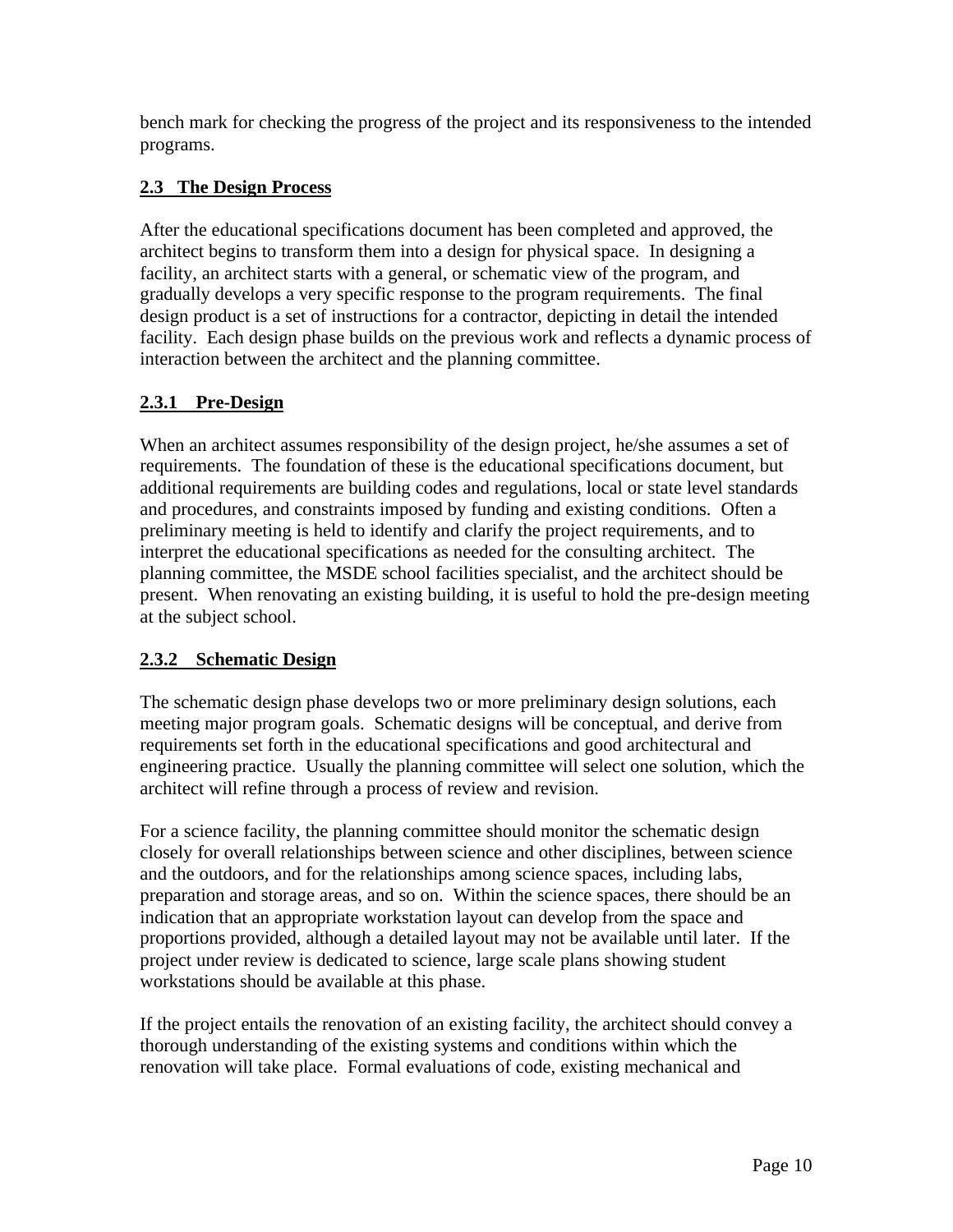electrical capabilities, and other underlying conditions, if not done prior to this phase, must be completed now.

It is important to develop more than one scheme in order to fully explore alternatives. Each scheme should openly present pros and cons so that the planning committee can properly evaluate trade-offs and priorities. At its best, the schematic design process advances the project by bringing the educational specifications into graphic reality and by providing a vehicle for input from the educational community.

It is important for the committee members to carefully evaluate the designs and to provide comments and criticism when needed. It is easiest to make changes early in the design process. Compromise is often necessary to balance competing requirements, such as the need for ample space versus the limits of a fixed budget.

After the planning committee, led by the facility planner, accepts a schematic design, it will be submitted for formal review at the local and then the state level. Sometimes more than one submission is required before all approvals are given.

## **2.3.3 Design Development**

During the design development phase, the basic elements, as articulated and approved in the schematic design phase, are developed and fine-tuned. The building's footprint and individual room dimensions are finalized, fixed furnishings and equipment are located, construction details are begun, utilities and systems are developed and located, and all aspects of the project take on greater depth and sharper focus.

The planning committee has an important role at this phase because design development represents the first opportunity to get into the details of the design and may be the last practical opportunity to make substantial changes in the project. For science facilities, attention to detail is critical. Building upon the approved schematic design, the architect will present the finalized size and relationships of spaces, workstation layout, equipment locations, electronic communications elements and systems, and so on.

Movable equipment and furnishings, though not typically funded and installed during construction, should be shown on design development drawings to convey the architect's understanding of the layout, circulation, utility requirements, and other design considerations. Plumbing, heating, ventilation, cooling, lighting, and power systems are developed. Safety systems are located.

Design development is a good time to discuss finish requirements and detailed storage requirements. Cost estimates, energy analysis, and other data are presented during design development. This phase, like schematic design, is formally reviewed at the local and State level.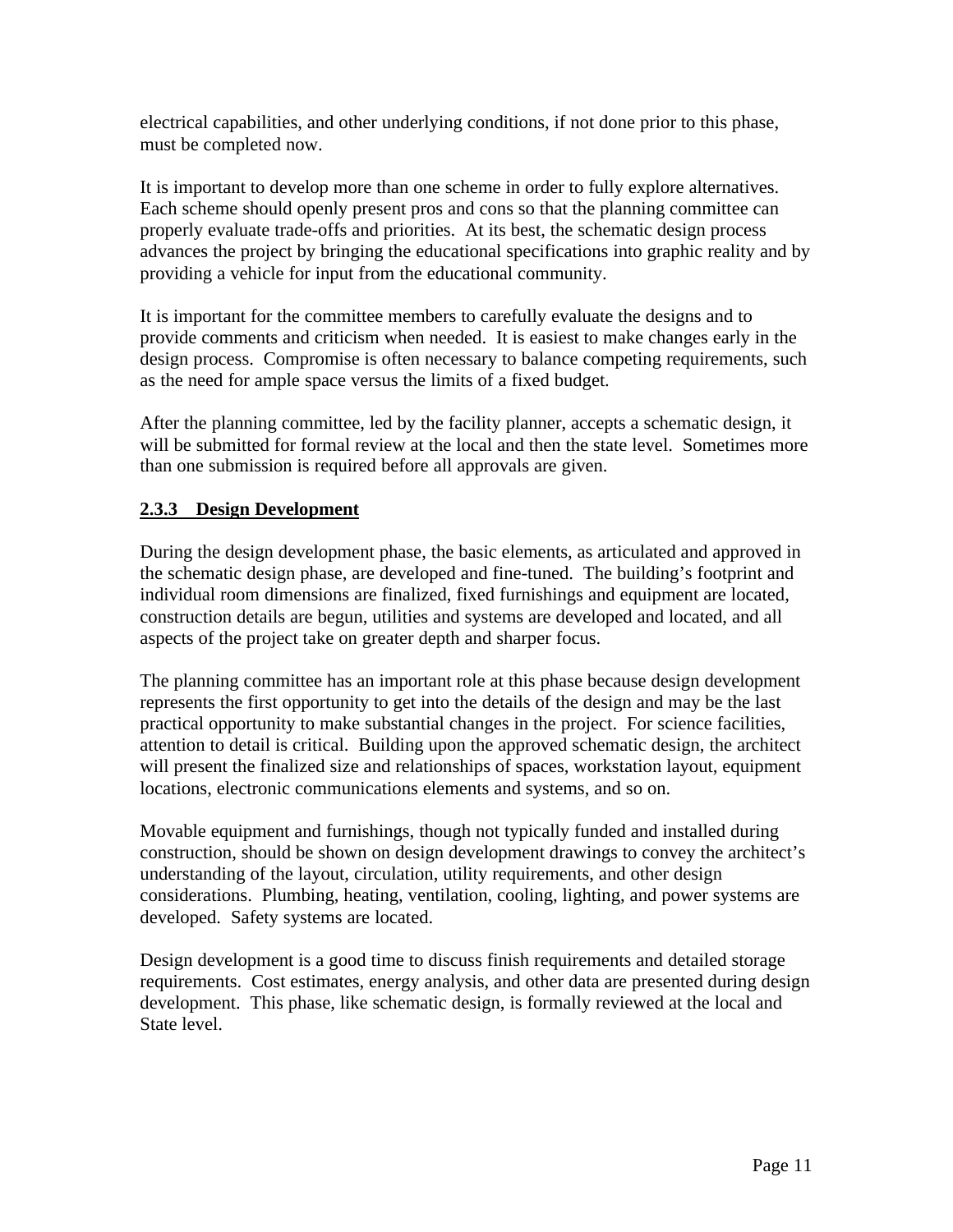## **2.3.4 Construction Document Phase**

During the construction document phase, the architect produces detailed documents which will form the heart of the contract for construction. The primary contract documents are construction drawings and written specifications. A detailed cost estimate is finalized at this time. All systems and elements will be fully described, including: demolition, site work, structural work, masonry, roofing, doors, finishes, equipment, plumbing, heating and cooling, fire protection, lighting, power, and electronic communications.

The science supervisor may review the equipment lists to assess training needs for new components and systems. This will aid in a well-coordinated move-in period later on, when the facility has been completed.

At this phase, the design should manifest the decisions made by the architect and the planning committee. If substantial changes to the design originate outside of the planning committee, they should be brought to the attention of key decision-makers from the general committee and/or subcommittee for evaluation and acceptance.

When the construction documents are complete, they will be reviewed at the local level. Locally approved documents will then be reviewed at the State level; once approved the project can be bid for construction.

### **2.4 Construction and Occupancy**

During construction, the decisions of the planning committee take on three-dimensional reality.

## **2.4.1 Construction**

During the construction of the science facility, planning committee involvement may be limited to color selections or other minor input. Significant changes to the project are unusual during construction, but do sometimes occur due to unforeseen circumstances. Changes which affect the science program in a substantive way should be brought to the notice of the science supervisor.

If the project entails the renovation of an existing science facility, construction may be phased so that the school continues to operate while renovations take place. If this occurs, coordination will be necessary between the facility planners and the school staff to vacate areas on schedule and to isolate areas under construction. In general, school staff members should bring any problems or concerns to the attention of the school system's facility planner rather than trying to resolve issues directly with the contractor.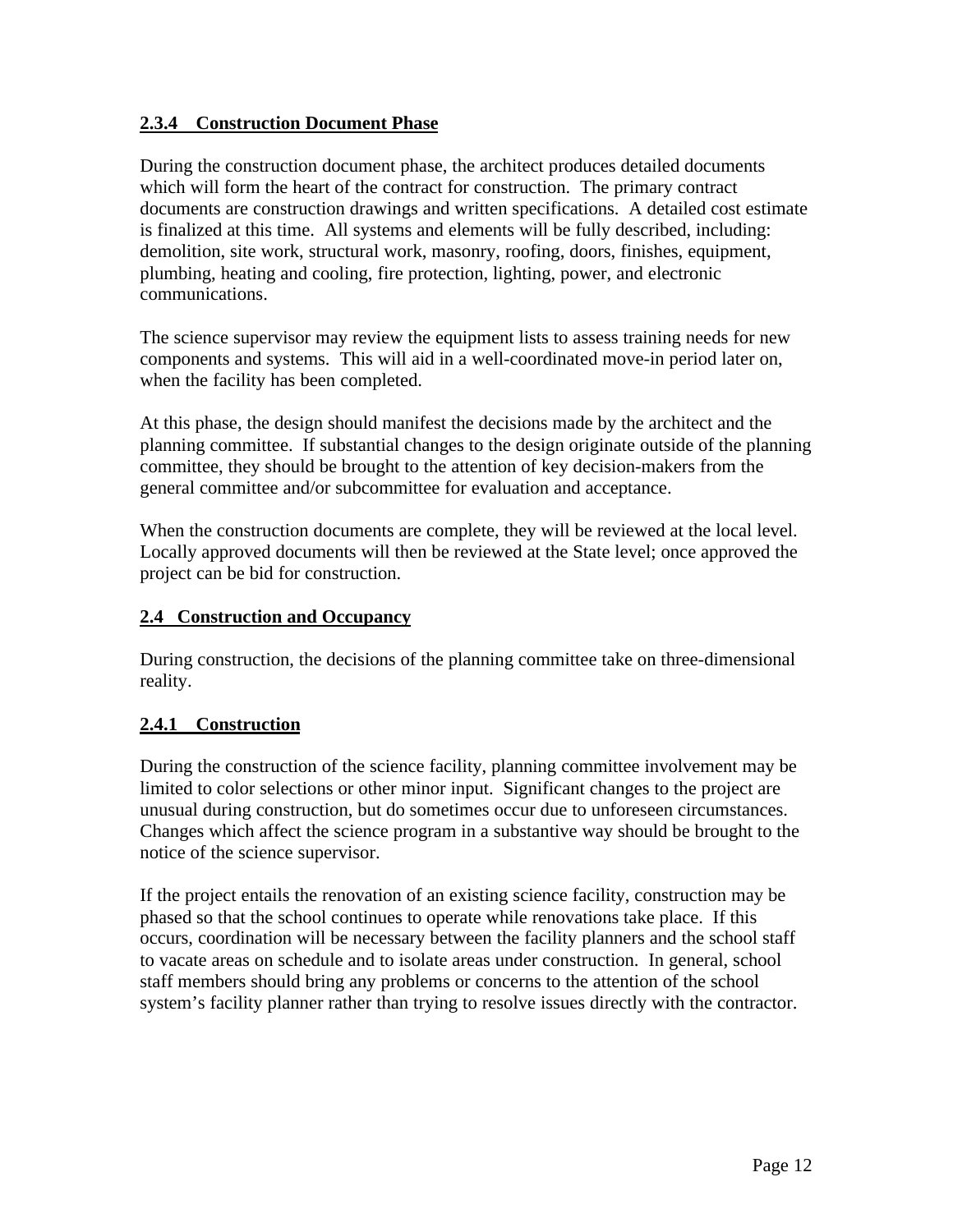## **2.4.2 Installation of Furnishings and Equipment**

Once the construction of the science facility is substantially complete, furnishings and equipment are installed. Some components may be installed under the general contract for construction, but there may be independent vendors and others involved at this phase. Careful planning is required to coordinate responsibilities, which typically include provision, installation, testing, and balancing of equipment; and insuring that warranties, operating manuals, training, and maintenance of new components and systems are obtained.

## **2.4.3 Occupancy and Post Occupancy Evaluation**

Once construction is complete, the staff can move into the facility. Provisions for training in operating new equipment and systems should be made before the students arrive. Maintenance personnel should become familiar with any new materials or finishes and their requirements, as well as with mechanical systems. Staff should note any questions and notify their facility office of any problems encountered. It is best to correct problems before the final payments have been made, and while components are under warranty.

After the building has been occupied for at least one full school year, a post-occupancy evaluation is recommended. A post-occupancy evaluation will reveal weak and strong points in the educational specifications, design, and construction. Typically a team including facility planners and educators visit the facility while it is in use. A checklist forms the basis of the evaluation, but there should be provision for comments from users. The facility planners will use this information in revising local standards, and the next educational specifications committee will benefit from the information.

## **2.5 IAC Projects**

The State of Maryland provides construction funding to school systems through the Public School Construction Program. This program is governed by the Interagency Committee on School Construction (IAC). Staff from the IAC and its member agencies, the Maryland Office of Planing, the Department of General Services, and the Maryland State Department of Education, are available to assist in all phases of project development.

Science facilities may be funded through this program as a part of new school construction, a major renovation, or an addition to an existing school. Currently, additional funding is offered for renovation or new construction of science facilities through the "Look of the Future" program.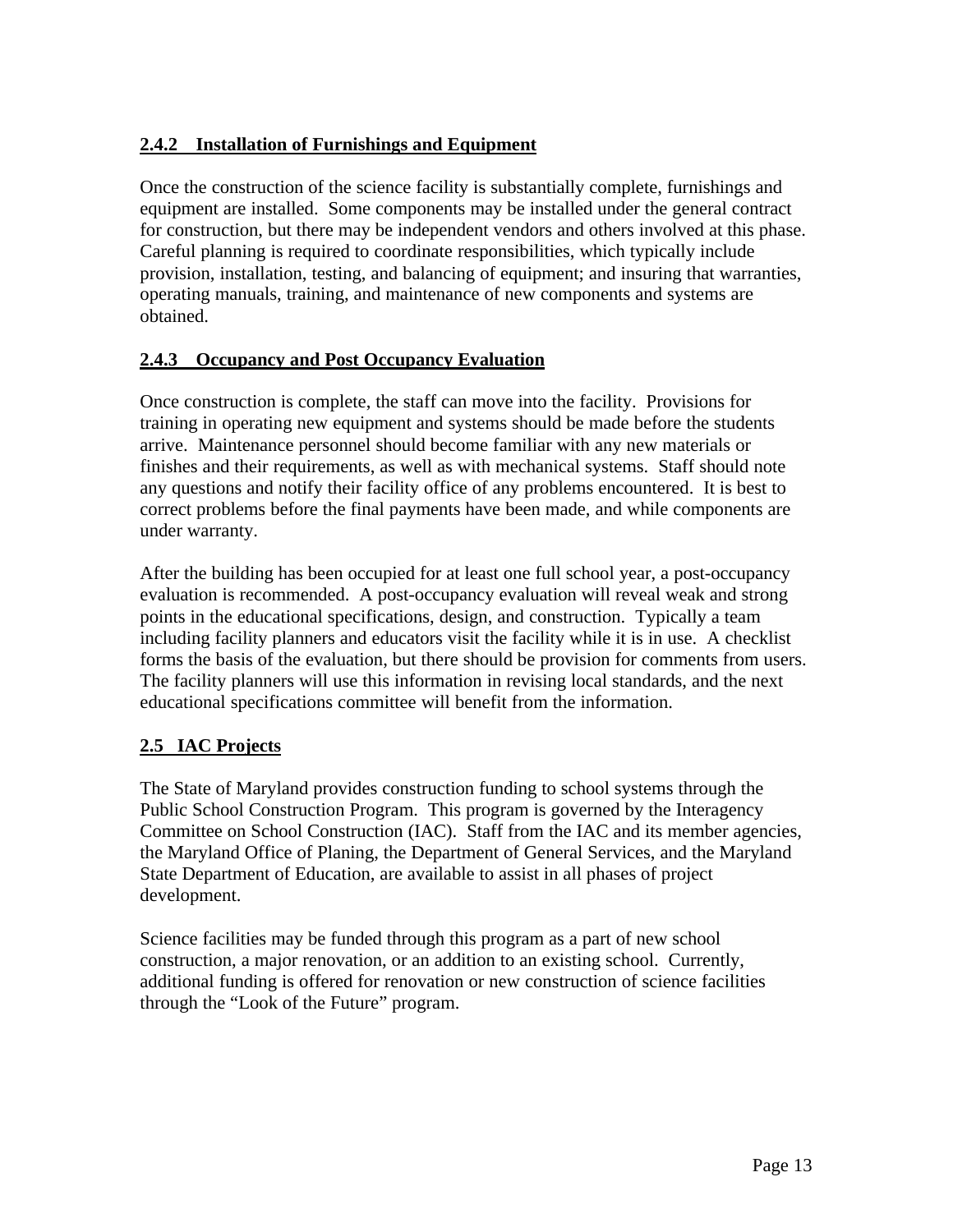## **CHAPTER 3 The Science Program**

## **3.1 Overview**

Children are by nature inquisitive and eager to learn about the world and their environment. They often ask such questions as: "How do living things grow?" "What makes things move or stand still?" "What is this particular thing made of?" They deal most effectively with concrete ideas — through things that are near in time and space. For the educator, these natural motivational influences are important factors for planning and implementing meaningful science programs. Such programs must offer information about relevant questions of particular interest. Science teaching should nurture excitement and enjoyment in problem-solving situations that foster continuing discovery and knowledge.

Appropriate science facilities cannot be designed without an understanding of the intended learning experiences. The experiences will dictate a wide variety of needs. Relationships are often complex and sometimes conflicting. This chapter looks at the overall framework of regional and local resources and programs and locates science programs within that framework. Most of these broad conceptual and organizational aspects of the science program must be factored into the design process early, during the planning and educational specifications writing phases.

## **3.2 Regional and Global Resources**

Science education must reflect and incorporate the relevancy science has within our community. Effective science programs are not limited by the classroom or laboratory walls, but provide opportunities for children beyond the classroom, where the nature of science and its applications take on depth and meaning. When planning science facilities, it is important to start with a wide perspective, evaluating the assets available outside the boundaries of the school grounds.

## **3.2.1 Local College Programs and Facilities**

Many jurisdictions have arrangements with colleges and universities allowing high school students to participate in college level courses. These programs may support advanced science course work.

In some jurisdictions, colleges have brought advanced science courses into the high school building; in many areas, students travel to the college facility. More common in the future may be the provision of opportunities for advanced placement via electronic communications. Distance learning involving local and national sources allows for exceptional programs without travel time and permission slips.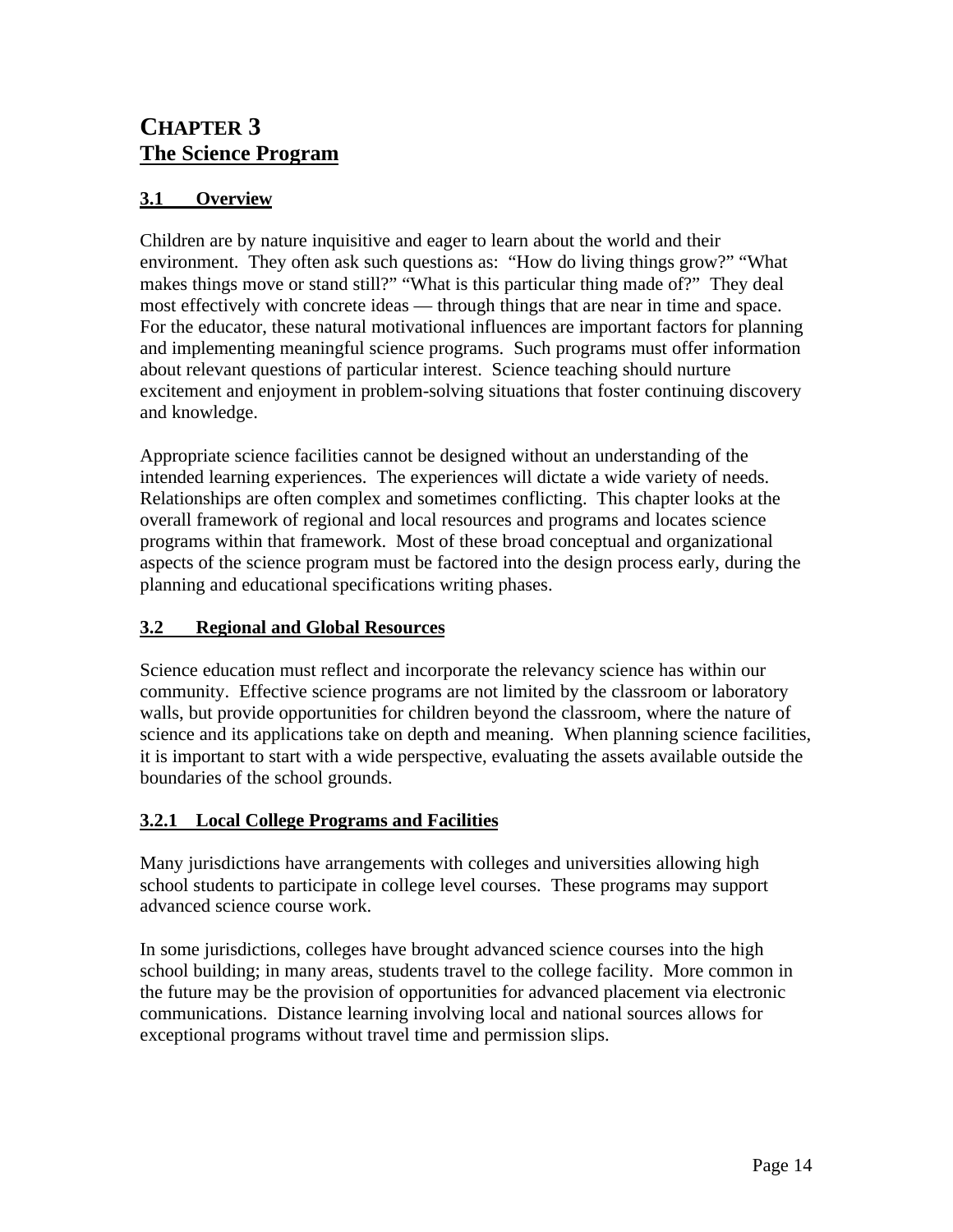These partnerships should be considered when determining overall needs. They may alter requirements for advanced facilities, increase the need for seminar rooms, or make the provision of state of the art audio-visual systems imperative.

## **3.2.2 Career and Technology Education Facilities**

Opportunities to apply science are available in career and technology educational programs. These programs provide vital applied science experiences. While most jurisdictions offer technology education on site, advanced or vocational courses may be located remote from the traditional high school. The isolation of these programs often inhibits linkages between theoretical and applied science. Students may attend the vocational school part or full time, depending on the program. This separation introduces travel time and leaves little opportunity for instructors to meet across disciplines.

While this separation provides benefits and efficiencies (unique and expensive vocational and technical facilities can be shared by many schools) it demands active effort to develop links with the traditional high school. Facility planners should work with educators to reevaluate the separation and to create and strengthen links: this will benefit traditional science education and career and technology education alike.

## **3.2.3 Commercial, Research, and Industrial Facilities**

Many jurisdictions cultivate relationships with commercial, research, and industrial entities in their region. The benefits of such relationships can be great. Field trips, mentoring, and internships are some of the opportunities which might be available. Private facilities may offer opportunities for advanced study through internships or other mechanisms. While occasional ad hoc relationships would not have an impact on a jurisdiction's facility needs, it is possible that a stable partnership can fill some of the need for advanced facilities.

In addition to opportunities outside the school facility, partnerships can affect requirements within the building. Electronic links between schools and private businesses or government agencies have been formed. Sometimes the implications for a facility amount to a computer bulletin board or other information stream, requiring only a modem at an existing computer workstation; in other cases, a dedicated lab may be needed. Obviously, the bigger the investment, the more carefully a partnership needs to be evaluated. The planning committee should review partnership opportunities thoroughly and make sure adequate information about physical requirements is available.

## **3.2.4 Natural and Institutional Resources**

All students of science benefit from learning experiences beyond the school building. Both natural and institutional settings, such as museums, planetaria, nature centers, and zoos provide specialized learning experiences.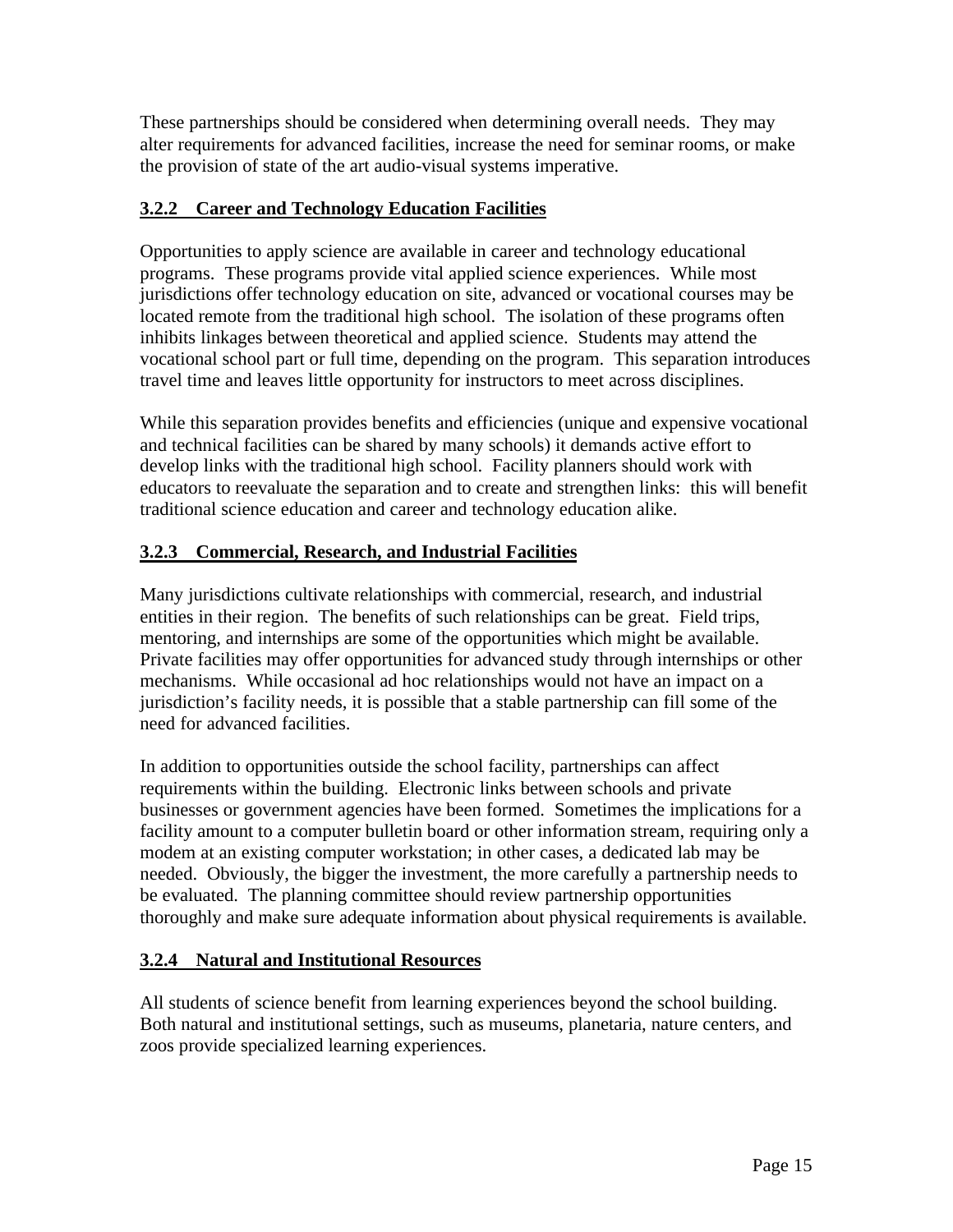Outdoor settings are ideal for many aspects of science education such as observing the environment, making collections of natural objects, and manipulating certain types of scientific equipment. While the school grounds should be preserved or developed to support ongoing environmental education, nearby parks, waterfront, and other sites offer further opportunities. Many jurisdictions maintain outdoor nature centers which allow for frequent visits and residential outdoor experiences. In addition, national or regional zoos and marine study centers are available. The majority of Maryland's jurisdictions are situated on significant waterways: the Potomac or Susquehanna Rivers, the Chesapeake Bay, or the Atlantic Ocean. The mountains in the western regions of the state provide for significant geological study. The state's urban areas are rich in opportunities to observe the man-made environment. Forests, ponds and meadows are excellent environments for learning aspects of science. Museums, planetaria, and zoos provide intensive support for science curricula for students of all ages. Program coordination can maximize the benefits offered by these institutions.

Although the availability of regional natural and institutional resources may affect the planning of science facilities only indirectly, the planning committee should be aware of them. The availability of a regional resource may support the development of a specialized study area, requiring some specialized features on site. For example, a school near the Chesapeake Bay may develop its own wetlands program in order to fully maximize the opportunity for specialized study. This may require addition of specialized equipment or other customization. In another case, the provision of a regional center may allow for a reduction in specialized facilities because regional facilities can be shared. Travel, coordination, and the difficulty inherent in supporting programs off site must be weighed against the projected benefits.

## **3.2.5 Electronic Resources**

Schools depend more and more on information which arrives electronically. In addition to local colleges and businesses, as discussed above, national and even global programs can supplement local school programs electronically. Educational materials and programs may arrive via satellite signals, cable television, or telephone lines. These sources must be planned for, taking into account current and future needs. The planning committee should consider the following aspects of overall school layout early in the project:

- current use of electronic resources
- projected use five and ten years ahead
- the role of the media center and the telecommunications studio in the creation, reception, and distribution of electronic media
- the location of head-end equipment and distribution nodes
- the sharing of expensive equipment such as projection systems, and
- the need for specialized spaces such as electronic seminar rooms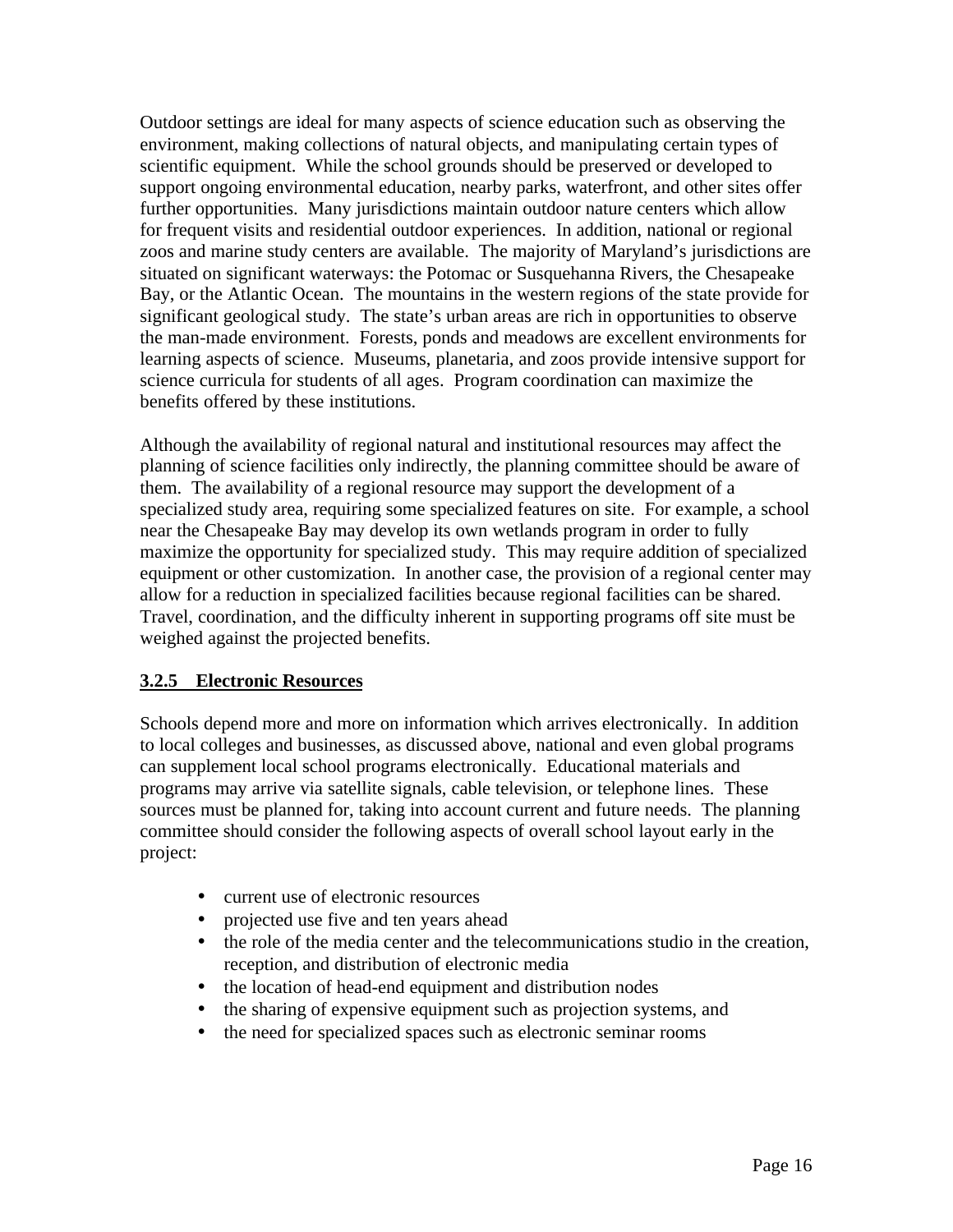## **3.3 The School Site**

The school site holds great instructional potential for science and other subject areas, such as writing, geography, and math. When designing a school, opportunities for outdoor science education should be identified early, preferably during site selection.

### **3.3.1 Outdoor Facilities: Schoolyard Habitats**

School sites should be designed with science and environmental education in mind. These educational program goals enhance the aesthetic value of the site as well as its community utilization. As a further benefit, grounds maintenance may be simplified through careful site design. Goals for outdoor study areas include preservation of natural features, diversity of plant and animal life, and optimization of regulated features for educational purposes. Increased awareness of environments as sources of inquiry and discovery mandates that school grounds be given as much attention as buildings.

Schoolyard habitats can vary in size and complexity depending on existing conditions, funding available, and scope of effort. The simplest efforts involve maintaining existing natural features such as wetlands, streams, forests or meadows. The most complex efforts may involve engineering storm water management systems to accommodate plant and animal life. Following are ideas taken from *Projects for Schoolyard Habitat Areas*, a workshop and handbook sponsored by MSDE, U.S. Fish and Wildlife Service, Maryland Department of Natural Resources, Environmental Concern, Inc., and the Chesapeake Bay Trust.

#### **Trees:**

A grove of trees provides a better wildlife habitat than a single tree or row of evenlyspaced but distantly separated trees. Small groves can be mulched to reduce maintenance. Where large groves or forested areas are planned, understory vegetation can be encouraged. This reduces the need for maintenance even further. Target existing forested areas, identify areas on site which are little used, or plant trees to shade buildings and outdoor activity areas. Native species should be emphasized.

#### **Meadows:**

Meadows can be developed by mowing a field less frequently. Reduced mowing should encourage local plant and animal species to establish themselves in the meadow. A mowing cycle of once every year or two will prevent the meadow from reverting to forest. A trail and a teaching area within the meadow can be created by maintaining a mowing path. The meadow can include only the naturally-occurring plants which volunteer, or can be enhanced with selected wildflowers.

#### **Small habitats:**

Small habitats may include hedges, bird feeders, hummingbird and butterfly gardens, or brush piles. Urban sites as well as suburban and rural sites can accommodate small wildlife habitats. Although it may be a greater challenge, the importance of a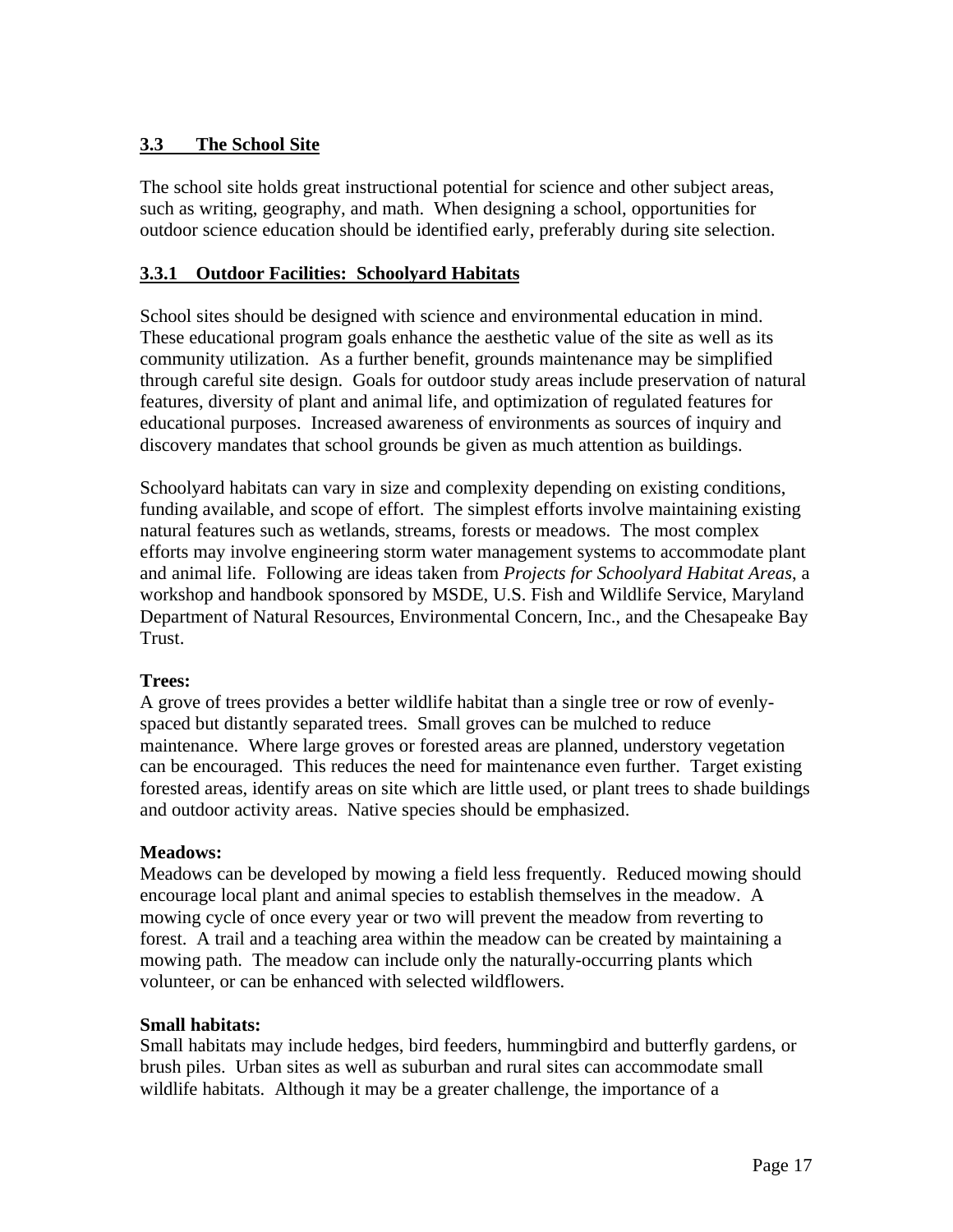strengthened link to the natural environment may be magnified for urban students. Small habitats may be particularly appropriate for the enhancement of existing densely developed sites.

### **Ponds and wetlands:**

Water supports a great variety of plant and animal life. A water feature may be as small as a half-barrel of water or as large as a storm-water management pond. While projects with engineered water systems necessarily require expertise to design, many resources are available to provide that expertise. In order to transform what is often viewed as an undesirable requirement into an educational amenity, early collaboration between consulting architects, civil engineers and educators is required. The MSDE school facility specialist and the MSDE environmental education specialist can provide support. There are several common problems which may be avoided if the educational import of the site work is understood from the outset of the site design process. For instance, engineered holding ponds are sometimes perceived to be safety hazards because the water is surrounded by steeply sloping land and the water itself may be relatively deep even near the edge. This kind of storm water management pond gets fenced in right away, precluding any educational program use. If, however, the storm water management system is planned as an environmental study area from its conception, it can be designed with gently sloping banks, and shallows at the accessible perimeter. A teaching area can be designated and suitably graded and treated. Teachers and students can be involved in the planning, planting, and maintaining of the area. Several such wetland mitigation projects have been established at school sites in Maryland.

## **Trails and outdoor classrooms:**

The outdoor learning environment will benefit from careful analysis of access, circulation, and seating needs. Trails and walkways leading to a study area must provide access for all students, including those with disabilities. An outdoor classroom may be a platform, a group of benches, or picnic tables. Wetlands may require a gathering area with hard paving.

## **Regulatory agencies:**

Reforestation and wetlands projects often involve regulatory requirements. In some cases, special permits are required. These regulatory processes are often required for the development of a new school site, regardless of whether specific areas are intended to be used for educational purposes. Therefore the regulatory requirements should not be viewed as a barrier to an enhanced site design. The **Reference** section lists several public agencies and private non-profit organizations which support outdoor projects with planting, training, or technical expertise. In some cases, grants may be available to support some of the costs associated with habitat projects.

## **Grounds Maintenance:**

School yard habitats can reduce the grounds keeping burden at a school by reducing mowed areas, and by encouraging the use of native species, which may be more hardy than non-native plants. It is important, however, that maintenance personnel at the school site by involved in the site planning process so that their concerns can be addressed. In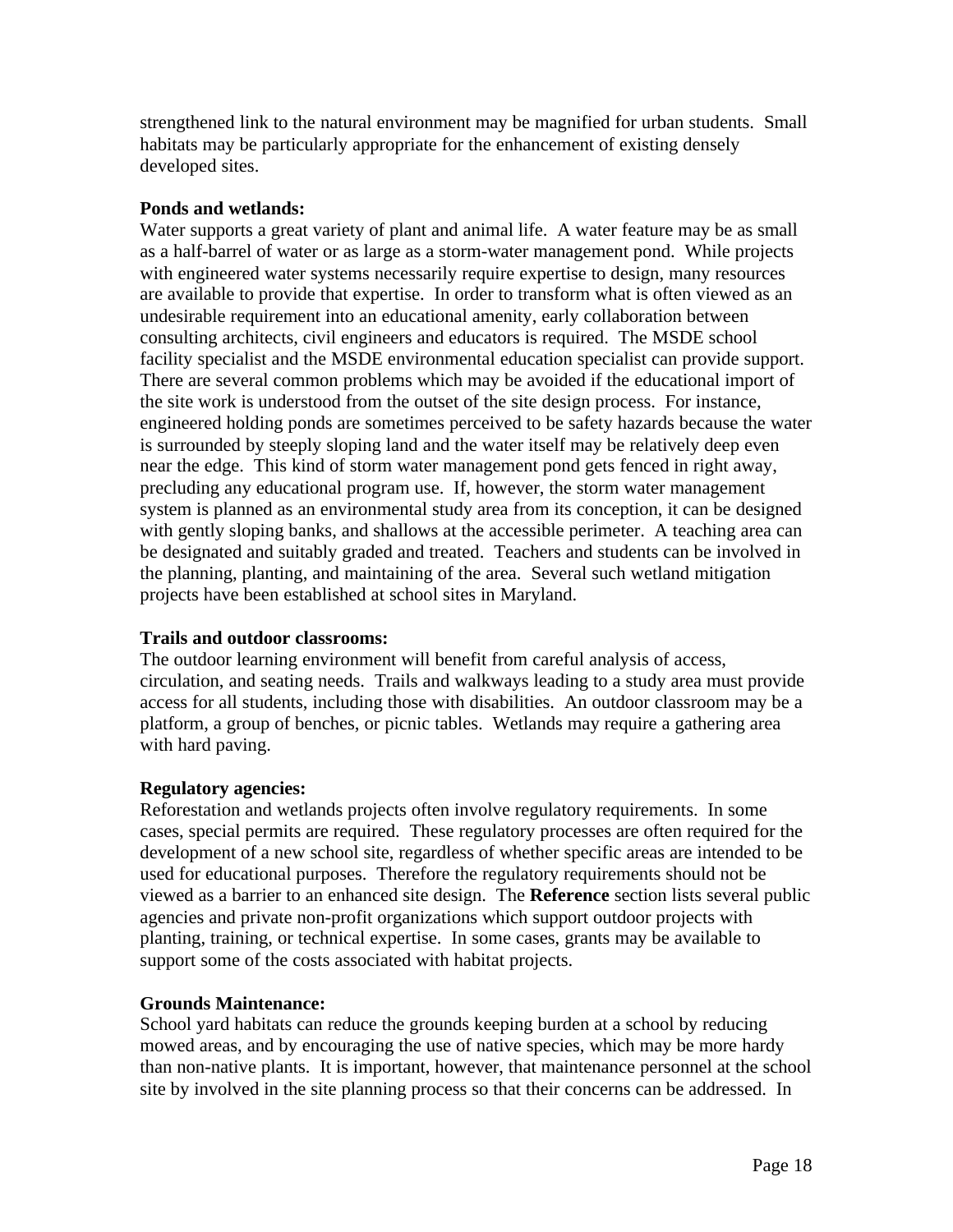addition, maintenance practices for grounds areas with non-standard requirements such as biannual mowing cycles must be clearly communicated to the grounds crew. An area which becomes an integral part of the educational program might be maintained by students as part of their program of study.

## **3.4 Within the School Building**

Appropriate organization and design of science facilities within the school grows out of its educational program. The type of school (elementary, middle, or secondary) and its educational philosophy pose organizational requirements. The educational program defines and relates the major architectural program elements.

## **3.5 Elementary School Programs**

Acquisition of scientific concepts requires an educational process rich in activity, variety, and hands-on learning experiences. The school environment must support this process. Programs and materials in elementary science are focused upon practical activities. Children work on the activities individually, in pairs, and in small groups. The activities are designed to encourage interaction among the children.

## **3.5.1 Science Within the General Classroom**

In most elementary schools, science is taught in the general classroom rather than in a separate lab. In addition to being cost efficient, this arrangement encourages crossdisciplinary educational programs. It is important to recognize, however, that science programs do place demands on the classroom, even though many requirements can overlap with other subject areas.

## **3.5.2 Dedicated Science Classrooms**

Science laboratory rooms provide unique and important elementary science resources. Where these facilities are provided, teachers with special science training should be assigned to coordinate and implement the science activities in these spaces.

## **3.5.3 General Concerns at the Elementary Level**

Whether science is taught in the general classroom or in a space dedicated to science instruction, the facility demands are similar. Flexibility within a suitable, pleasant, and comfortable environment, with ample space for hands-on activities, holding space, and storage are essential. Chapter 4 provides programming information for both organizational approaches. Additional factors to consider for science education at the elementary level include the following:

Interior court areas may be considered and developed as possible planting areas for schools. Greenhouse facilities may be considered for elementary school programs where budget and staffing support them.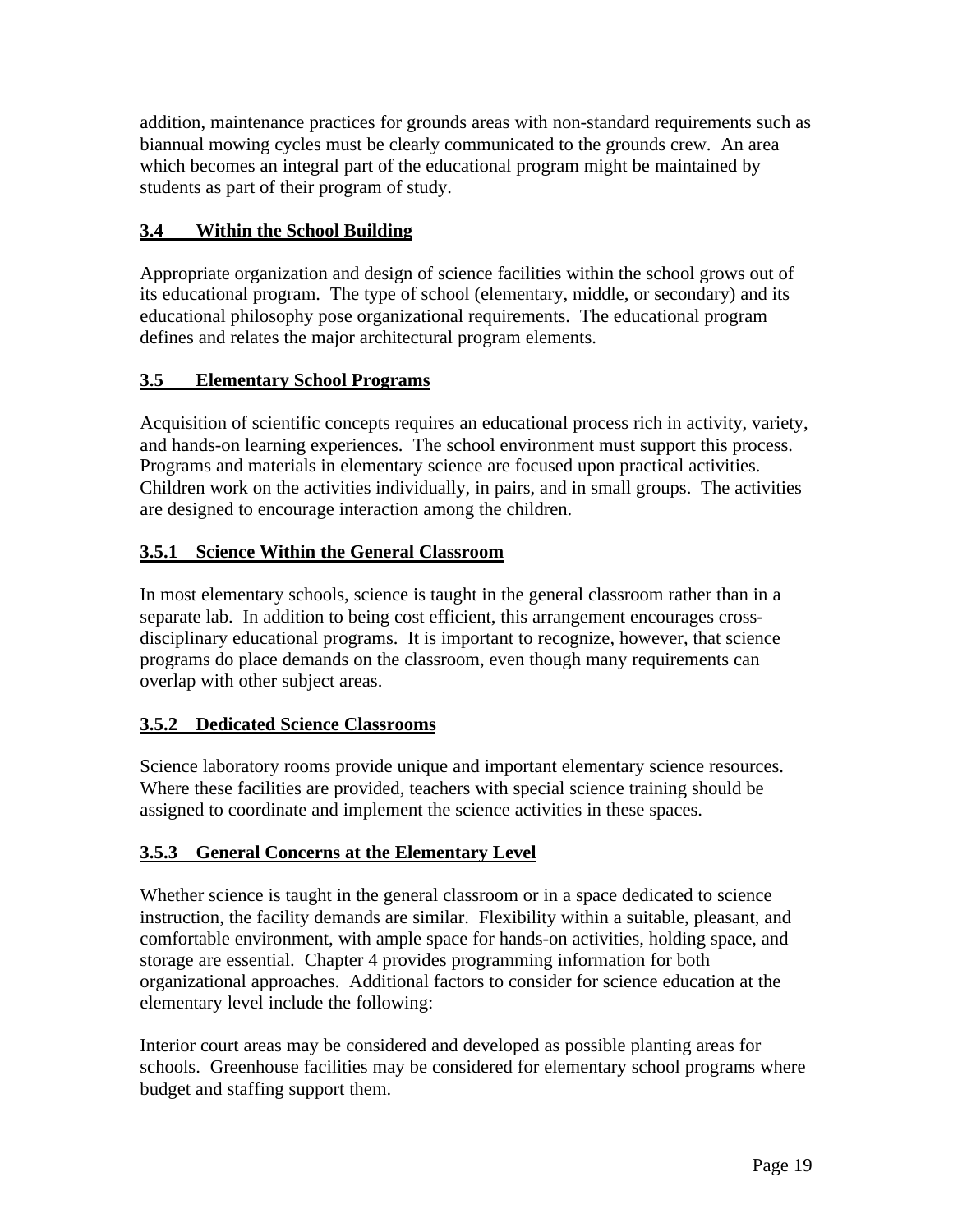School facilities must include adequate space for teacher planning. The planning space should be conducive to individual and team planning. Office space with work surfaces, chairs, and storage to accommodate books, files, and personal items should be provided for each teacher. Areas should be arranged to permit easy communication between team areas. Planning areas may be adjacent to teaching stations or located centrally within the school facilities.

A school system should provide residential outdoor science experiences, including overnight stays, for all fifth and/or sixth grade pupils. Environmental studies and science are accentuated by intensive encounters with the environment. Humans are making increased demands upon the environment. Literacy in science for children means that they should have real experiences with the implications of these increased demands.

Science instruction should incorporate laboratory, "hands-on" experiences, with text book and lecture methods subordinated to active scientific discovery methods, and should stress utilization of scientific knowledge in a personal and social context.

-*What Matters in the Middle Grades, MDSE* 

## **3.6 Middle Schools**

Children learn best through active, first-hand, multisensory experiences. Science conceptions are developed, corrected, and reinforced as children are provided with numerous opportunities to explore, to inquire, and to manipulate materials.

The science laboratory becomes a potent environment for the formation of precepts, concepts, and generalizations and a cogent force for skill development through learning by doing. Middle school students are enthusiastic and responsive to laboratory activity. This approach provides pupils with an early start in learning the processes of science and promotes science hobbies, early vocational selection, and election of science programs in future years.

Middle school programs emphasize interdisciplinary learning. Appropriate distribution of science facilities within the school building will support that emphasis.

#### **3.6.1 Dedicated Spaces**

At the middle school level, students are typically grouped in teams, pods, or houses by grade level. Each grade area houses all of the traditional academic subjects. Shared among all grades are specialized facilities such as the media center, athletic facilities, art, and music. Science laboratories take their place within each graded academic wing, often as a pair of classrooms (depending upon enrollment and other factors). Paired science classrooms benefit from shared office, preparation, and storage areas. Science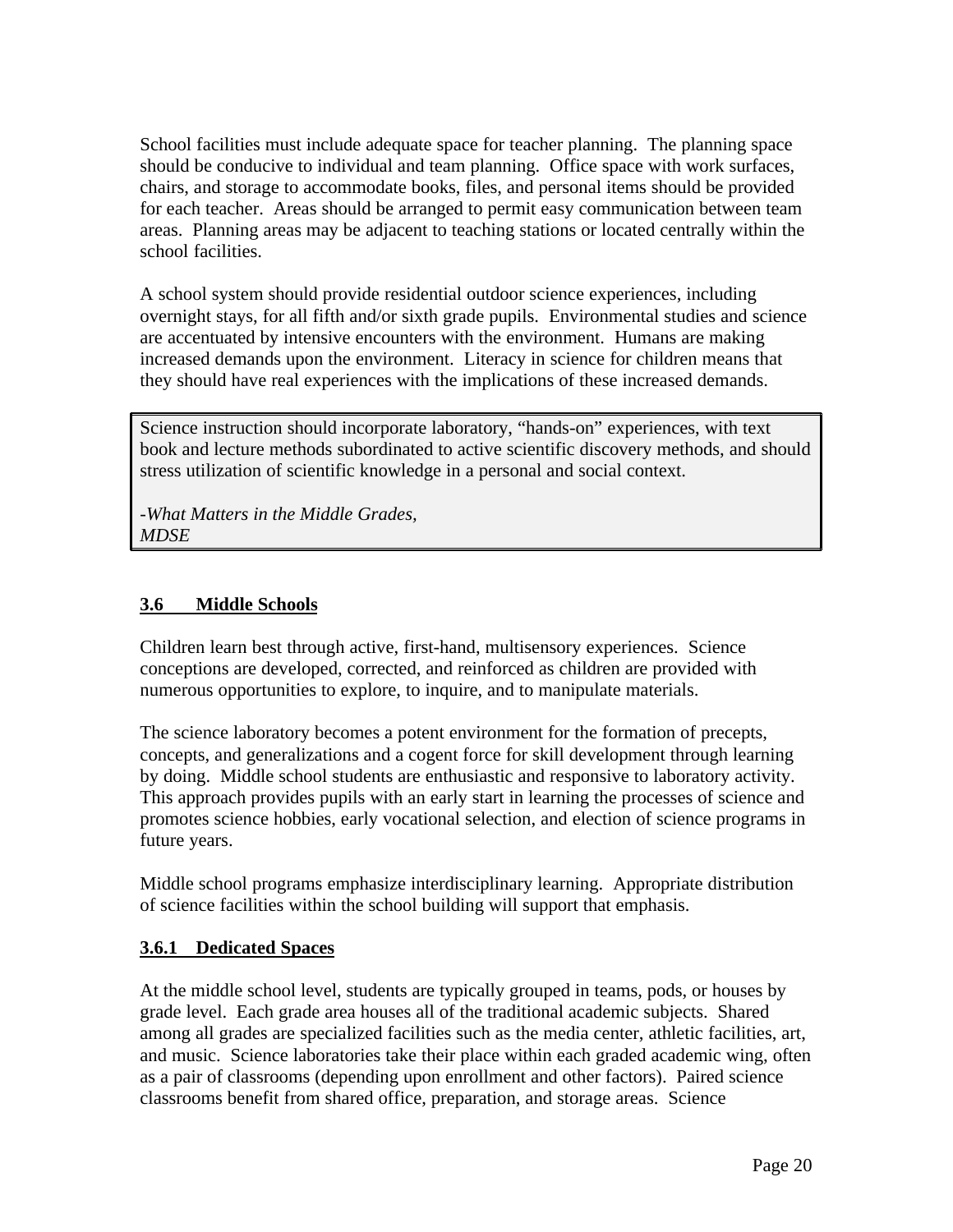classrooms should be adjacent to mathematics classrooms; proximity to technology education facilities is also desirable. Science classrooms should have views to the outdoors, and southern exposure when possible. Science classrooms may open directly to the school grounds in order to facilitate ongoing outdoor study. This pattern of organization responds to the middle school philosophy, but does result in the dispersion of science facilities, which has some disadvantages. Inventory control for materials and supplies can be difficult without a central location; in addition, utility runs may be longer unless carefully laid out.

## **3.6.2 Organizing Principles**

There are benefits to designing uniform, generic labs for middle school grade levels. First, general purpose laboratories support science education across science disciplines. This is in keeping with the promotion of open-ended science inquiry. Ample space must be provided for specialized equipment which may rotate from one lab to another, or from one facility to another. Second, uniformity of labs supports flexibility of use over time, should grade configuration or other building use changes occur. This may be more cost efficient in the long run than designing customized specialty labs.

## **3.6.3 Unique Programs**

In assessing the overall science program needs, the planning committee should consider whether any specialized or advanced programs are in place or proposed for the school. Consideration for a greenhouse or other facilities in response to specific program needs should be identified early. Special requirements are best dealt with in the educational specifications writing and schematic design process, rather than as an afterthought.

## **3.7 High Schools**

Students must have opportunities to understand both content and processes in order to become scientifically literate. Experimentation is a fundamental component for understanding science. This understanding can best be gained by doing — not by reading about experimentation or verifying predetermined results. Many students learn better when science education is a process of exploration, followed by a text or verbal explanation, rather than the reverse. Between 40% and 80% of any science course should be laboratory activities and investigations. Science courses must contain the kinds of activities rooted in the nature of science itself, demanding both exploration and analysis.

## **3.7.1 Departmentalization versus Interdisciplinary Organization**

Science at the high school level typically remains departmentally organized, although attempts to blend science instruction with other disciplines are taking place. In years past, science was organized only departmentally, housed in a wing unto itself. This model grew out of practices originating at the college level. It is often the most economical to build, because special science utilities are confined to a relatively small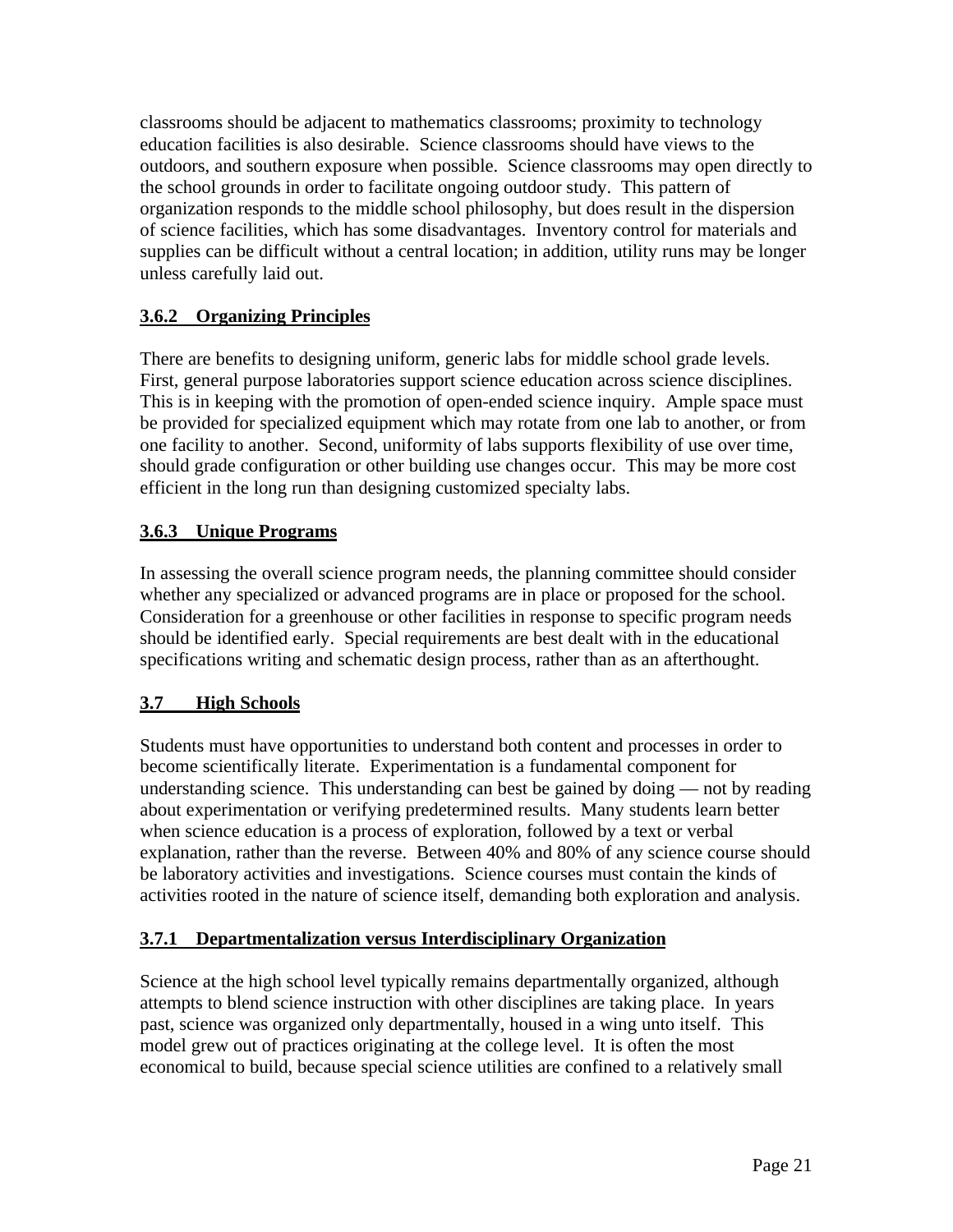area. Under such an organizational structure, only those directly involved in the science program walk through the science area.

This model is giving way to a multi-disciplinary model, where science labs are adjacent to mathematics and technology areas. Seminar rooms, project rooms, teacher planning areas and similar support spaces may serve more than one discipline. The school's circulation system may bring many people through the areas where science is taught. Cost effectiveness still dictates proximity of science facilities, but thoughtful schematic design can result in multiple relationships. This model represents a hybrid of the departmental and blended models, and is still evolving.

Connections between career and technology education programs and academic subjects such as science are being made increasingly. Examples of possible connections are:

- culinary arts, nutrition, and chemistry
- computer-aided design and physics
- horticulture and biology

The organization of space within the facility can foster such links or make them unlikely to occur.

## **3.7.2 Relationship to Site**

Some science classes at the high school level should have visual access to the outdoors. A greenhouse should be located on the south side; it should not be placed in the shadow of nearby structures.

## **3.7.3 Organizing Principles**

Historically, high school science labs have been designed for specific disciplines within science education. The different physical requirements of each specialty demand some level of distinction as students become more advanced. For example, physics curriculum requires long surfaces to study the laws of motion; chemistry places more chemical safety demands on a facility than does physics; biology is the primary discipline making use of a greenhouse. But as science education strives to inculcate scientific thinking and openended problem solving strategies, students will begin to reach across science specialties and even into other academic disciplines for answers to multi-faceted problems. The organization of the science lab itself, the science area, and the high school as a whole should permit and foster such links.

Within this philosophy, the need for some specialization exists at the high school level. It provides facilities necessary for depth of study where features cannot be duplicated across the building. It is vital that those charged with designing advanced facilities have a complete understanding of the intended program. Some specialization may occur within the general lab, but other capabilities require dedicated spaces. Specialized facilities may include: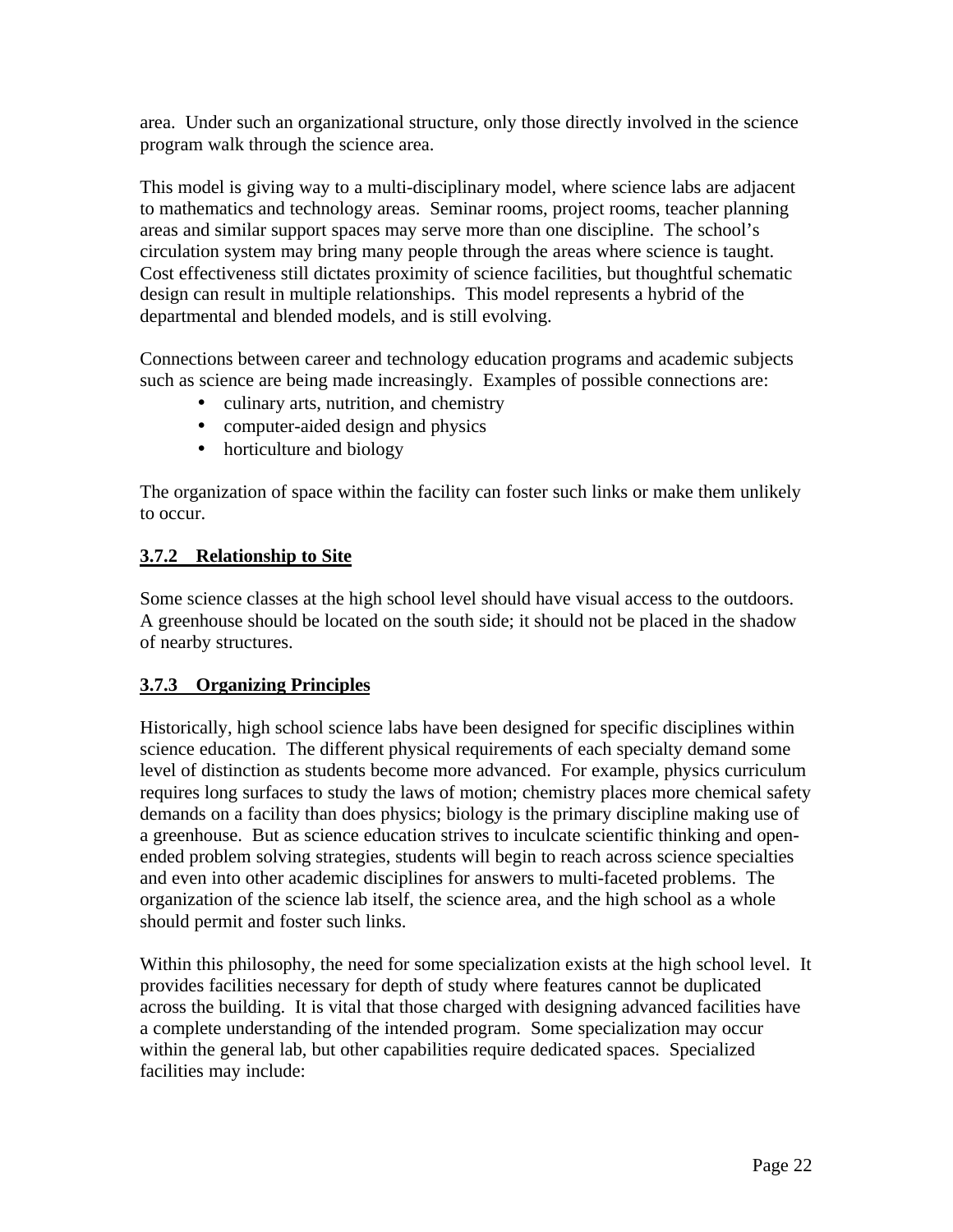- environmental study centers
- advanced computer capabilities
- individual and/or small group project rooms
- greenhouses or other plant-growth capability
- a science studio

Many schools across the State have developed unique facilities in response to specific science program needs. More information is available about space programming in Chapter 4.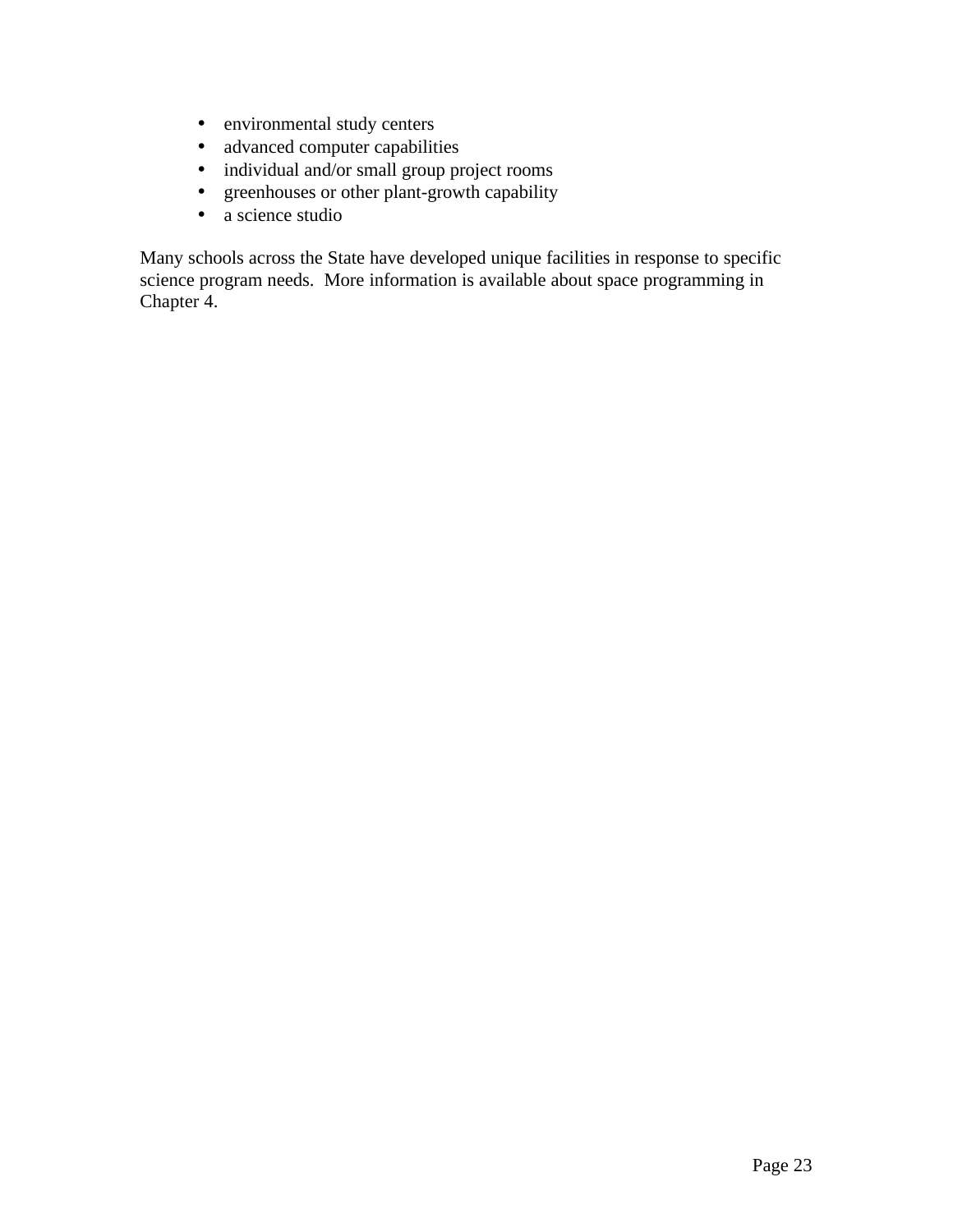## **CHAPTER 4 Space Programming for Space Environments**

## **4.1 Overview**

After the overall framework of science education within a school has been articulated, decisions of ever-greater specificity are required. This chapter outlines some of the aspects of design development and materials specifications that require careful consideration. Design factors respond to specific needs in support of defined activities: preparation, lecture, exploration, demonstration, storage of projects and materials, and so on.

## **4.2 Elementary Science Facilities**

The following program applies to both dedicated science labs and to science within the general classroom, unless otherwise specified.

## **4.2.1 Science in the Classroom**

**Activities:** Elementary science facilities must support a variety of activities conducted according to a variety of teaching strategies. These include, but are not limited to, lecture-type activities, experiments, projects, observation of scientific phenomena by manipulating a range of materials, including liquids, solids and gases; observing natural processes, both indoors and out. Some activities are wet or otherwise potentially messy. Others involve observation over a long period of time, as in plant growth experiments. Activities may be undertaken on an individual self-directed basis. Each teaching station should have an area for the independent pursuit of science activities. These areas can be shared with other disciplines on a rotation basis.

Self-guided exploration may take place within the framework of science project areas within the general classroom space. Project areas assist and promote individualized instruction by:

- Providing extension activities related to the regular science lesson;
- Giving optional lessons similar to regular science lessons for children who need more than one experience;
- Providing a place where the regular lesson in science can be revisited by students who need more time to learn;
- Providing spaces for teachers to have continuing opportunities for exploring and discovering concepts in science.

Each teaching station should have "holding" areas for ongoing projects and activities. Science activities generate setting-up ongoing experiments and require this special space.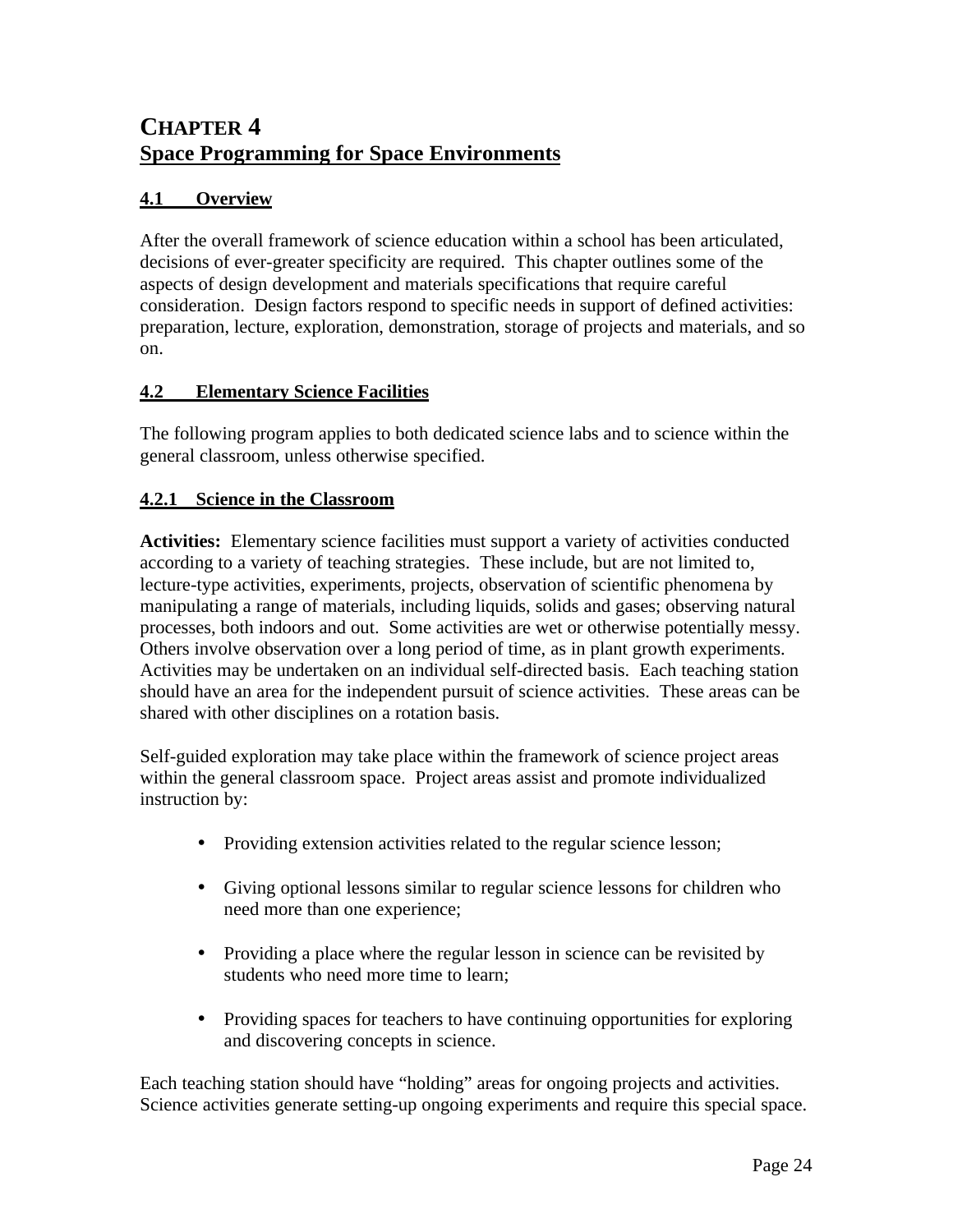Many science activities involve experiments or investigations which require that observations and measurements be made in the teaching area. The activities may take several days to a few weeks.

A "wet area," with outlets for electricity and water, should be located in each instructional area or between groups of instructional areas. Wet areas serve multiple purposes, but are especially important for implementing good science programs.

Ample space in classroom areas is needed for day-to-day storage of science supplies and materials. Kits and laboratory materials are real and necessary parts of science programs, and require adequate storage space when not in use. Central storage spaces with adequate shelving to store science kits and materials should be provided. These spaces should be easily accessible to the instructional areas and should be lockable. These spaces could be part of the central storage areas serving the entire school.

Plant growth areas with sufficient artificial lighting and other simulated environmental needs should be provided. Each grade level has some science activities viewing plant growth.

#### **Users:**

One teacher and a class of children. Class size varies. In some programs, an aide or educational specialist may be assigned to a class. Some schools may have a trained science instructor, who teaches only science. In most cases, science will be taught by the general classroom teacher. Students will work in large and small groups, in pairs, and individually.

## **Space:**

Within the general classroom, students need ample work surface area to undertake explorative activities. Many of these activities will take place at the students' assigned seat area, but some activities require specific conditions, perhaps for holding long term projects, or for activities requiring water or electronic communication capabilities. Most facilities which serve science can serve multiple curricular goals. For example, computers are used in all aspects of the elementary school program; learning centers can rotate between science and other subjects. In this way the demands of science education overlap with the general demands of the educational program. In addition, science programs require ample storage space for materials, models and kits. While some storage may be centralized, serving several classrooms, ample storage should be within the classroom or adjacent and subordinate to it.

General classroom space of 35 square feet per student will support science activities as part of an integrated science program. Storage for science materials will be integrated into the general storage areas, and requires about 15 square feet per classroom. Where dedicated science labs with fixed lab stations are designed for elementary students, it is a good idea to provide 35 to 40 square feet of space per student for lab-only areas. Storage for a dedicated lab should provide 10 square feet of floor area per class served.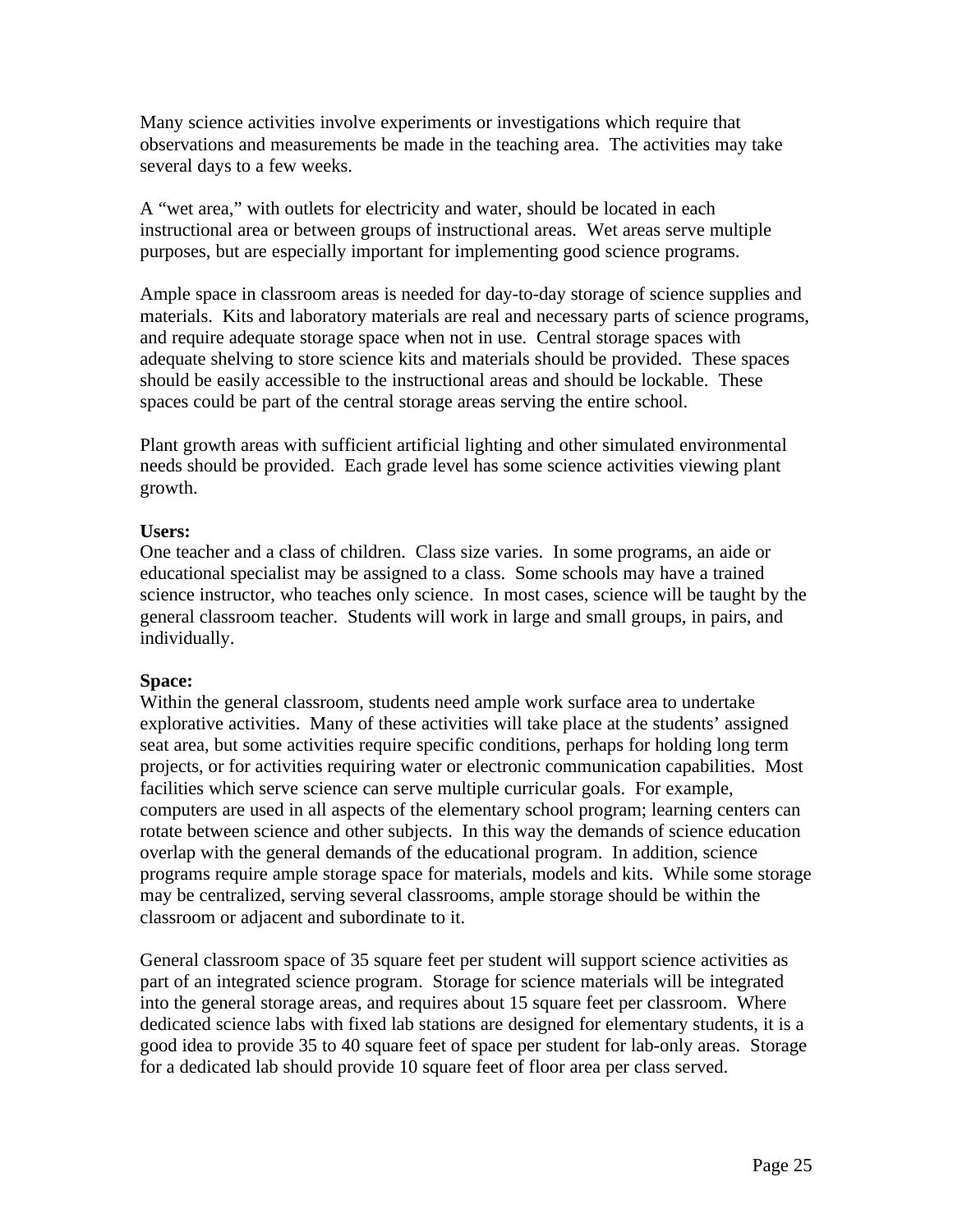#### **Relationship to other activities:**

Science activities should be integrated into the curriculum across subject areas. Even where a room is dedicated to the teaching of science, communication across disciplines is important for a successful elementary school program. Classrooms where science is learned should be adjacent to the outdoors, and have daylight and views to the outside. Daylight supports plant growth, provides opportunities for observing the physical properties of light, and provides necessary orientation for human beings. Southern exposure is preferred for a dedicated science classroom. Views to the outside bring nature into the classroom, providing opportunities to observe natural phenomena without going outside. Where technically feasible, access leading directly from the classroom to the school grounds is desirable.

#### **Furnishings and equipment:**

Furnishings required include tables or flat top desks. Although fixed stations can be installed in the dedicated lab, there are advantages to the use of tables which can be arranged and rearranged. Each set of four students should be able to use a work surface during the science activity period. Traffic space should be adequate for free movement between these flat surface areas so that materials can be passed out and shared freely.

Tables or areas should be provided to accommodate science demonstrations. These areas should include electrical outlets and sinks. Such areas can also support other activities, such as art.

A large, deep sink with adjacent counter space should be available to supply water, to provide a place to conduct potentially messy activities, and to ease cleaning up. Counter space and finishes should be adequate to house an aquarium, with electrical service nearby for filtering and heating. All power outlets located near a water source should be provided with ground fault protection.

Desk height work surface should be provided for a science project area. If the classroom contains more than one project area, each may have a different character; for example, one may be desk height and include computer support; the second may be counter height and near the sink. Projects based on different subjects, or projects of an interdisciplinary nature can be presented on a rotating basis. Furnishings may be fixed or movable.

Elementary school classrooms should have at least six computer stations, providing an approximate 1:4 ratio. Computer stations may be placed along the perimeter of the room, and integrated into the project areas as appropriate. Computers should be at a comfortable work height with ample space to the sides for papers and other materials. Tables which allow height adjustments can accommodate students of different heights.

Electronic communications capabilities, including the computers, networks and telephone lines, TV monitor, video cassettes, and laser disk player should be integrated into the classroom. Video cassette and laser disk presentations can be supported by centralized, shared, or dedicated equipment. Consider building a cabinet into the classroom to house video equipment as an alternative to rolling equipment on wheeled carts or hanging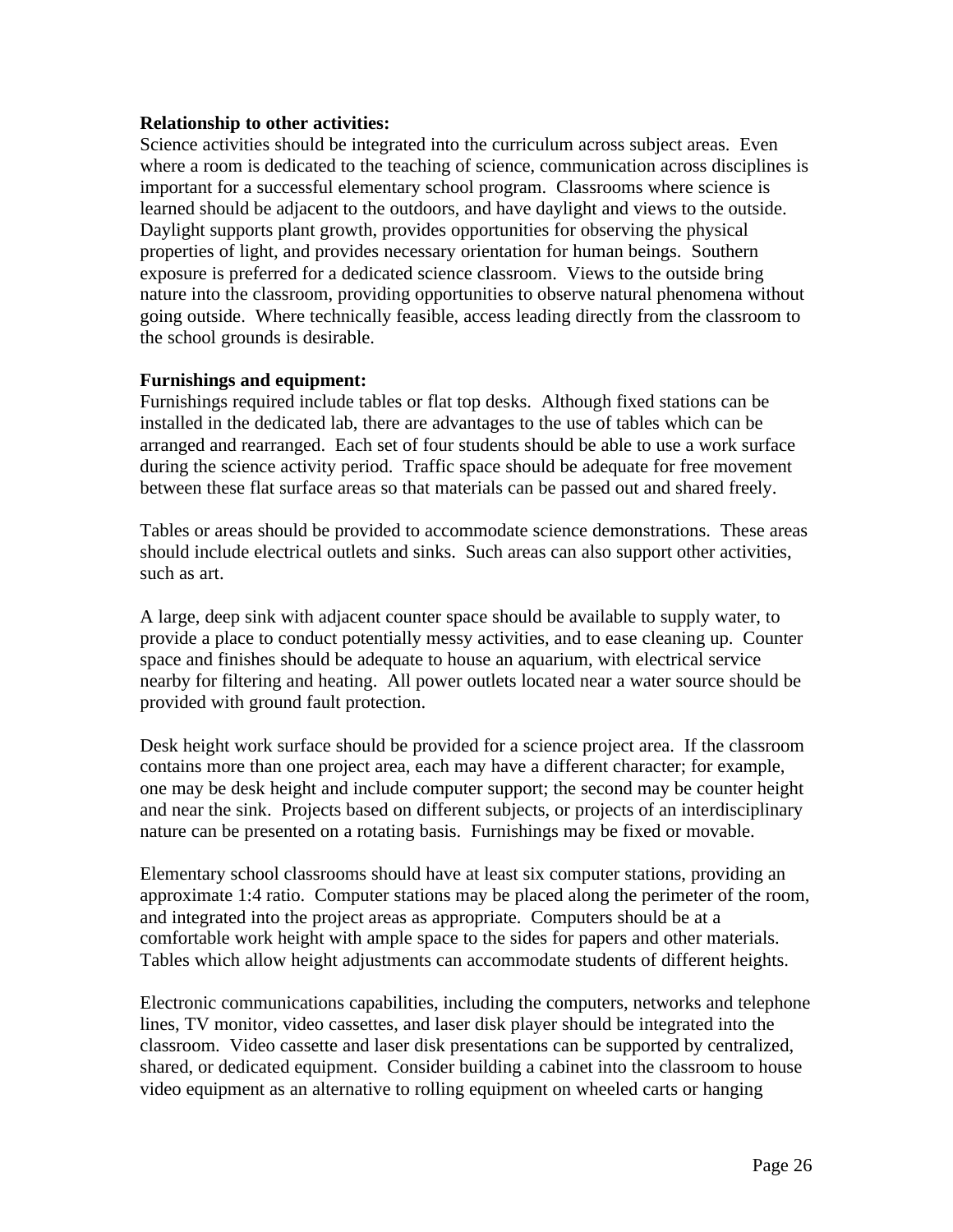monitors on arms. Monitors must be located so that students can see them with a minimum of repositioning. See section 5.6, Presentation and Display, for guidelines on design for good visibility of a variety of presentation formats.

In addition to electronic formats, the more traditional chalk and tack board are still essential, although marker board is becoming commonplace. The science project areas can serve for display of manipulative materials. A display case may be provided to support longer term display of purely visual materials. Consider providing equipment to support plant and animal life. Mammals require an auxiliary heating system independent of or specially programmed within the central energy management system, because mechanical systems are typically turned down or off over winter weekends and vacations. For summer programs, cooling may also be a factor. Storage for science materials requires a variety of formats. This may mean flat files for chairs, as well as tall and deep open shelving for science kits. An informal inventory of an existing program can be invaluable in quantifying storage needs. A walk-in storage closet within the classroom is optimal for serving science and other subject areas. Somewhere in the building, identify floor space for large wheeled equipment which may only be used intermittently.

## **Comments:**

Although elementary science programs do not typically involve the same risk levels as programs for older students, many of the same design criteria apply. These are outlined in Chapter 5.

## **4.3 Secondary Science Facilities**

At the secondary school level, most science education takes place in a dedicated laboratory classroom. Because both lab and lecture activities usually take place during every class period, it is advisable to accommodate both activities in a single space. At the middle school level, movable tables may be arranged for either activity within the same class period (for limitations, see 4.3.1, Furnishings and Equipment). At the high school level, a higher capability of function is achieved by providing both fixed lab stations and an adjacent seating area for lecture-type activities. Support space is needed for storage and preparation of materials, teacher planning, and specialized activities.

## **4.3.1 The Laboratory Area**

## **Activities:**

The heart of the secondary school science lab is the student lab station. This area must support intensive, demanding activities in a safe and non-restrictive manner. Activities include various explorations using a wide variety of materials and methodology. Some activities will involve liquids and/or heat; some require electrical power and electronic communications capabilities. Some activities require both. Some explorations will require ample counter top space; others may require floor space.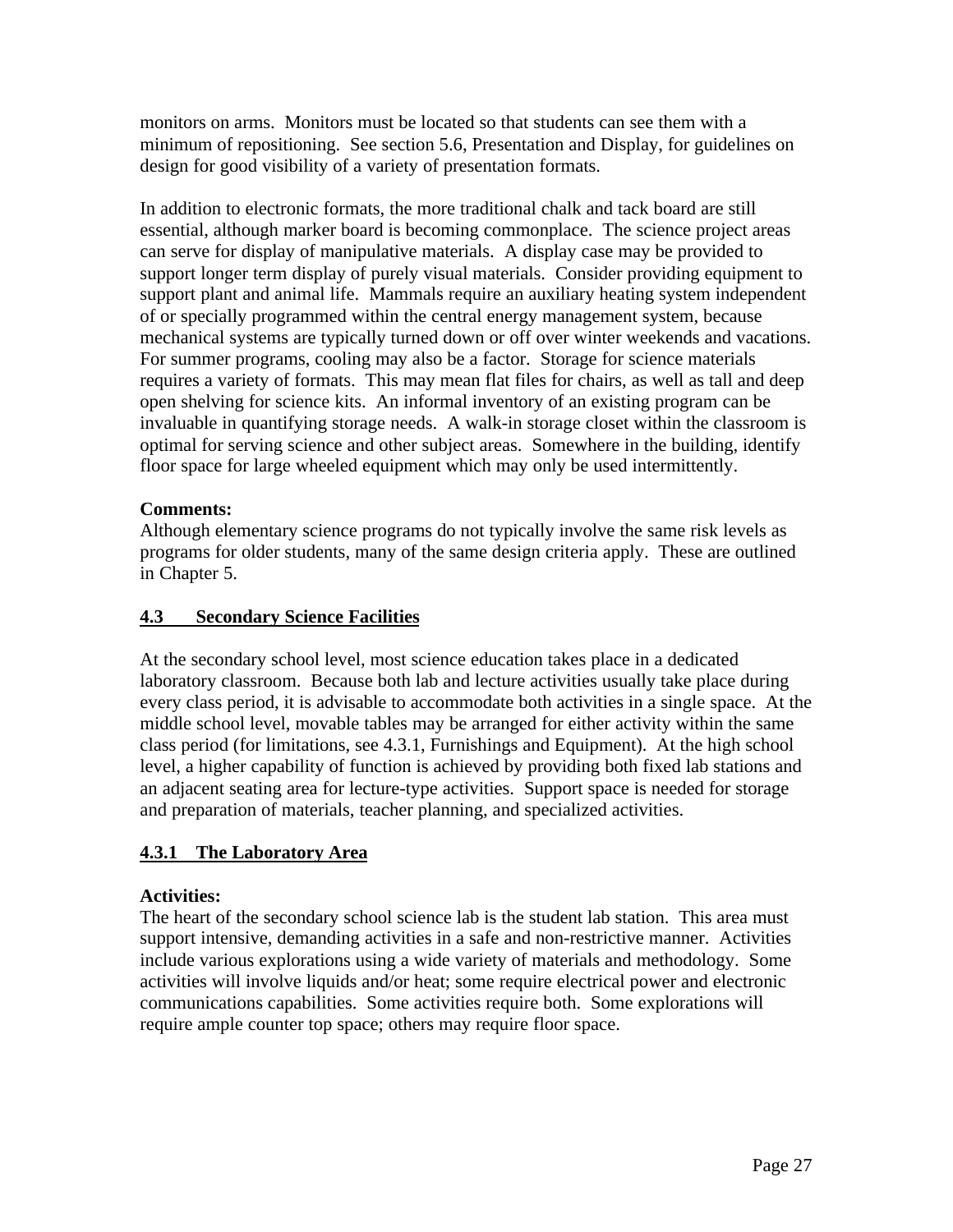### **Users:**

One teacher, sometimes assisted by a lab assistant. The maximum number of students participating in lab activities together is 28; 24 is preferred. Most lab activities are designed for students in groups of two or four, although individual work is also typical.

#### **Space:**

Provide a minimum of 36 square feet per student (1008 square feet for 28 students), for that portion of the laboratory classroom which houses lab activities. Forty square feet per student (1120 square feet) is preferred. For the lecture portion of the classroom, refer to section 4.3.2, The Lecture Area.

For a middle school where lab and lecture activities take place at the same movable tables, 45 square feet per student can accommodate both lab and lecture functions, allowing for an overall total of 1260 square feet for a lab classroom to accommodate 28 students.

Ceiling height should be at least  $96$ ", to allow for good visibility of audio-visual presentations.

#### **Relationship to other activities:**

It is recommended that the lab and lecture activity areas be directly related within the same space, in order to provide ongoing access to lab activities. Since at least 40% of the time should be devoted to lab (as opposed to lecture) activities, the scheduling of separate areas can easily become burdensome and restrictive. Labs should also be adjacent to preparation rooms to minimize travel distance for supplies.

#### **Furnishings and equipment:**

The main element of the lab area is the work-height lab table top. This work surface should support the exploration of scientific phenomena. Student lab stations are often laid out to support the grouping of students in twos or fours.

For a middle school, movable tables may be adequate, although fixed lab tables and a separate seating area within the room are preferred. If movable tables are used, the table layout must work in both lab and lecture configurations. Utilities, including computer capability, must be available at the perimeter of the room. In order to evaluate the feasibility of this approach, consider how often for the given program the lab activities will require the use of perimeter utilities. If they are needed often (for more than 30% of lab activities), then built-in lab stations are strongly recommended. At the high school level, fixed stations are necessary to accommodate utilities and other capabilities in a readily usable manner. For a generic lab, each four-student area should provide the following:

- cold water;
- heat (gas or provision for hot plate);
- work space (3 linear feet of lab top per student minimum);
- power for movable equipment;
- computer with dedicated power and network capability.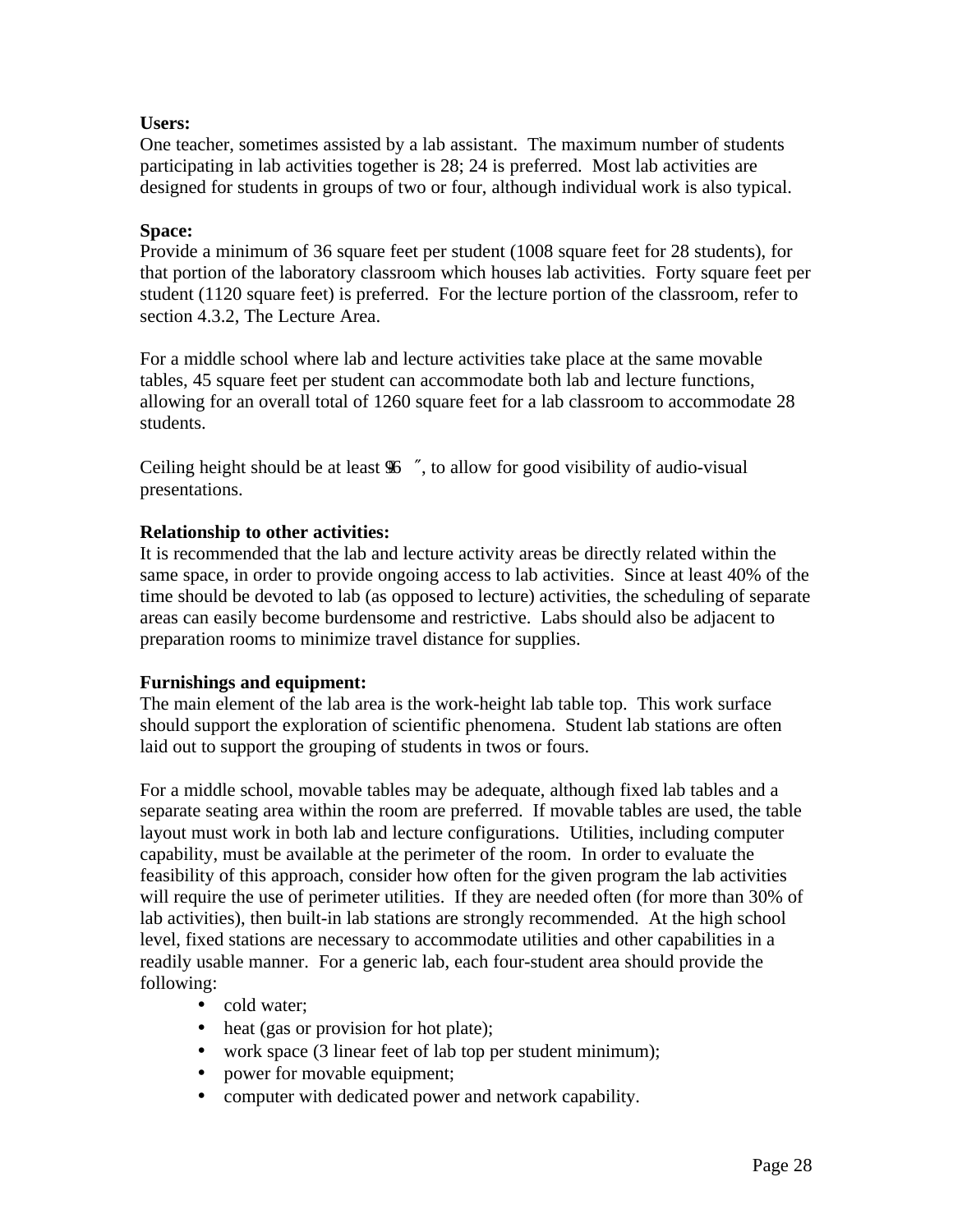Optional at student lab stations, depending on the specialization, are the following:

- additional work space;
- provision for vertical and horizontal post systems for suspending objects;
- compressed air;
- vacuum:
- hot water

For materials and finishes, see section 5.7.

#### **4.3.2 The Lecture Area**

#### **Activities:**

This area supports both traditional instructional methods and a variety of presentation formats. Some experimental activities may take place in the lecture area. The layout of the lecture area should allow for flexibility in grouping, for teams, pairs, and group discussion in addition to frontal teaching.

The lecture area allows for individuals or groups to present information and to demonstrate activities. Students may need to see demonstrations presenting small objects or activities, data on a computer screen, video, laser disk, slides, a microscope image, presentation boards, charts, writing on a chalk or marker board, or large scale demonstrations. Arranging facilities so that a large group of students can view a wide variety of presentation formats is a challenge.

Most lab layouts establish a demonstration area, where one lab station is set up to support planned demonstrations. This station must be located in relation to the student seating area to provide good viewing. See section 5.6, Presentation and Display, for factors supporting good viewing.

#### **Users:**

Up to 28 students and one teacher. Groupings may vary.

#### **Space:**

Allow 14 square feet per student for a lecture area when combined with a lab. If the lecture area is a separate space, provide space equal to that of a standard classroom.

#### **Relationship to other activities:**

The lecture area should be combined with the lab area and share its adjacencies.

#### **Furnishings and equipment:**

For student seating, two-student tables are recommended over tablet arm chairs, because they support a greater variety of activities and better integrate accessibility for persons with disabilities into the class. Demonstration and presentation are critical components of this area. The teacher's demonstration table is the focal point, but it is augmented by a range of traditional and new presentation formats.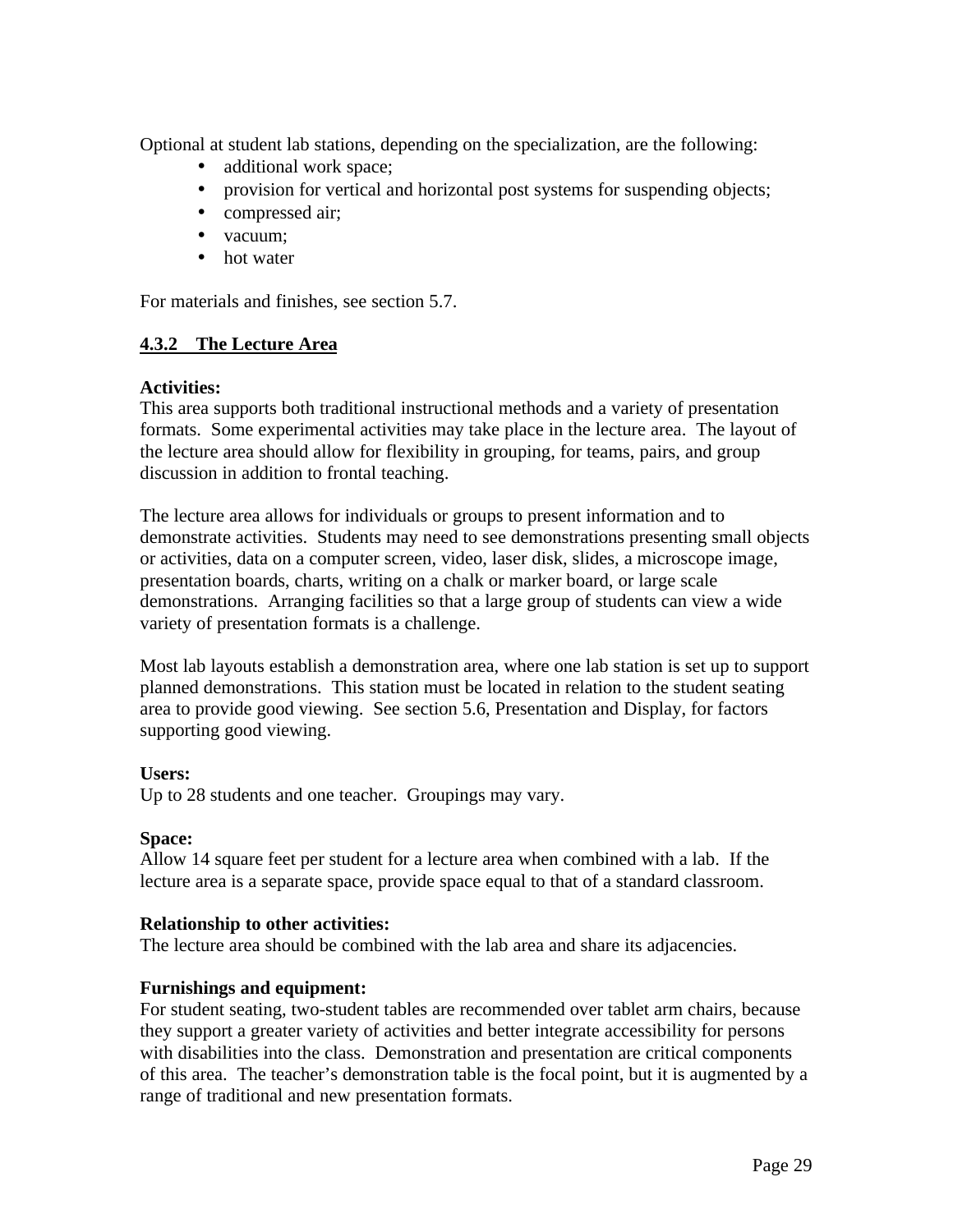## **4.3.3 The Preparation Area**

#### **Activities:**

This area directly supports the science lab by providing space and equipment for preparation of lab materials. It is used for planning and setting up activities, as well as for cleaning up and storage. Management of the lab materials, including stocking and maintaining the lab equipment, takes place in the prep room. The prep area often doubles as the office space for instructors (see 4.3.7, Teacher Planning, for requirements). Within the preparation room, wet activities, electronic equipment, storage, and general work space are required.

## **Users:**

The primary users of the preparation room are the science teachers and laboratory aides. In some cases, students may have limited access to the prep room. Often two or more teachers share a preparation space.

#### **Space:**

Ample space is needed for this function. Allow 3 square feet of preparation space for each student served in the associated labs. For example, if a preparation room serves two adjacent labs, each seating 28 students, then at least 168 square feet should be allotted. If the preparation room is intended to serve as the instructors' office, allow 4 square feet per student or 224 square feet total for two labs.



**Centralized Preparation Room: Program with Lab Aide(s)**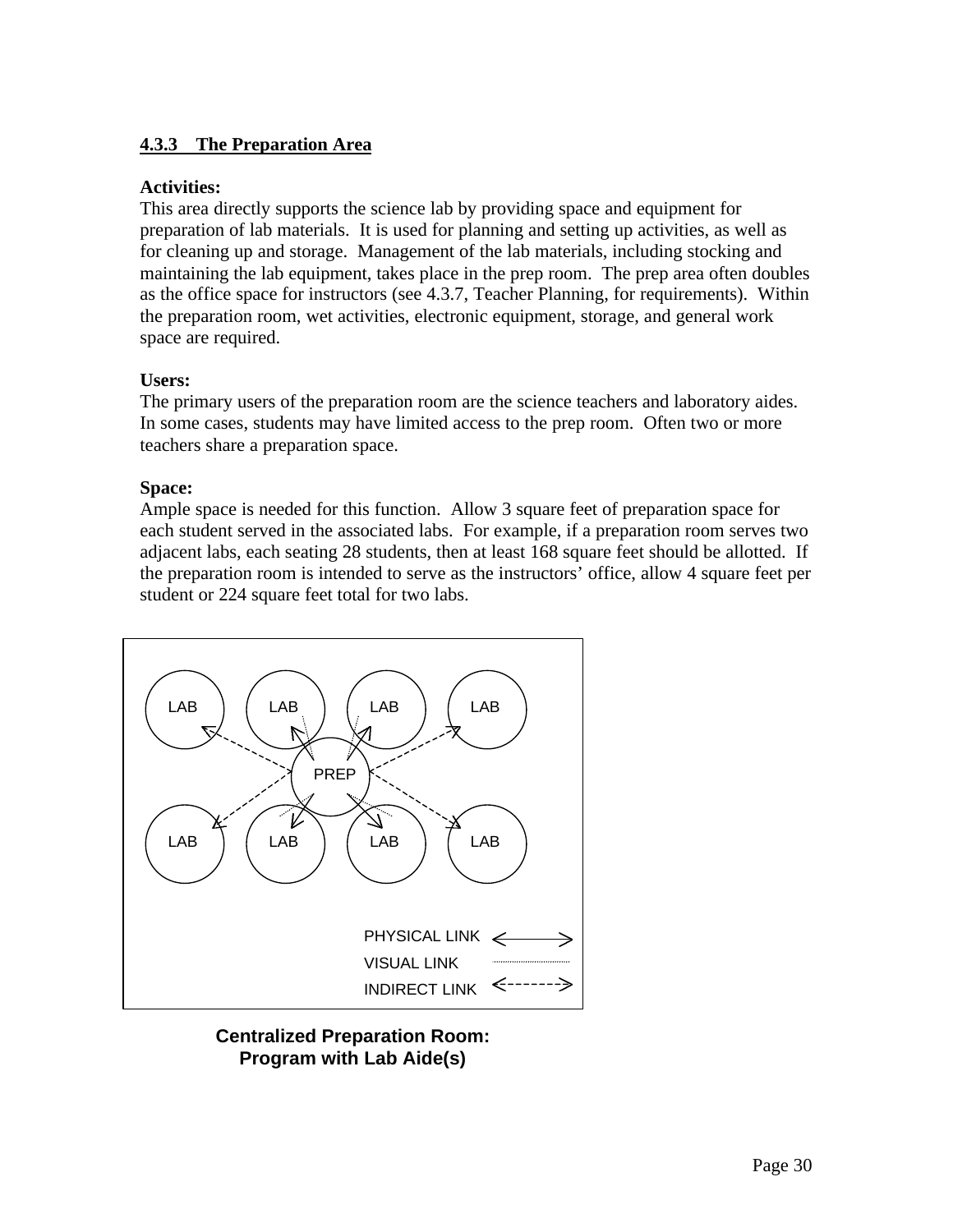#### **Relationship to other activities:**

The prep room should be adjacent to the labs it supports. Optimally, one prep room can be positioned between two labs and shared by both. If there is a full-time lab aide, it may be more advantageous to centralize the prep area to serve several labs. If this is the case, the prep area should still be directly adjacent to as many labs as possible. There should be visual access from the prep room into adjacent labs and project areas. The prep room should also be adjacent to the science storage area(s).

#### **Furnishings and equipment:**

Include the following in the preparation room:

- computer stations, one for each lab served;
- wardrobe cabinet, one per instructor or aide;
- refrigerator;
- ample shelving;
- lockable storage for equipment and supplies;
- counter-height work space, 4 linear feet per lab;
- a large, deep sink, with hot and cold water;
- one gas cock per lab served;
- clear floor space for audio-visual or computer carts and other shared and/or movable equipment;
- a telephone line;
- bins for recycling;
- safety equipment.



**Decentralized Preparation Room**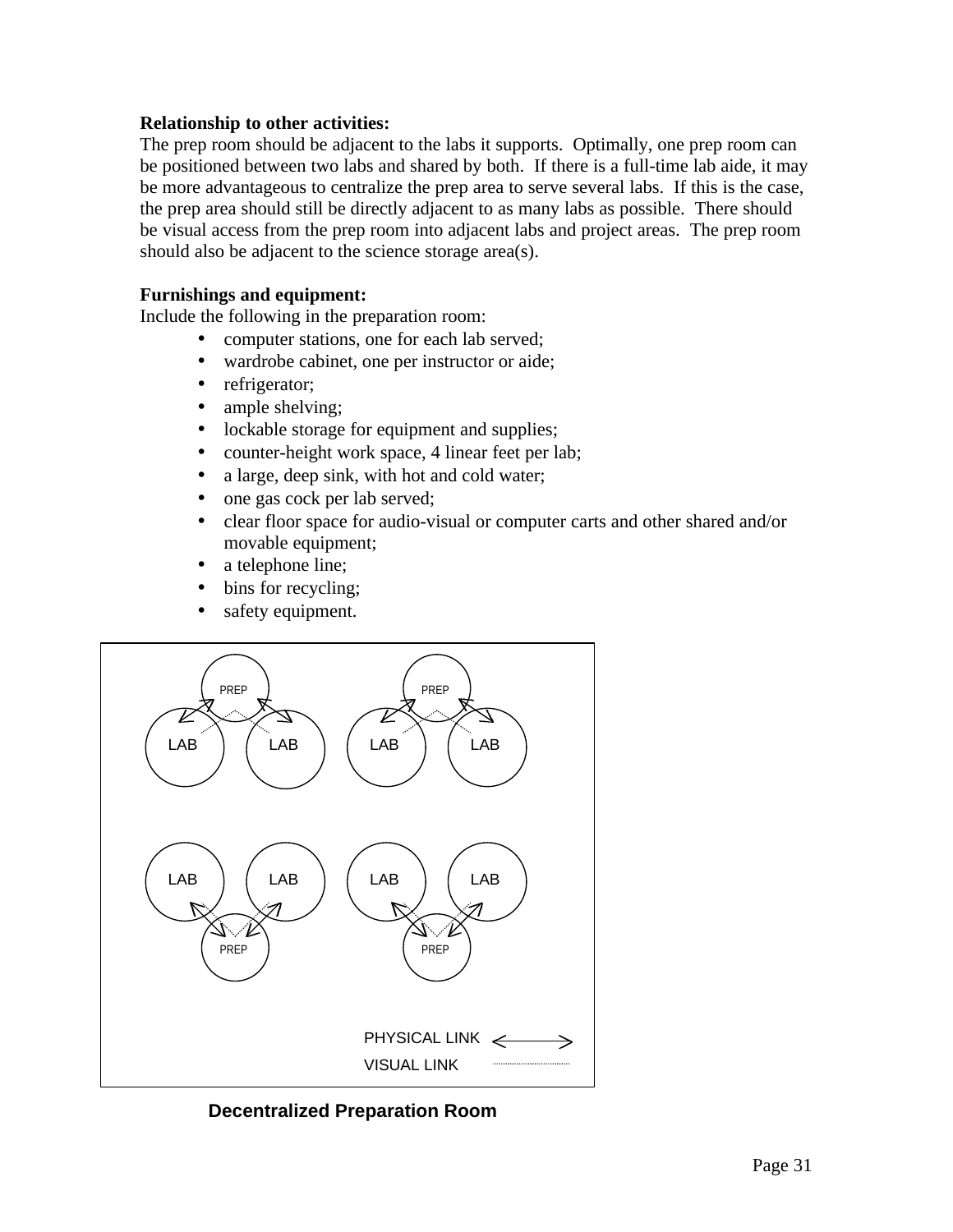Optional furnishings and equipment may include:

- dishwasher,
- still.
- specialized casework,
- sterilizer,
- file server and other electronic equipment, as appropriate for the specified system;
- desks, chairs and file cabinets.

The casework layout should be similar to a student lab station in configuration in order to support the set up of lab activities: ample counter space fitted with the same utilities provided in the lab as needed. Peninsular or island arrangements can be comfortable to use. Room for file cabinets and desks (1 per instructor) is needed if the lab is to be used as the teachers' office space. Space and utilities for specialized equipment may be needed to support a specialized program. A fume hood is recommended for all generic preparation rooms, and required for chemistry and biology preparation rooms.

## **4.3.4 Storage Areas**

Materials and equipment should be stored as close to their point of use as possible. Ample storage within the lab and the prep room is important. But because of the amount and variety of materials needed to support science education, dedicated storage areas are necessary.

## **Activities:**

These storage rooms supplement the general storage areas within the labs and preparation areas. Among the items requiring specialized storage are large or expensive equipment and chemicals. Equipment storage may include housing for intermittently used but bulky items, as well as valuable electronic equipment. Movable computer systems and VCR/monitors on carts may require secure storage. Portable computers may require shelving for storage and power supply for recharging.

Chemical storage poses its own set of requirements. A well-managed lab program will minimize the long-term storage of large amounts of chemicals by maintaining an inventory of only those chemicals needed for the program at hand. Micro-scale chemistry strategies further reduce the need for large amounts of chemicals. Some frequently used chemicals will be stored in the preparation room, but others will be stored in a dedicated room which has been fitted with appropriate storage systems.

## **Users:**

Users of storage areas are typically the instructional staff of the science program.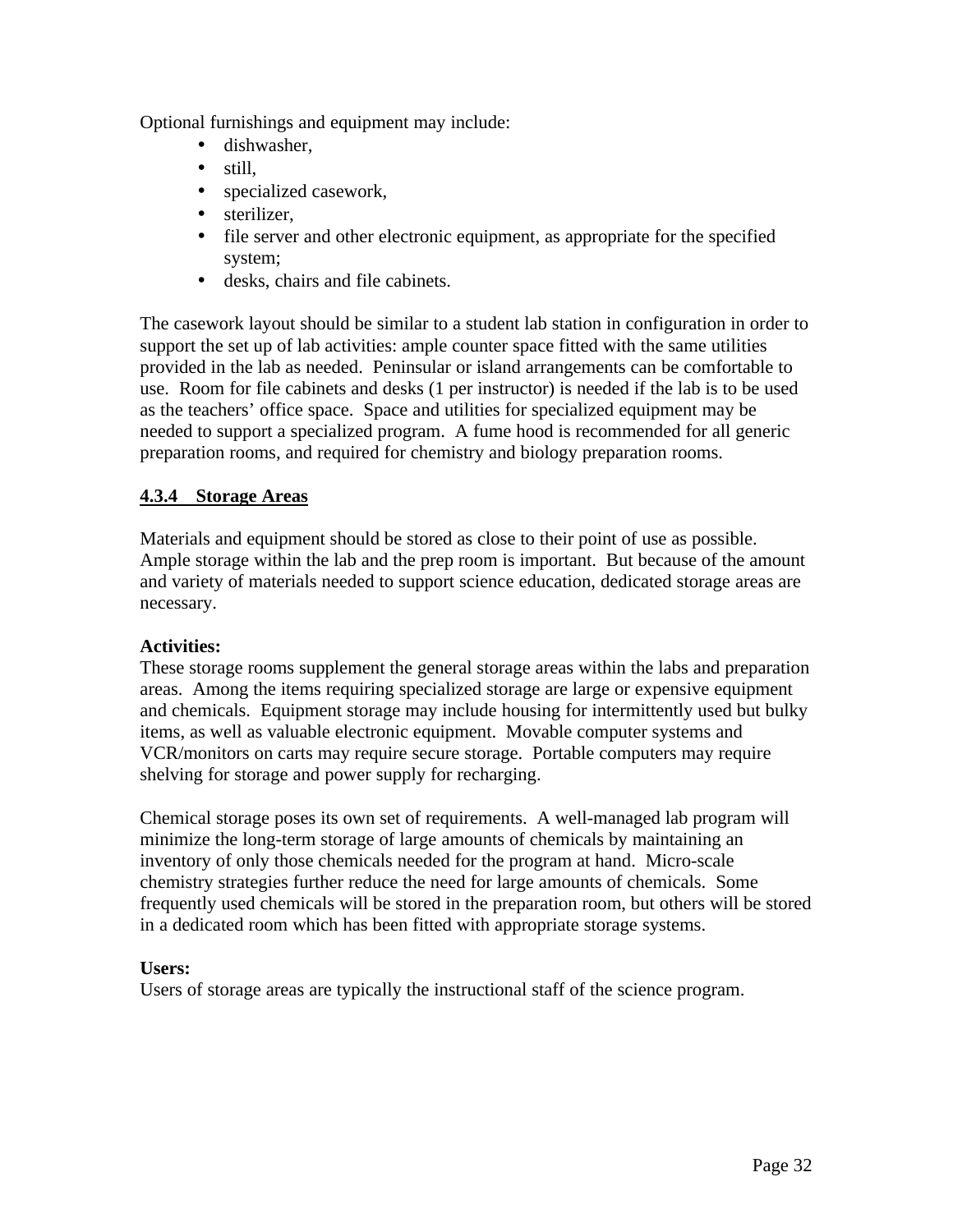## **Space:**

Provide at least 2 square feet per student seat. For example, if two labs serving 28 students each share a storage room, that storage room should be provided with at least 112 square feet.

## **Relationship to other activities:**

Dedicated storage areas should be adjacent to the area served. Only long-term storage should be centrally located, unless there is a laboratory aide on staff to maintain it and assist instructional staff in obtaining necessary materials and equipment. When laying out support spaces, be careful to provide adequate egress: it is usually not code compliant to provide egress through more than one adjoining space.

## **Furnishings and equipment:**

Each kind of material stored poses its own requirements. Clear floor space is needed for equipment on carts. Specialized shelving is necessary to store chemicals. Consider the following features in designing or specifying chemical storage systems:

- separation of incompatible materials;
- shelving that inhibits the spread of spills and resists corrosion;
- provision for clear labeling;
- isolation of flammable materials;
- dedicated exhaust where needed.

If lap-top computers or other rechargeable equipment are used, install appropriate shelving in the storage room with power for recharging the units.

## **Comments:**

Although storage rooms are not usually considered occupied spaces, they should be designed with the same consideration for several reasons:

- good lighting is needed to read labels and otherwise manage chemicals and other materials;
- adequate ventilation is necessary to prevent the build-up of fumes;
- temperature control is important in maintaining chemicals and other materials;
- room uses sometimes change over time.

## **4.3.5 Student Project Area**

## **Activities:**

High School science programs should provide student project rooms for advanced research, long term projects, small group activities, and independent study.

## **Users:**

Long-term project rooms will be used primarily by students, either individually or in small groups. Plan on four to six individuals working simultaneously, with holding space for 12 additional student projects.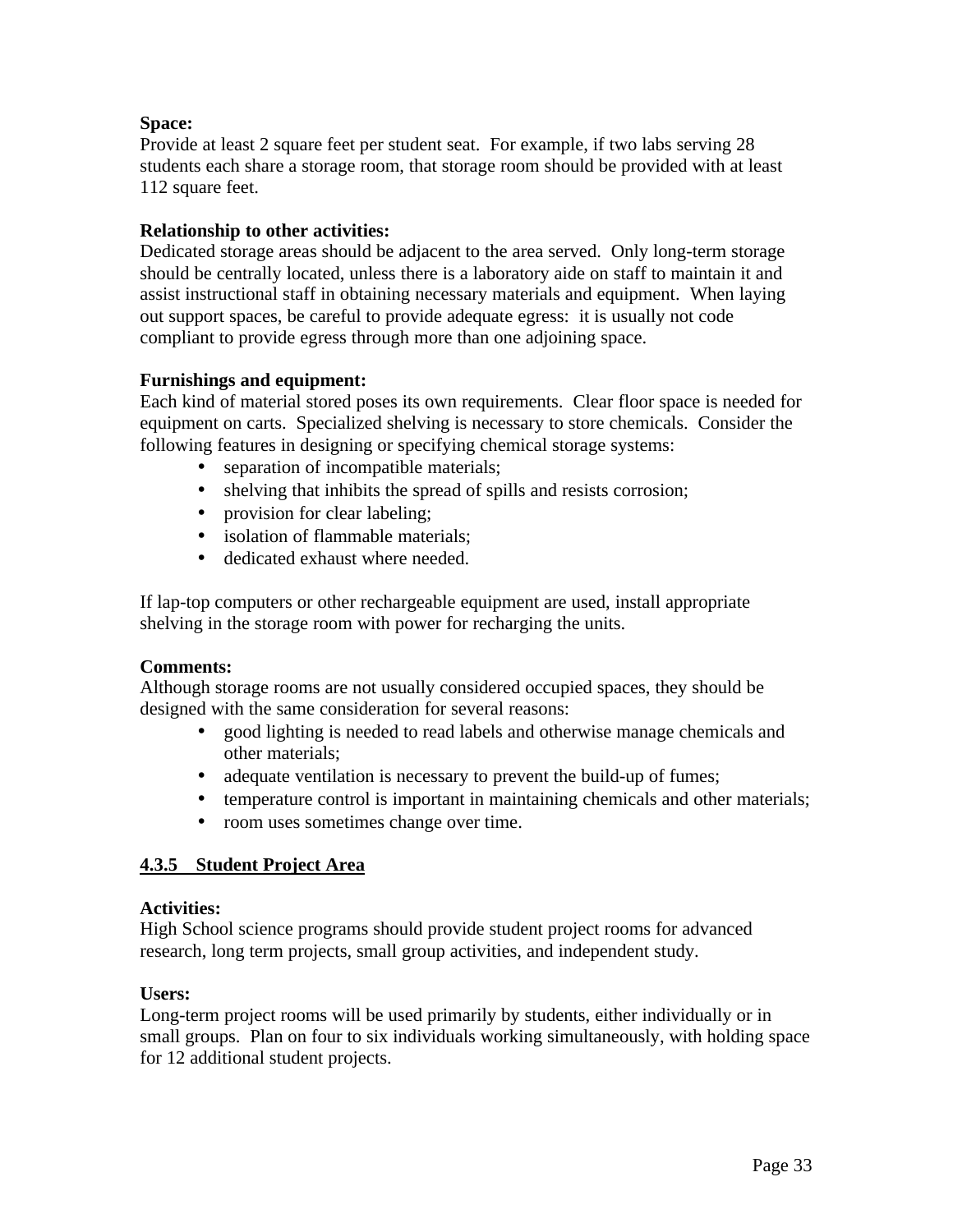### **Space:**

At least one student project room, capable of supporting several students, should be provided at the high school level. Allow 36 square feet per student for workstations, and 9 cubic feet per student for holding space. This requires a minimum area of about 300 square feet.

#### **Relationship to other activities:**

The student project room should be convenient to the lab and the preparation room. Ample glazing should be well-placed to allow for visual supervision from adjacent spaces.

#### **Furnishings and equipment:**

Students undertaking science investigations need open counter space, computers, water, gas, and electricity. All the basic safety equipment must be installed. One large clean up sink should be provided. Storage includes cabinets with flexible shelving, a refrigerator, and space for carts holding specialized equipment and materials.

#### **4.3.6 The Seminar Room**

#### **Activities:**

Seminar rooms provide flexible space for small group work, research, and presentations. They are often used by more than one department, and may therefore serve to promote interdisciplinary inquiry. In addition, the seminar room may provide space for small advanced classes or for distance learning.

#### **Users:**

Users of the seminar room include students and instructors in a variety of groups or teams. Consider designing the seminar room to comfortably fit working groups ranging in size from 4 to 12.

#### **Space:**

This space is not a required element; if it is included in the program, provide adequate space for up to 12 participants, capable of accommodating a variety of seating arrangements. Provide from 200 to 400 square feet for the activities noted.

## **Relationship to other activities:**

This area should be supervisable from adjacent spaces; it should therefore be adjacent to a lab or other occupied space. Glazing between the seminar room and adjacent lab and between the seminar room and the corridor will provide for visual supervision. In order to ensure its maximum use, it should be shared by more than one department, perhaps serving for science, math and technology education; therefore it should be accessible from the corridor.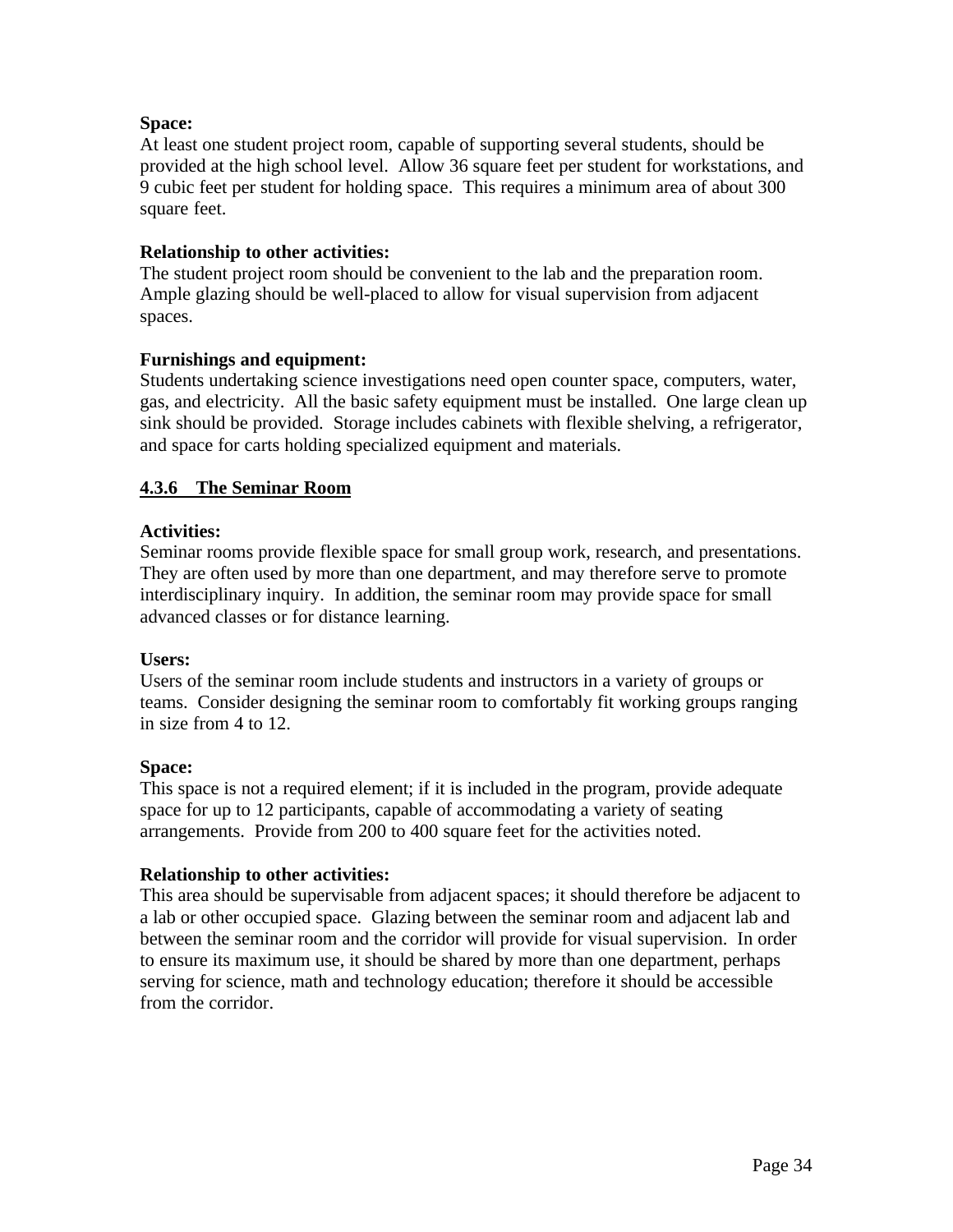### **Furnishings and equipment:**

The furnishings may vary with the program emphasis, but suggested layouts include:

- space for one large table  $(4 \times 8)$ , or for two medium-size tables which can be pushed together to seat eight to twelve students;
- electronic communications system to support electronic presentations as well as distance learning;
- counter space, shelving and cabinets to provide minimal storage of books and equipment;
- one or two computer workstations;
- glazing to allow supervision from adjacent spaces.

#### **4.3.7 Teacher Planning**

Teacher planning can be accommodated several ways. At the middle school level, teacher planning typically takes place in an interdisciplinary team room rather than in a science-only office.

At the high school level, departmental divisions are typical, although there is a case to be made for interdepartmental planning areas, especially for the ninth grade. Because of the nature of science education, however, much planning takes place in the lab itself and in its associated preparation area.

#### **Activities:**

Planning science activities, reviewing equipment and supply requirements, setting up assignments, using telephone, computer, publications, and other resources; conferring with associates, and completing administrative tasks.

#### **Users:**

Teachers; for team or departmental planning, eight to twelve teachers would be typical. In the preparation room, one to four teachers may share the facility and undertake planning activities and other preparation tasks.

#### **Space:**

Provide a minimum of 50 square feet per teacher.

## **Relationship to Other Activities:**

Planning functions require proximity to preparation and teaching areas, to the media center, and to other teachers in accord with the school's organizational philosophy. If a school's philosophy encourages interdisciplinary education, then planning for science programs should be done in conjunction with other disciplines. For example, science/math/technology planning facilities could be common.

## **Furnishings and Equipment:**

In addition to the equipment used for science preparation, a desk, chair, networked computer, phone, wardrobe cabinet, shelving for books, and file drawers are needed. Electronic media systems such as VCR/monitor and CD-ROM players should match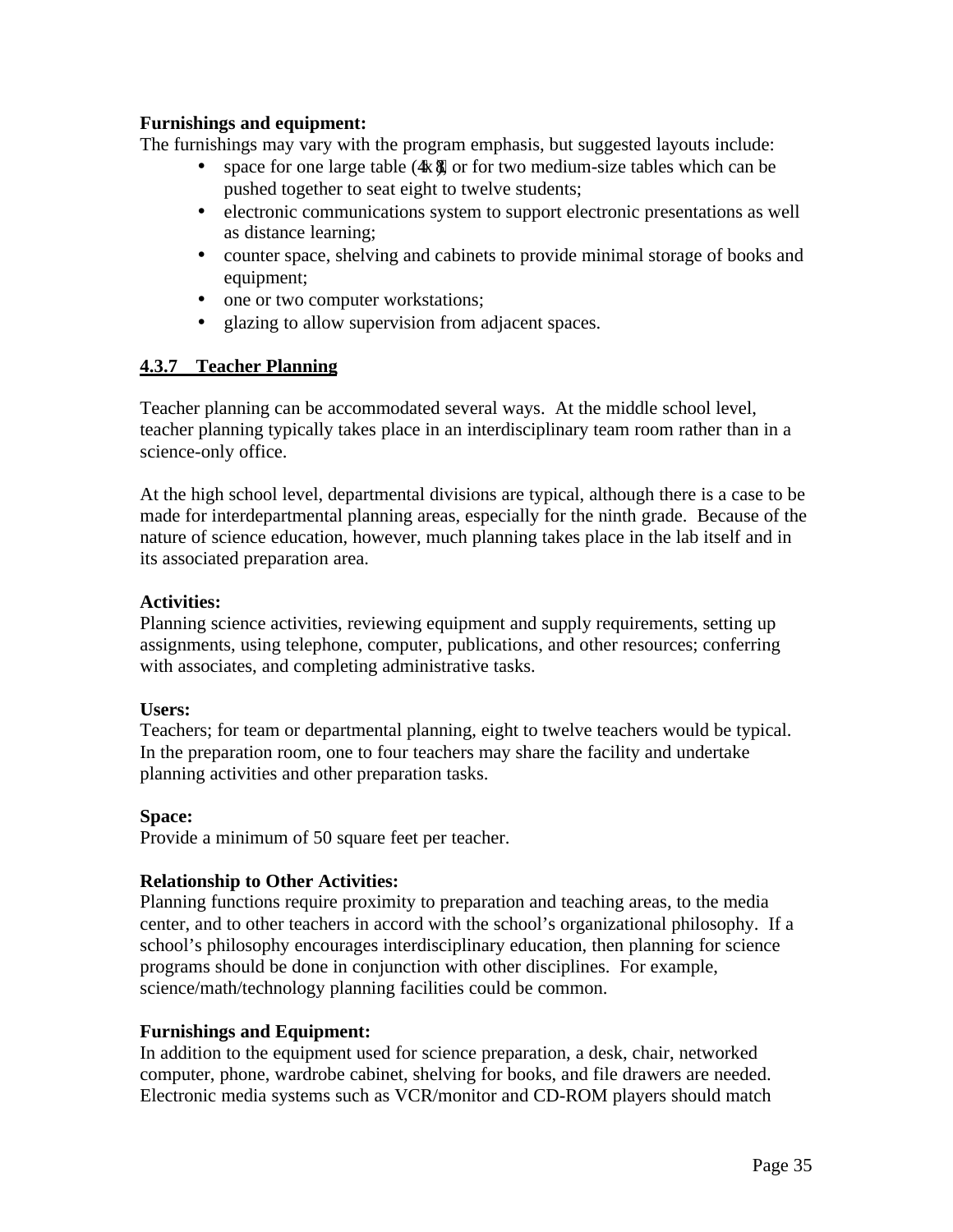what is available in the classroom. Specialized equipment for preparing educational materials, such as copiers, transparency machines, etc. should be available centrally.

### **4.3.8 The Greenhouse**

#### **Activities:**

Students grow plants and engage in other activities involving photosynthesis and biology. Experiments typically are of relatively long duration.

#### **Users:**

From one to 28 students and one instructor.

#### **Space:**

A greenhouse which is intended to hold an entire class requires at lease 400 square feet. Consider a smaller greenhouse only if it can be easily supervised from one or more labs, and if it can meet accessibility guidelines when furnished. Greenhouses may then be as small as 200 square feet.

#### **Relationship to Other Activities:**

Greenhouse use may be maximized if directly associated with one or two labs, thereby giving one or two staff members a sense of stewardship over the greenhouse and allowing ease of supervision. It should be located on the south side of the building, and away from objects (trees or nearby building elements) which might obstruct daylight. It is desirable to have access to the outdoors from the greenhouse, to encourage indoor/outdoor projects.

#### **Furnishings and Equipment:**

Dry sink-type tables and shelves are typical. Water resistance is the key factor in determining durability.

Consider accessibility when laying out fixed and movable pieces. Storage cabinets can be located in the nearby preparation room, so that plant growth area within the greenhouse is maximized.

#### **Comments:**

Finishes should be glazed block or tile. Great attention should be given to drainage systems to prevent water damage to spaces underneath the greenhouse.

Plumbing and mechanical systems should be designed with input from the end-users. Systems typically include manual or automatic sprinklers, and HVAC systems independent of the school's central system. A sink, a separate hose bib, and a floor drain are recommended to make clean up convenient.

## **4.3.9 The Science Studio**

The science studio is a new program space designed for the application of rigorous science content to in-depth and open-ended projects. Projects are of longer duration than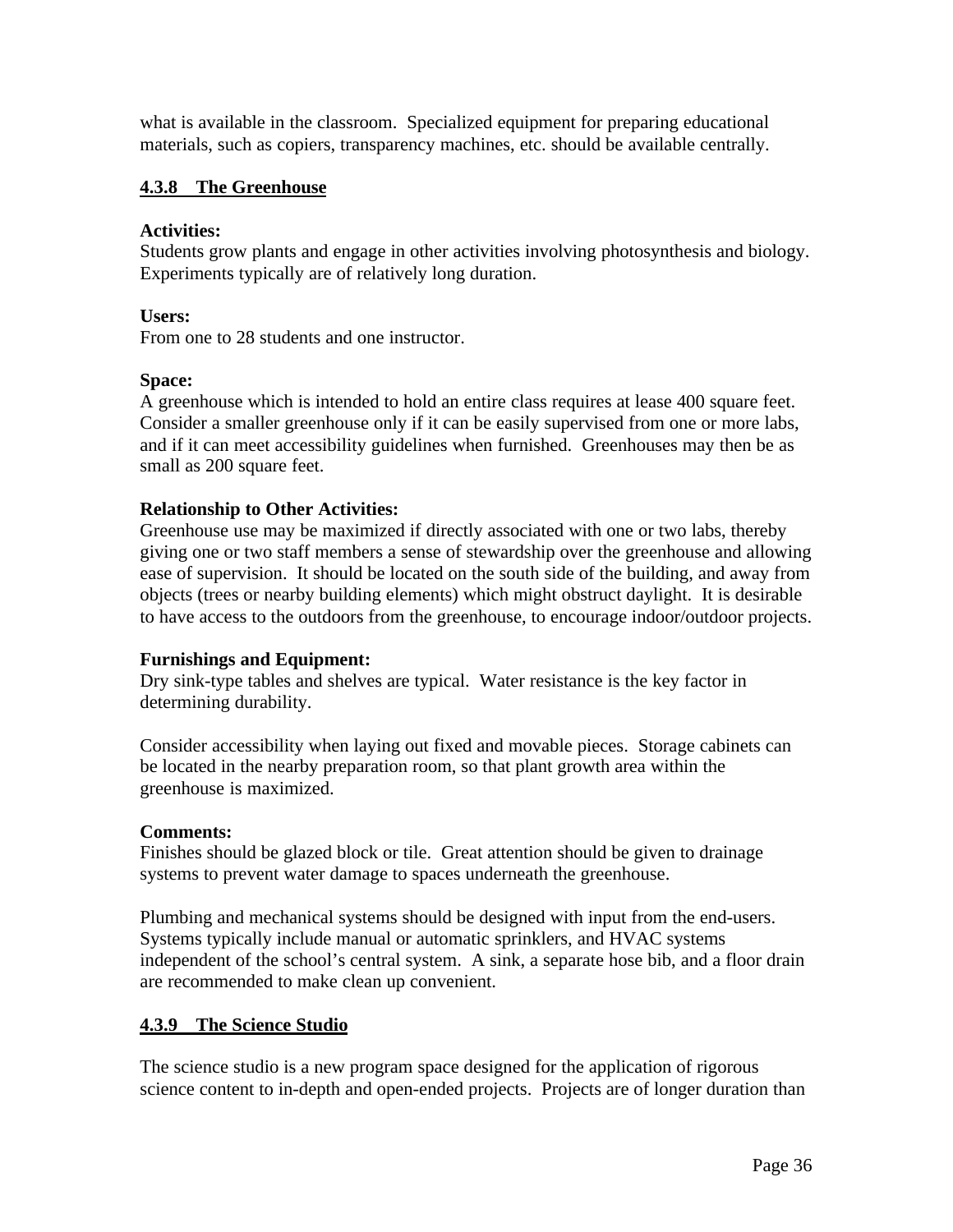many traditional science activities, including, perhaps, multi-year projects. Projects are also of larger scale, and involve more than one discipline. The science studio supports a hybrid of pure and applied science, and is particularly appropriate for team teaching science and technology education.

## **Activities:**

Activities include teacher- or student-led discussions, designing, fabricating, monitoring and testing of materials, equipment, and systems. Student pairs, small group and wholeclass groupings are typical. Activities involve computer use, limited power tool use, and both traditional and electronic presentation formats. Related activities include holding for long-term projects and display of ongoing and completed work.

## **Users:**

One or two teachers and 12 to 28 students. Teams of teachers may combine expertise in science, technology, or other areas.

#### **Space:**

Ceiling height of 12 feet; and an area of 50 square feet per student will support basic activities. This figure will vary depending on overlap with adjacent program spaces. For example, if the science studio is located adjacent to a seminar room, the seminar room can provide the necessary group discussion space; if a fabrication area is available nearby, then only minimal fabrication capability will be required within the science studio.

## **Relationship to Other Areas:**

This space supports the integration of rigorous science content with in-depth application to real-world contexts. Its location should foster this integration. Although proximity to other science areas is important, the science studio should also be adjacent to technology education and/or career and technology areas to facilitate team teaching and to make efficient use of available capabilities. The science studio should be at grade, with access to the outdoors. Consider placing this space adjacent to the greenhouse if feasible.

In addition to storage supplied by the casework within the science studio, storage for large equipment and other items requires a storage room. This can be a dedicated room or space associated with the science or technology education program.

## **Furnishings and Equipment:**

Flexibility and open space are key to supporting long term and open-ended projects. Seating for small groups is recommended, possibly at six-student tables which can be rearranged to serve other activities as well. Two to four fixed workbenches accommodate many activities, including fabrication. At the perimeter, base cabinets with durable countertop finishes deliver utilities such as water and power and support some equipment. For designing the utility systems, consider the following:

• Hot and cold water should be available at one or more large deep sinks.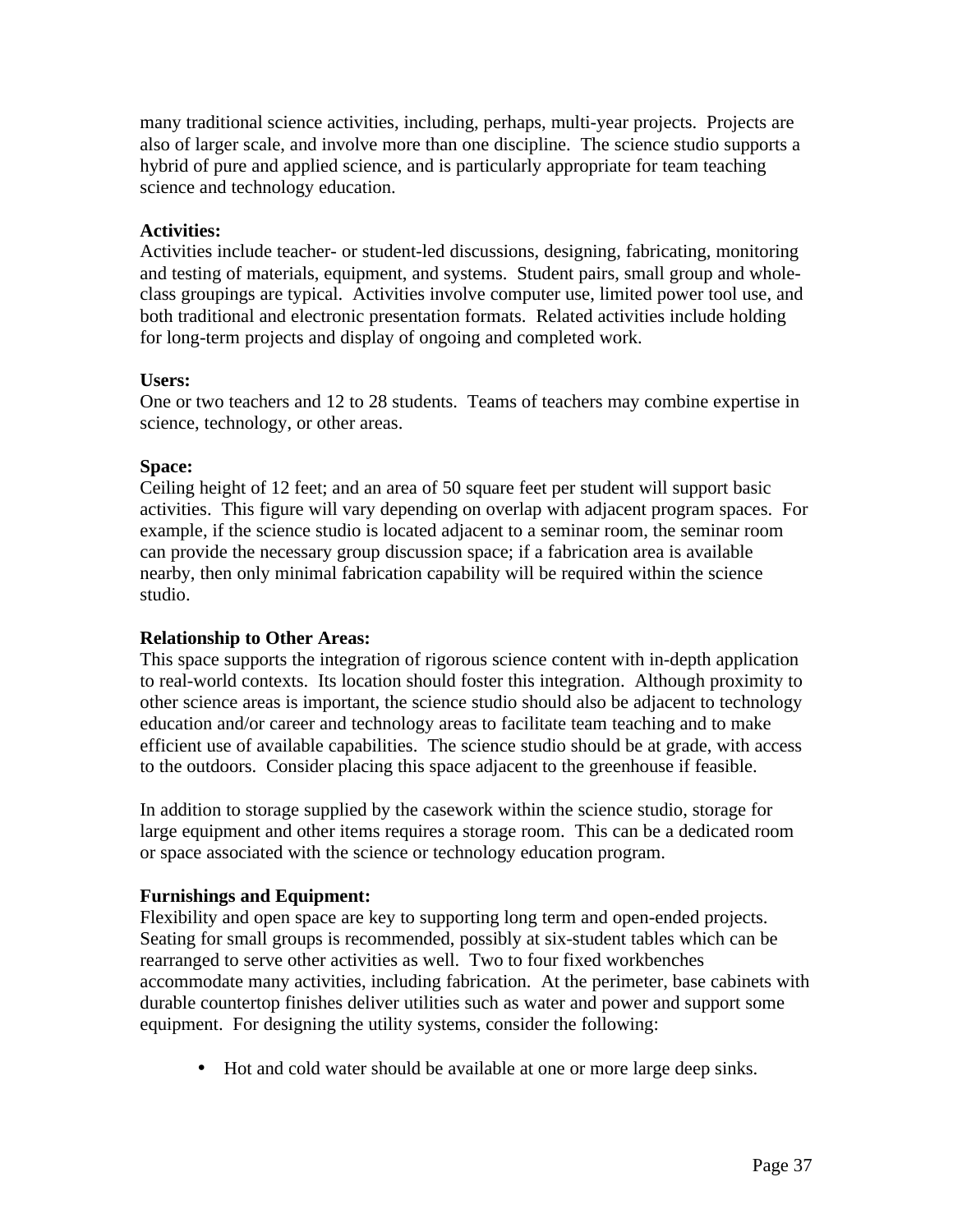- Duplex and/or quadruplex outlets should be provided generously at the perimeter.
- Since locations for wet activities will be difficult to predict during planning, all outlets should have ground fault protection.
- Two to six computer stations built into the perimeter can support a variety of activities. Additional computers may be brought in on carts if needed for specific activities; computers should not be on emergency shut-off circuits.
- Additional power can be supplied via retractable outlets suspended from the ceiling.
- Compressed air, gas, and vacuum are optional utilities.
- A hose bib and one or more floor drains are recommended.

Tall cabinets supply additional storage capability. Some of the perimeter should be left free for movable equipment which may change as the projects progress. One area should be designated for table top power tools, perhaps limited to a drill and a band saw. Appropriate dust collection equipment should be provided. A safety center, emergency power shut-offs, eye goggle cabinet, and other measures (as outlined in section 5.4, Safety) should be installed as appropriate to the intended activities.

Finishes should be durable. A suspended ceiling may not be necessary, although acoustics should be considered in evaluating the finish requirements. Acoustical isolation from other areas should also be considered. A sealed concrete floor is recommended.

#### **Comments:**

The science studio represents an interpretation of current trends in science education, high school reform, and technology education. It is not a required program space, and its definition here is subject to adjustment in practice.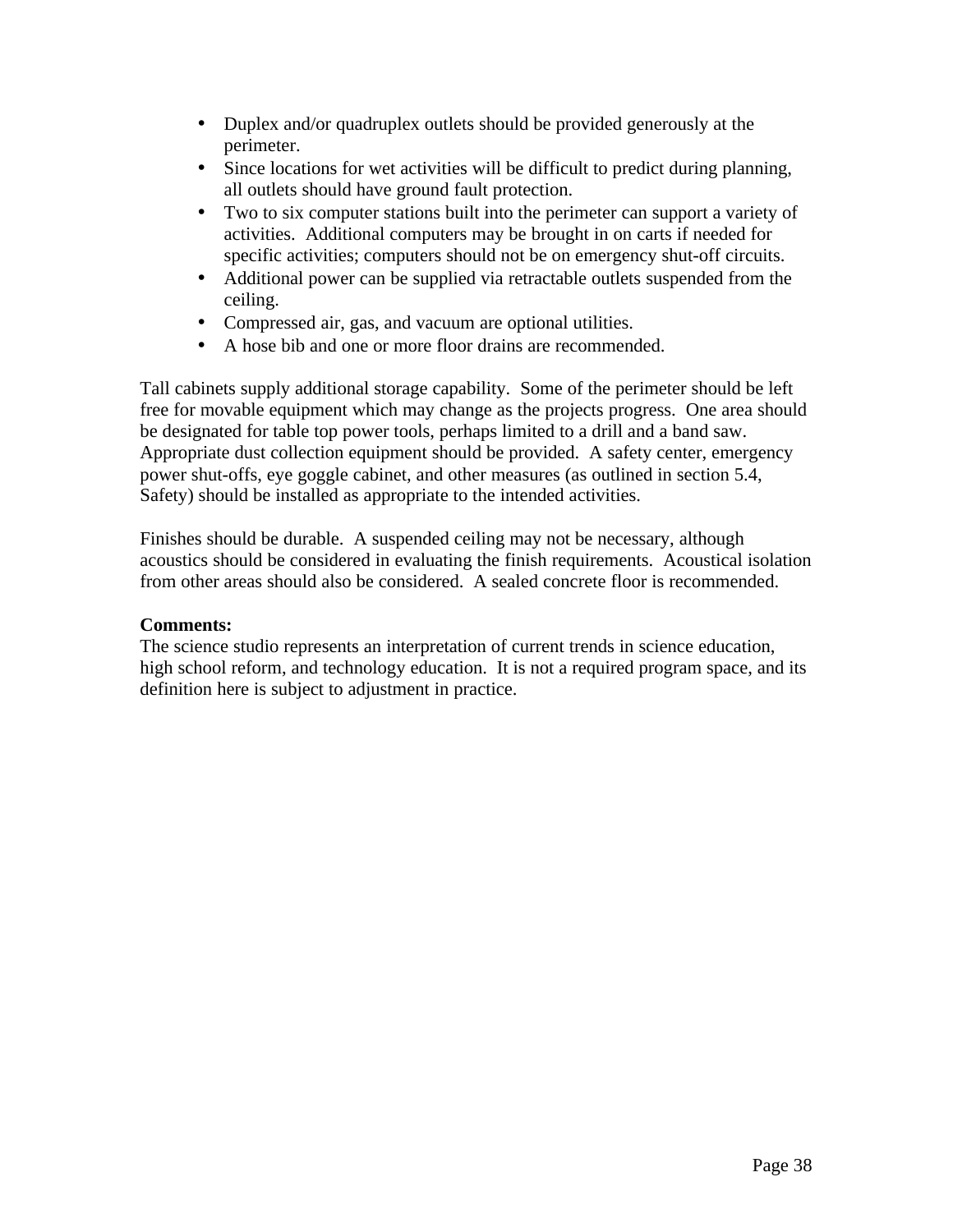## **CHAPTER 5 Design Considerations**

## **5.1 Overview**

This chapter provides detailed guidelines for laying out the program spaces and overlaying the supporting systems. Design considerations are discussed first from an architectural standpoint, and then within a technical framework.

#### **5.2 Circulation and Egress**

Arrangement of fixed and movable furnishings needs to allow teachers and students to circulate easily through the space. Good circulation makes for a safer and more accessible lab. Consider the following factors:

All labs should have two doors leading to a corridor or other egress; this does not include doors to prep rooms or other support spaces. The doors should not be crowded next to lab stations, which could hinder a quick exit.

Be careful not to nest rooms inside one another: no one should have to travel through more than one adjoining space to get to an egress corridor.

Within the lab space, schematic design layouts should show all seating, even movable chairs, so the circulation space can be evaluated. There should be a minimum of three feet clear around three sides of the perimeter of the lecture seating area, and five feet around the fourth side.

Consider the movement of equipment and materials in laying out spaces. Students should be able to move from one activity to another with accompanying materials. The location of preparation and storage rooms should consider both access and security. Can the instructor monitor the entries without difficulty?

## **5.3 Accessibility for Persons with Disabilities**

Public schools must provide access for students with disabilities to all educational programs in the least restrictive manner. They also may not discriminate against individuals with disabilities in matters of employment and public services. Consequently, science facilities must be fully accessible to students, teachers, and public users.

Title II of the Americans with Disabilities Act (ADA) requires public schools to comply with either the *Uniform Federal Accessibility Standards* (UFAS) or the *ADA Accessibility Guidelines* (ADAAG). In addition to the federal standard, the *Maryland Building Code for the Handicapped* also applies.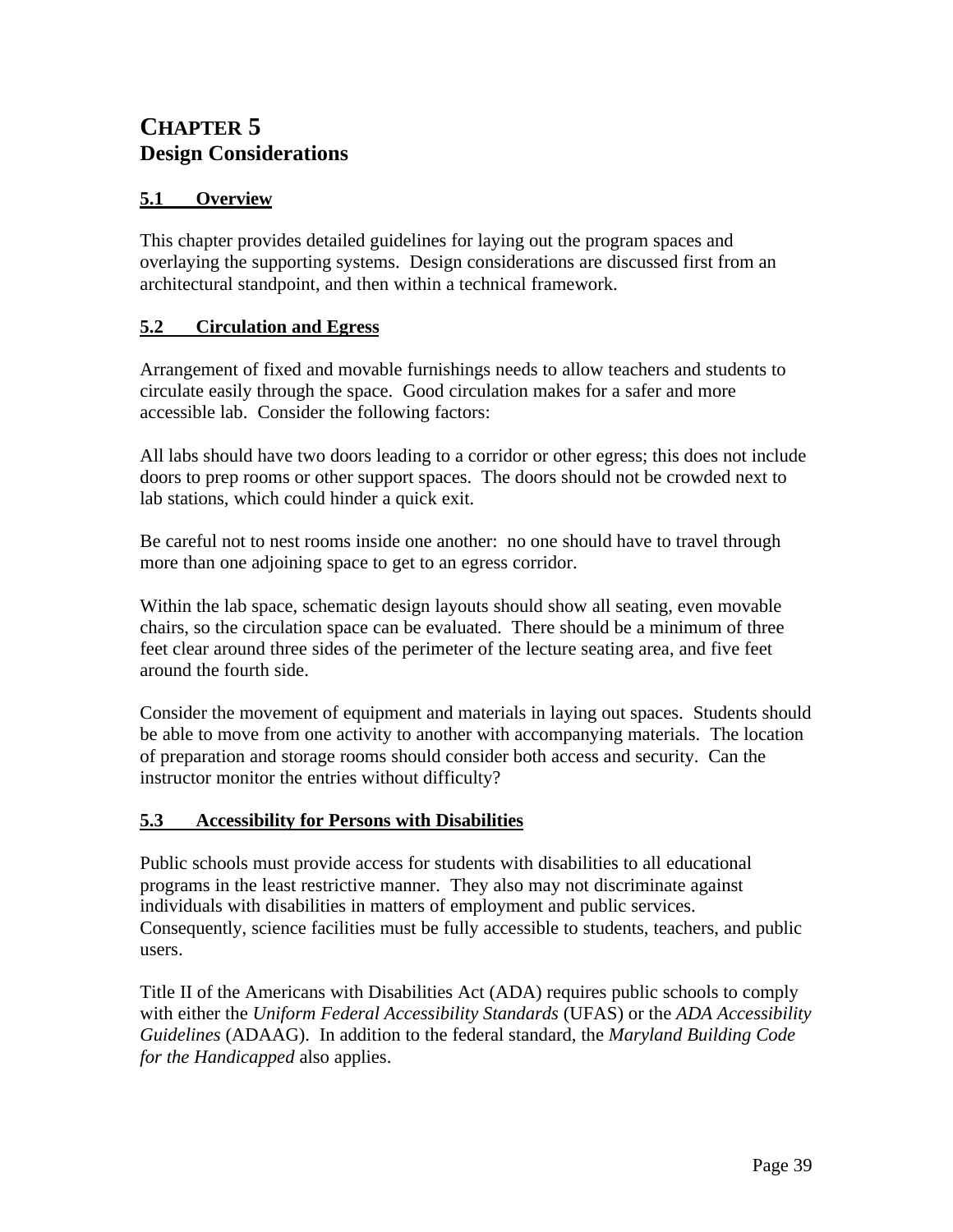Minimum scope and technical requirements are identified in ADAAG 4.1. In addition to those guidelines, consider the following when designing for accessibility:

- In order to integrate accessible lab stations fully into the classroom, design them to be part of the lab configuration as a whole, rather than isolating these stations away from the predominant student groupings. Consider integrating accessible features into the prototypical lab station, allowing students with disabilities to fully participate in group activities. Since both accessibility and computer use at the lab station require lower work station height than a traditional 36† high work surface, variations in counter height will be the norm anyway.
- The clearances between fixed equipment must meet circulation and access requirements. Movable equipment can be effectively used and easily shifted to meet individual needs.
- Standard furniture and equipment often has to be modified to meet the needs of a particular individual. Wood furniture is desirable because it is more easily modified than metal or plastic.
- Adjustable seat, table and display surface heights are desirable.
- • Handrails or handgrips may be of assistance to some individuals at work surfaces or when using tools.
- Custom made shop coats or aprons for individuals with adaptive or assistive devices should be considered.
- Emergency eyewashes and showers, if required for the program, should be accessible to persons with disabilities.

The ADA is not enforced by building code officials, but rather through the United States Justice Department and the court system. Obtaining a building permit does not automatically indicate compliance with accessibility requirements.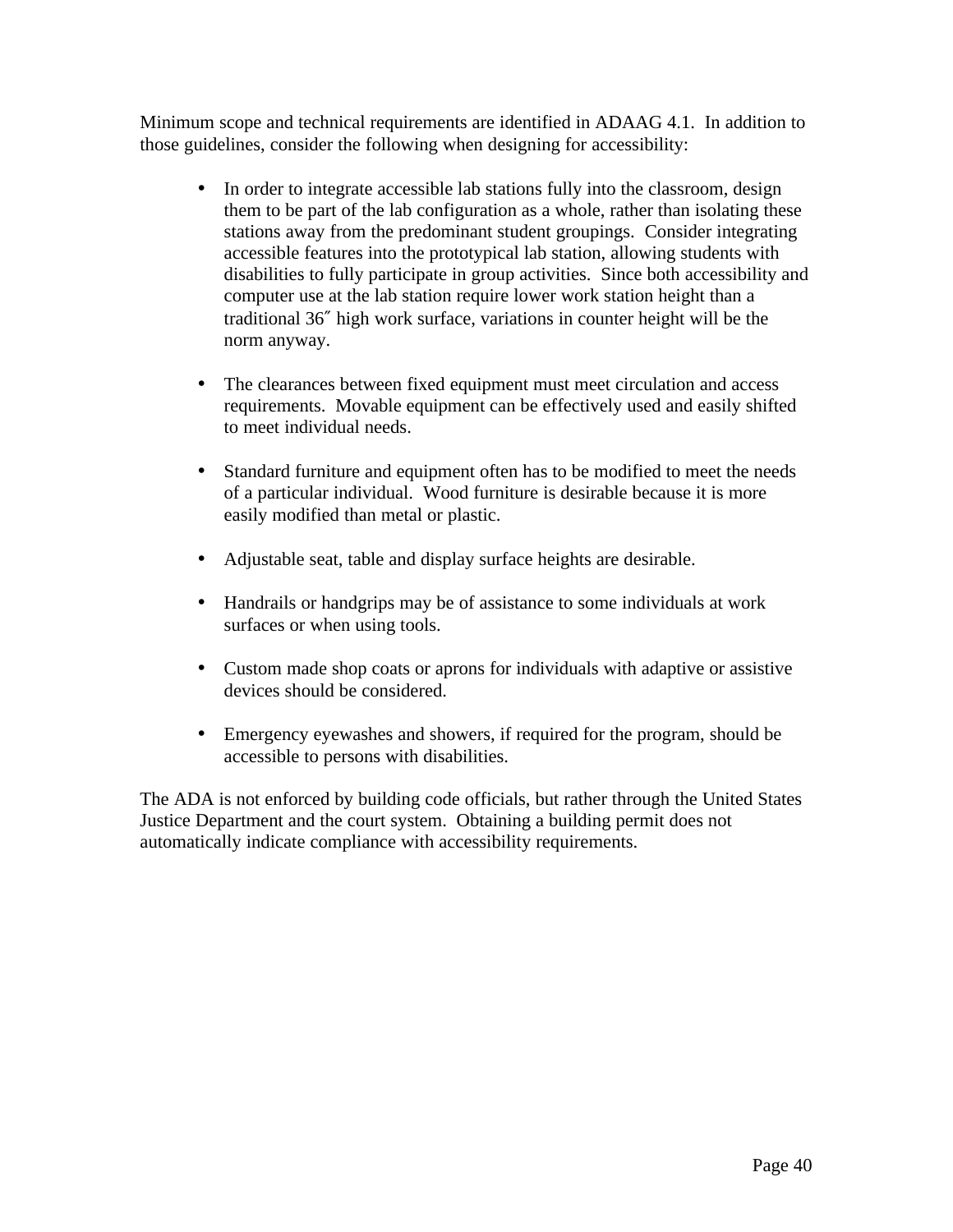| <b>Some additional ADAAG sections to</b><br>consider: |                                             |  |  |  |
|-------------------------------------------------------|---------------------------------------------|--|--|--|
| <b>ADAAG</b> reference                                |                                             |  |  |  |
| 4.2.                                                  | <b>Space Allowance and Reach Ranges</b>     |  |  |  |
| 4.3.                                                  | <b>Accessible Route</b>                     |  |  |  |
| 4.4.                                                  | <b>Ground and Floor Surfaces</b>            |  |  |  |
|                                                       | 4.12. Windows                               |  |  |  |
| 4.13.                                                 | <b>Doors</b>                                |  |  |  |
| 4.24.                                                 | <b>Sinks</b>                                |  |  |  |
| 4.25.                                                 | <b>Storage</b>                              |  |  |  |
| 4.27.                                                 | <b>Controls and Operating Mechanisms</b>    |  |  |  |
| 4.28.                                                 | <b>Alarms</b>                               |  |  |  |
| 4.30.                                                 | <b>Signage</b>                              |  |  |  |
| 4.31.                                                 | <b>Telephones</b>                           |  |  |  |
| 4.32.                                                 | <b>Fixed or Built-in Seating and Tables</b> |  |  |  |

#### **5.4 Safety**

Lab safety is fundamental to a successful lab program. The design of a lab can support lab safety by building in ease of supervision as well as specific safety features. Every jurisdiction should have its own lab safety plan, and planners, supervisors and teachers must be familiar with it. In addition, local and state codes should be met or exceeded.

While lab design cannot in itself guarantee a safe environment, consideration of essential features can provide a space within which to build a successful safety program. The factors listed below are abstracted from other sections of this document; they are summarized here in order to emphasize their importance:

## **5.4.1 Class Size**

The number of students in a lab has a direct bearing on the safety of the lab as well as on the quality of the educational experience. Many educators recommend a limit of 24 students per class; in any case, no more than 28 students should be assigned to a laboratory class.

As a corollary, the number of students assigned to a lab should not exceed the number for which it was designed.

## **5.4.2 Adequate Circulation Space**

Adequate circulation space is important in maintaining a safe environment. In addition to the characteristics outlined in section 5.2 above, each lab should have two means of egress to the nearest corridor.

These doors should have adequate clear wall space adjacent to them so they will not be crowded by lab activities in the event of an emergency.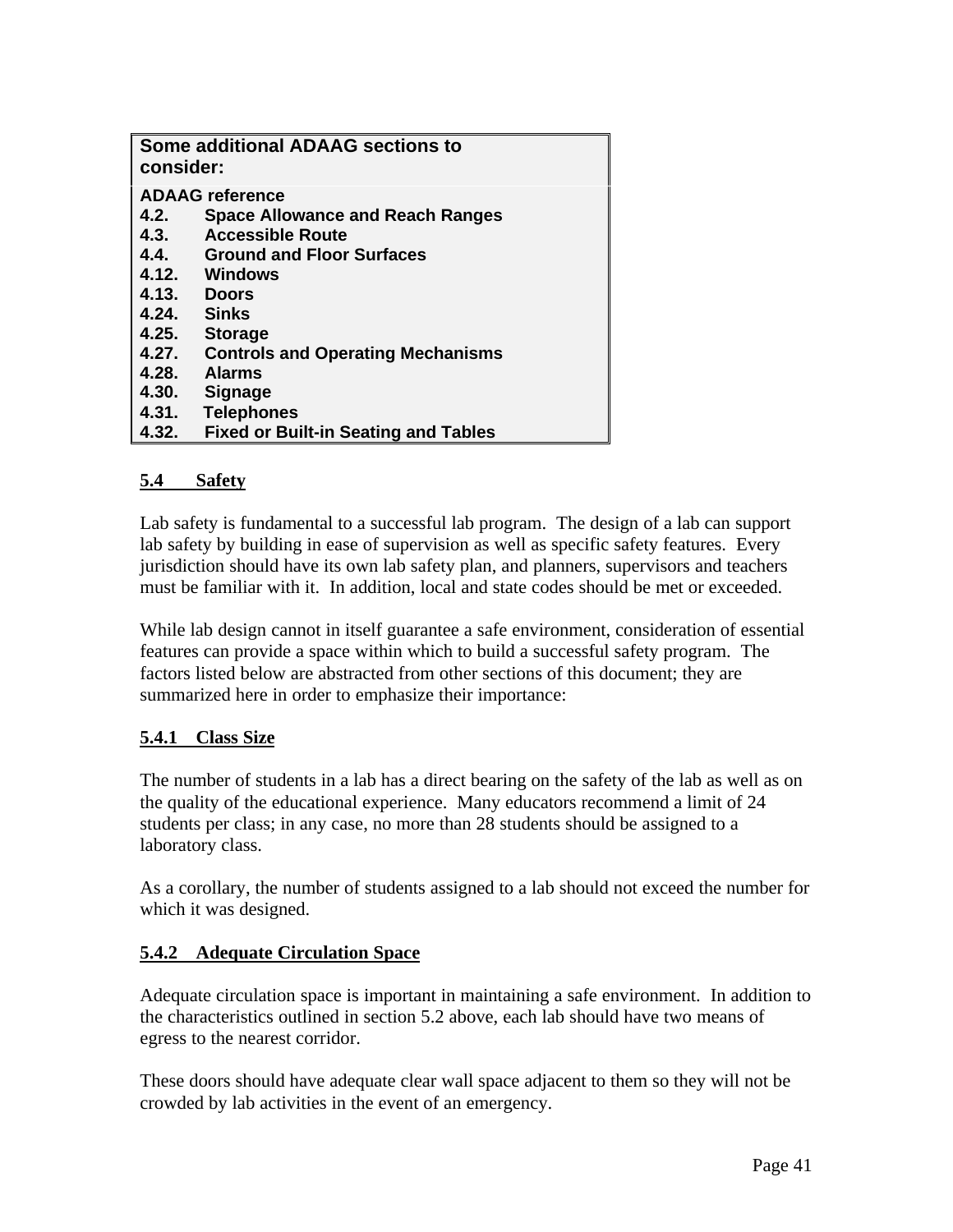## **5.4.3 Visual Supervisibility**

Unimpeded vision lines, appropriately placed glazing and clear organization are key visual characteristics of safe lab design. The layout of the laboratory must allow for direct lines of vision across the space. Students must be able to see the marker board and other presentation areas in order to benefit from the information presented, but just as important is the instructor's ability to see all students during lab activities. For this reason, reagent racks and other permanent equipment which sit above the lab counter should be installed only at the perimeter of the lab space, on the wall. Students teamed in groups of two, four, or six are easier to see than students in groups of eight or more.

Visual supervision between spaces is important. Provide ample glazing between the lab and adjacent support spaces, such as the preparation room and the student project room.

The organization of the science spaces should be visually coherent. This enhances the building codes' provisions for safe egress by providing for direct, understandable movement through the main and support science spaces, and avoids any confusion or disorientation which might occur when spaces are a maze of idiosyncratic relationships.

## **5.4.4 Appropriate Ventilation**

Provisions should be made for high capacity, continuous forced ventilation for all areas, especially where chemicals are used. In addition to the general lab system, specialized ventilation systems, such as laboratory hoods may be necessary to protect the safety of staff and students. See Section 5.9 for information and references.

## **5.4.5 Eye Protection**

Safety goggles should be provided in sterilization cabinets. Brightly colored goggles are available which students may be less resistant to wearing than the ordinary type.

## **5.4.6 Emergency Systems**

## **Emergency Call System:**

Emergency call systems are utilized by some jurisdictions. They involve locating an emergency button on a wall in the lab and the preparation room, so a student or instructor can quickly signal for help in an emergency. An alarm sounds in the science department office, main office, or other designated location. If installed, the button should meet accessibility requirements, but should not be located within a bank of light switches, where it might be accidentally sounded.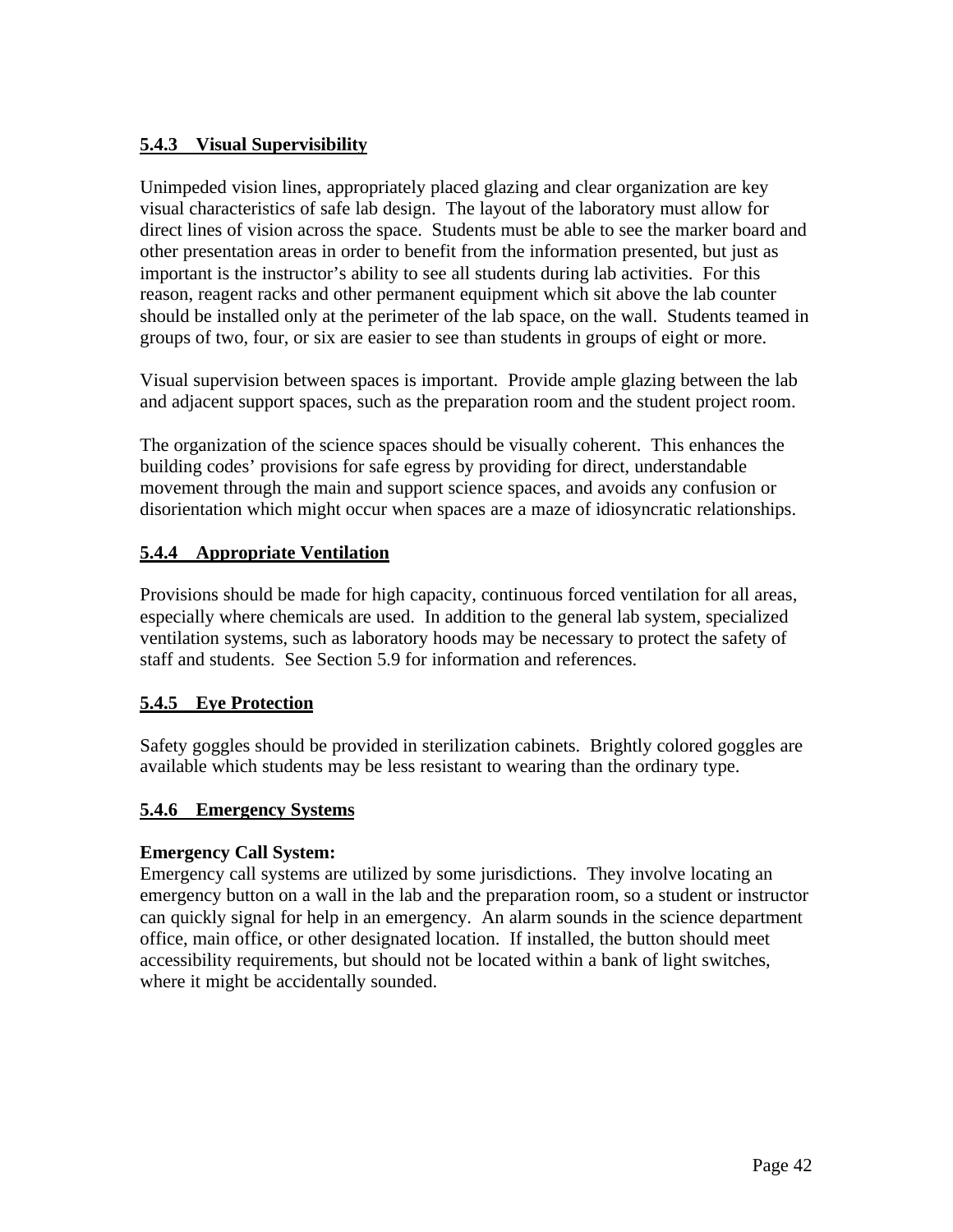#### **Emergency Shut-offs:**

All utilities which serve the demonstration table or the student lab stations should be fitted with emergency shut-off controls. Typical utilities requiring shut-off capability are the water, gas, and electrical service. The shut off location should be quickly accessible by the instructor, but somewhat protected from nuisance use by students. For example, it may be better to house the shut-off controls in the demonstration table, rather than adjacent to the exit. The computer system should not be on the same circuit as the general use lab outlets, and not subject to the same emergency control.

#### **Emergency Eye Wash:**

An emergency eye wash station should be incorporated in every lab, prep room, and student project room. Eye wash stations must be accessible to persons with disabilities.

Although portable models can be cost effective for some applications, in general the permanently plumbed models are recommended.

#### **Emergency Shower:**

Each lab where corrosive chemicals or flammable materials are used should be provided with an emergency shower. The shower should be tested periodically in accord with the school's safety plan or as directed by the manufacturer. If a floor drain is installed to make clean up easier, consider an automatic priming device or other method to prevent evaporation of the water seal in the drain line; check with the local code officials for requirements.

## **5.4.7 Fire Protection**

#### **Sprinkler Systems:**

Wet sprinkler systems provide the highest degree of personal and property protection from fire.

#### **Fire Extinguishers and Blankets:**

Fire extinguishers and blankets should be easily accessible to student laboratory areas. While local policy will govern the precise location, teachers should know where the nearest extinguisher is. Instruction in their use should be a normal and continuous part of the program.

## **5.5 Interior/Exterior Relationship**

The relationship between the interior science program spaces and the exterior environment can be developed to serve the science program. There are several facets of this relationship, including programmatic connections, solar orientation, and physical and visual access.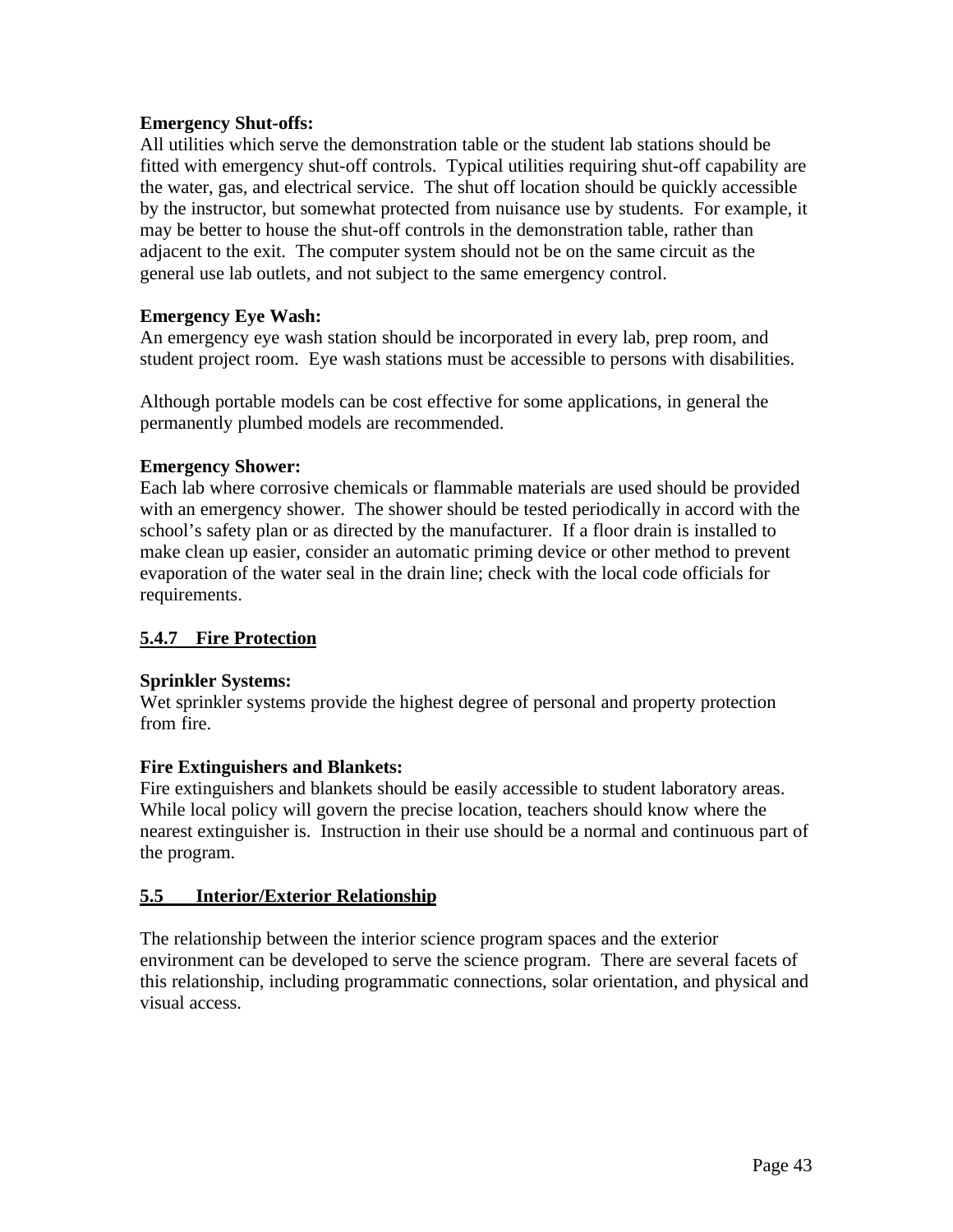## **5.5.1 Solar Orientation**

Biology and other programs making use of daylight for investigations and experimentation benefit from southern exposure. Of course, plant growth is the primary example, but the study of light, animal habitats, and other studies may also take advantage of direct southern exposure. Otherwise, northern exposure provides desirable indirect, diffuse lighting. Less desirable eastern or western exposure, which sometimes produces harsh lighting, can be ameliorated by the incorporation of light shelves and other design features into the building envelope design.

## **5.5.2 Views to the Outdoors**

With increased emphasis on environmental studies, out-of-doors projects are an essential part of many programs. A visual link between the indoor and outdoor environments enhances the programmatic connection. In addition, daylighting and views are important in creating a desirable teaching and learning environment in any part of the school where people stay for extended lengths of time.

## **5.5.3 Physical Access**

In addition to the visual link, physical access to the outdoors should be as direct as possible. At the elementary and middle school level, this may mean a door directly from the classroom to the school site. At the high school level, this is often less feasible, but should be considered. Evaluate the path of travel from interior science areas to the outdoors, especially to any outdoor environmental study areas. This path should be as short and direct as possible, and should be accessible to persons with disabilities.

## **5.6 Presentation and Display**

Science education is facilitated through visual and audio communication. In addition, opportunities to handle objects for study reinforce ideas. Both active presentation and passive display are essential media for transmitting information.

## **5.6.1 Presentation**

As outlined in Chapter 4, above, science facilities today must accommodate a broad range of teaching strategies, which sometimes place contradictory constraints on the design of the space. Consider the following possible formats:

- a teacher demonstrating a chemical experiment using a lab hood for a class of 24 students;
- students presenting a project using computer-generated data as well as tangible materials, to a class of 24;
- a teacher conducting a dissection while 28 students observe the enlarged image, photographed "live" and projected on a video screen;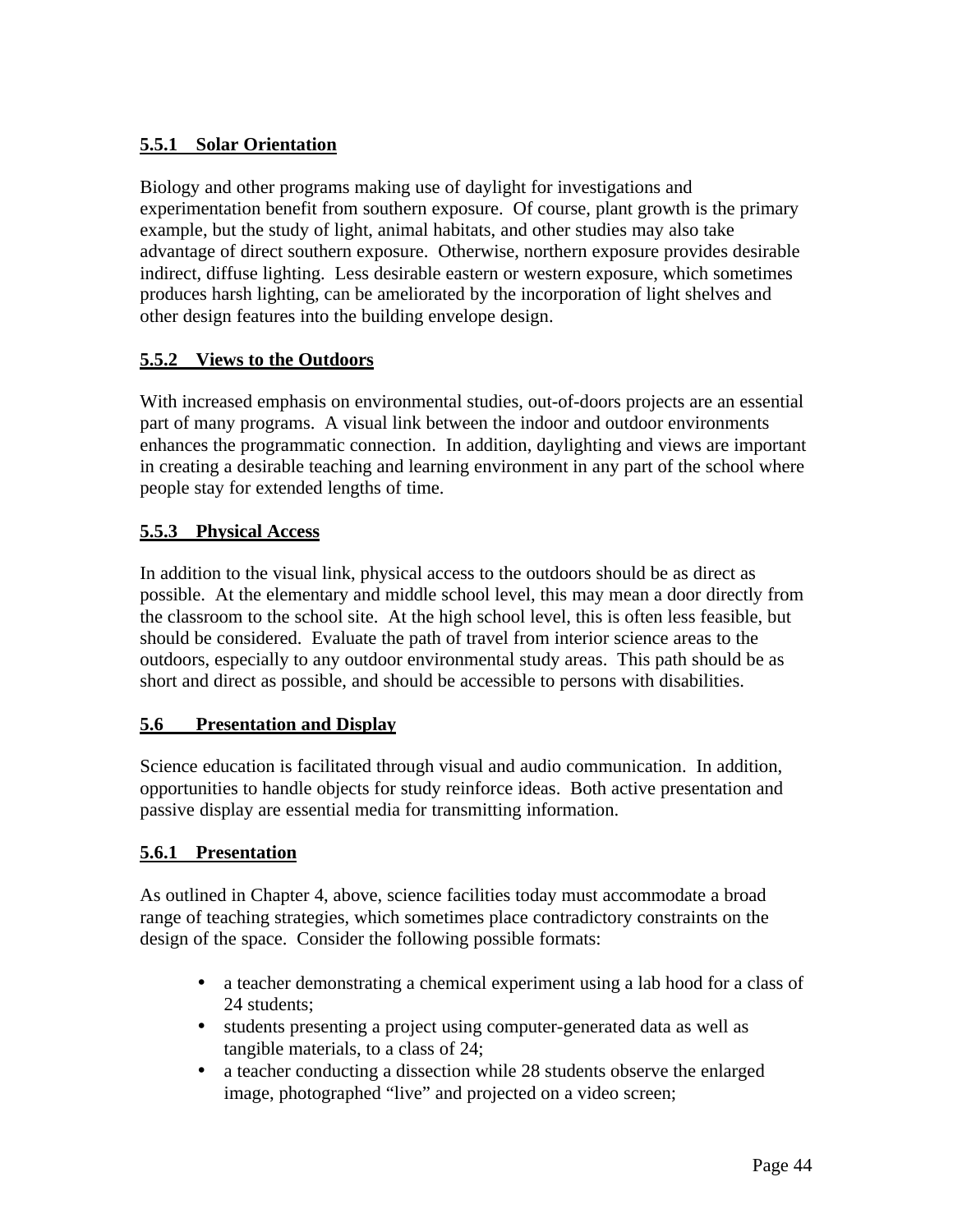- a teacher presenting material on a marker board, in the traditional manner;
- a group of 12 students taking an advanced placement course from a university, via interactive television.

In order to accommodate a variety of teaching strategies, consider which formats are most used today and which are likely to be predominant over the life of the science facility. Prioritize accordingly. Then design for the predominant presentation formats. Factors supporting good viewing are distance, angle of view, and lighting.

#### **Distance:**

Acceptable viewing distance is a function of the size of the object to be viewed and the level of detail acceptable for the educational intent of the demonstration or image. Small images can be enhanced through enlargement and projection; this can be accomplished with a video camera or other means.

Use of video monitors needs to be thoughtfully considered. Video images on a TV monitor are often too small for all students to see properly. A guideline to use in evaluating a monitor is the monitor size (diagonal dimension in inches) = the maximum viewing distance in feet. Therefore a 24 inch monitor would suffice for a viewing distance of no more than 24 feet. In some cases, multiple monitors, larger monitors, or video projection systems may be necessary.

#### **Viewing Angle:**

Angle of view is an issue for both "live" and electronic demonstrations. Viewing angles for live demonstrations can be improved by the use of overhead mirrors. Students should not view video monitors and other "flat screen" formats from an angle greater than 45 degrees.

## **Lighting:**

For demonstrations, consider the following lighting configurations and factors: spot lighting over the demonstration table will illuminate detail. Spot lighting should be controlled from the demonstration table. Many kinds of video presentations work best in a darkened room. Some experiments require complete darkness; therefore some science labs must have black-out shades. Glare from windows can make video screens invisible; locate screens perpendicular to the window wall and provide easily adjusted shading devices on the windows. See section 5.10, Lighting, for general lighting factors.

These needs can be met best in selected areas of the science facility. The lecture area, especially when furnished with movable seating, can accommodate many formats. The seminar room can serve many of the small group electronic functions. An understanding of present and future priorities is essential to designing an efficient and effective learning environment.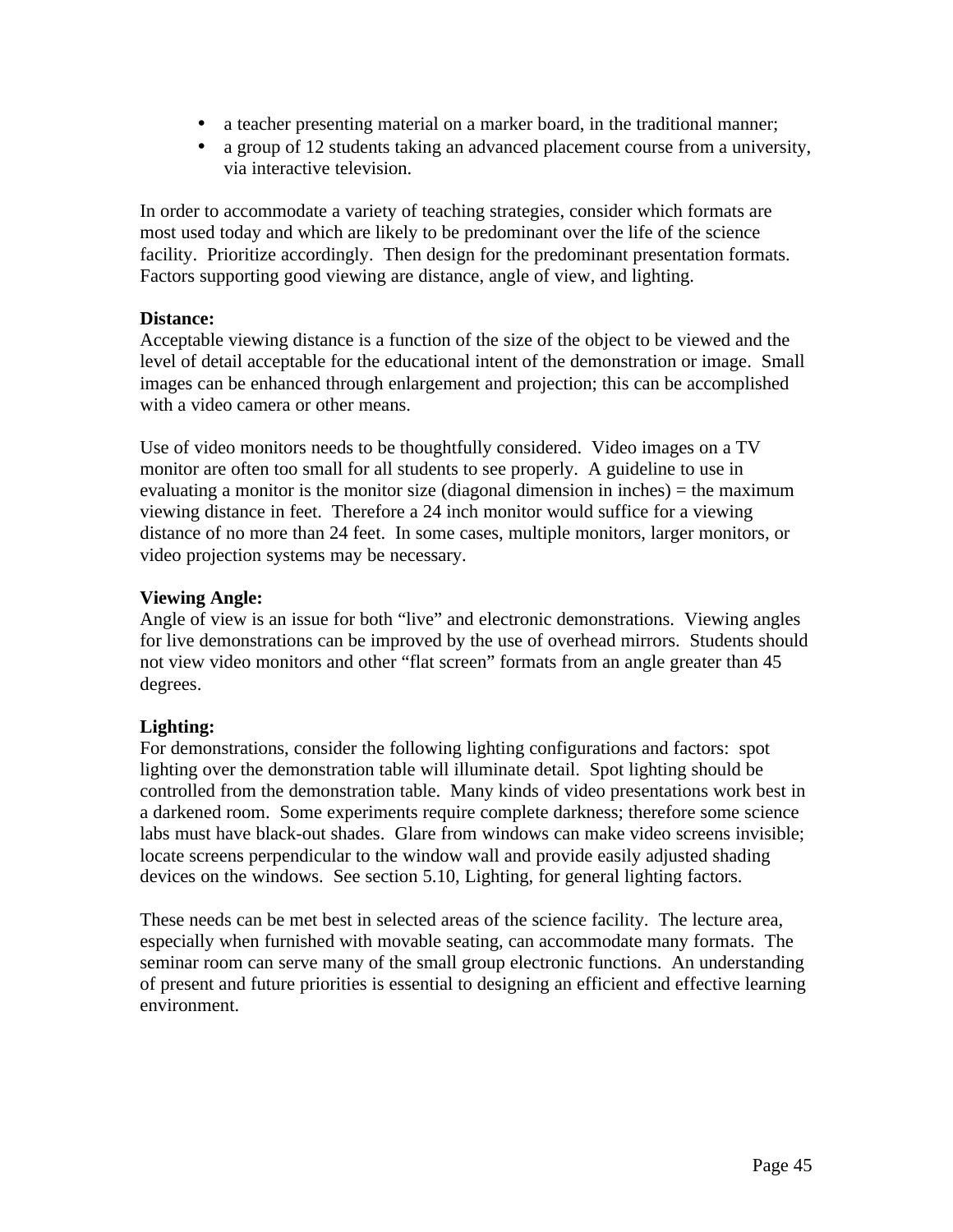## **5.6.2 Two-Dimensional Display**

In addition to a wide variety of active presentation formats, display of two-dimensional materials remains an important function within the science facilities. Ample marker board and tackboard form the basis for two-dimensional display. Tack strips and map rails placed above the marker board can double its usefulness. The typical science lab/lecture space requires at least 16 linear feet of markerboard; 24 feet is preferred. While small areas of markerboard may be useful, most should be consolidated into 8 to 12 foot sections. Efficiencies can be achieved if the marker board can double as an audio-visual screen. A minimum of 8 linear feet of tackboard is required, but additional tack strips, even high on the walls, are typically well-used.

## **5.6.3 Three-Dimensional Display**

Area for three-dimensional display is often in short supply. For relatively long-term, visual-only displays, lockable display cases can be installed. It is desirable to provide one such case per classroom, but because wall space is at a premium, it is often difficult to accommodate a display case in each space. A display case in the corridor, shared by two or more teaching stations, provides an opportunity to highlight the science program for the wider school audience.

Integral to the science program are hands-on display areas, where students can manipulate objects, or view the progress of ongoing projects. This area may be established using fixed or movable equipment. Even if the display equipment is movable, consider its placement carefully to make sure the room is designed to accommodate it.

## **Movable Equipment:**

When designing for movable equipment, consider the program needs: dry sink benches, plant growth chambers, skeleton cabinets and other pieces may be standard displays which rotate through the classroom(s). Consider size, utility requirements, and lighting needs in designing the area which will accommodate the changing displays. In addition, review storage areas to make sure sufficient space is provided to house large items when not in use.

#### **Fixed Equipment:**

Consider creating an area which can accommodate dynamic displays by designing it with water, power, durable finishes, spot lighting, etc.

#### **Animal Study:**

If animals are to be part of the classroom, provide for their special needs. The typical classroom will be tied to a mechanical system which shuts down when human occupants are not expected to be present. Animals will have a continuous need for ventilation; mammals will need warmth. Some students may develop allergy symptoms from proximity to certain animals, especially if ventilation is inadequate (see Section 5.9,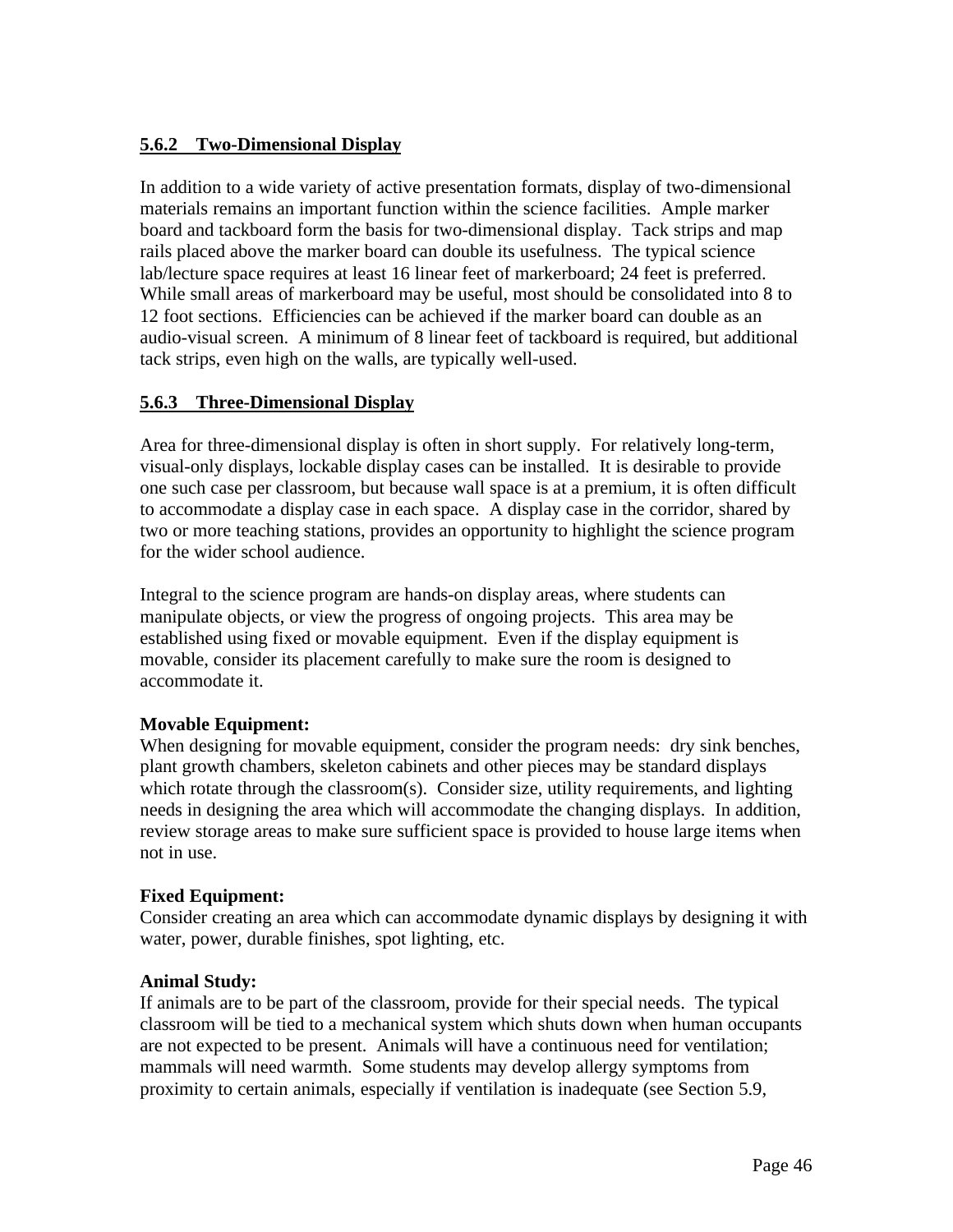Ventilation, Heating, Cooling and Indoor Air Quality for more information). Purchase an animal study chamber or build in an animal study room with dedicated ventilation and auxiliary heat if the housing of live animals is expected to be substantial and long term.

## **5.7. Equipment, Furnishings, and Finishes**

In designing science facilities, it is essential to plan for the extraordinary variety of furnishings and equipment associated with the science program. A significant part of the budget for science facilities is expended on casework and equipment, with the expectation of high performance and longevity.

When specifying equipment and furnishings, describe in detail the quality and characteristics required. Specifications should be written simply and precisely. Avoid citing characteristics available through only a single company; do so only when those characteristics are essential to the project. Specifications must inform potential suppliers of the important qualities of a product. In preparing specifications, the term "or equal" should be used sparingly. Bidders are sometimes tempted to interpret the "or equal" proviso as an invitation to offer items which are similar but do not meet the actual requirements.

Specifiers and manufacturers rely on published standards to convey the quality and performance of products. The American Society for Testing Materials (ASTM) publishes standards which are frequently cited. These standards can be purchased from ASTM (see references for address). Copies of the standards are on file locally at the National Institute of Standards and Technology (NIST) library in Gaithersburg, Maryland.

## **5.7.1 Equipment**

A distinction exists between fixed and movable equipment. Fixed equipment is built into the facility in a permanent location. Movable equipment is capable of being moved from space to space, although it may in fact stay in one location throughout the life of the facility. The distinction is important in evaluating funding sources, because eligibility for capital funding hinges on the permanence of the installation. In Maryland, school construction funding is not available for movable equipment and furnishings, and projects are audited for ineligible items. More information on Maryland Public School Construction Program (PSCP) eligibility requirements is in the *Public School Construction Program Administrative Procedures Guide.* 

Lab equipment often has mechanical and electrical requirements which must be understood by the consulting architect. The planning committee can provide the architect with information about both fixed and movable equipment, so that any support utilities needed can be put in place, even if the equipment will be purchased from a separate fund.

When renovating existing facilities, an inventory of existing equipment is vital to good planning. The inventory will list all equipment, its condition, and its disposition. Will it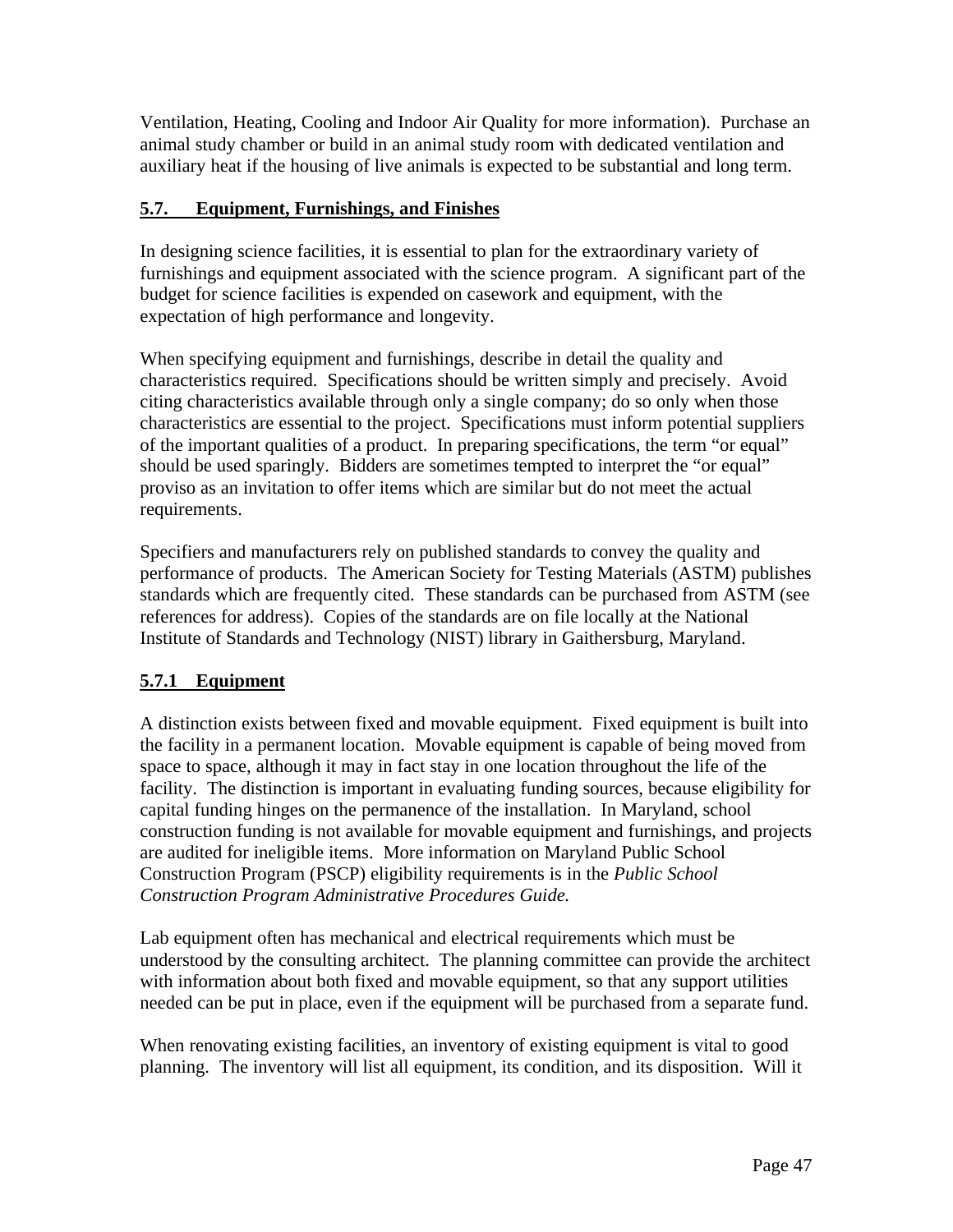be relocated or replaced? If the architect is given this information, then he/she can incorporate the actions necessary into the design and construction of the renovation.

## **5.7.2 Furnishings**

In specifying and selecting lab furnishings, consider the following characteristics and develop specifications to insure the necessary level of quality for durable, attractive and cost-effective casework:

#### **Appearance:**

Units and their arrangement should be attractive and visually simple. There is enough activity in the average science lab without adding casework to the competition for attention. Look for uniformity of color and pattern (such as wood grain), and continuity of line.

#### **Flexibility:**

Although casework is unlikely to be relocated once installed, consider flexibility of use, such as different team arrangements, or allowance for different disciplines to adapt the workstation for different emphases.

#### **Safety:**

Consider rounded corners at all projections, low-VOC-emitting materials, and other measures to enhance safety and environmental quality within the lab.

## **Durability:**

Durability is a key characteristic for lab finish materials. It can be assessed through a variety of means. A specifier may evaluate older installations as a guide, or may review the manufacturer's literature on proposed products. In order to determine which is the cost-effective choice, a comparison of performance capabilities against expected use (and abuse) can be made by referring to standard testing procedures. This may allow more manufacturers to compete for a project and helps to avoid reliance on trade names while providing for an explicit standard of quality. In order to assure the application of uniform standards, references to standardized tests can be specified.

#### **Cost:**

Both first cost and lifecycle costs should be considered in comparing materials.

#### **Standardization:**

Consider furnishings designed to standard modules in generic shapes which are available from more than one manufacturer. This may provide for more competitive pricing.

#### **Reliability:**

Reliance on past experience is also helpful. Evaluate past installations and review the manufacturer's literature for successful and unsuccessful products. Those criteria can be compared to unfamiliar products by relying on testing standards.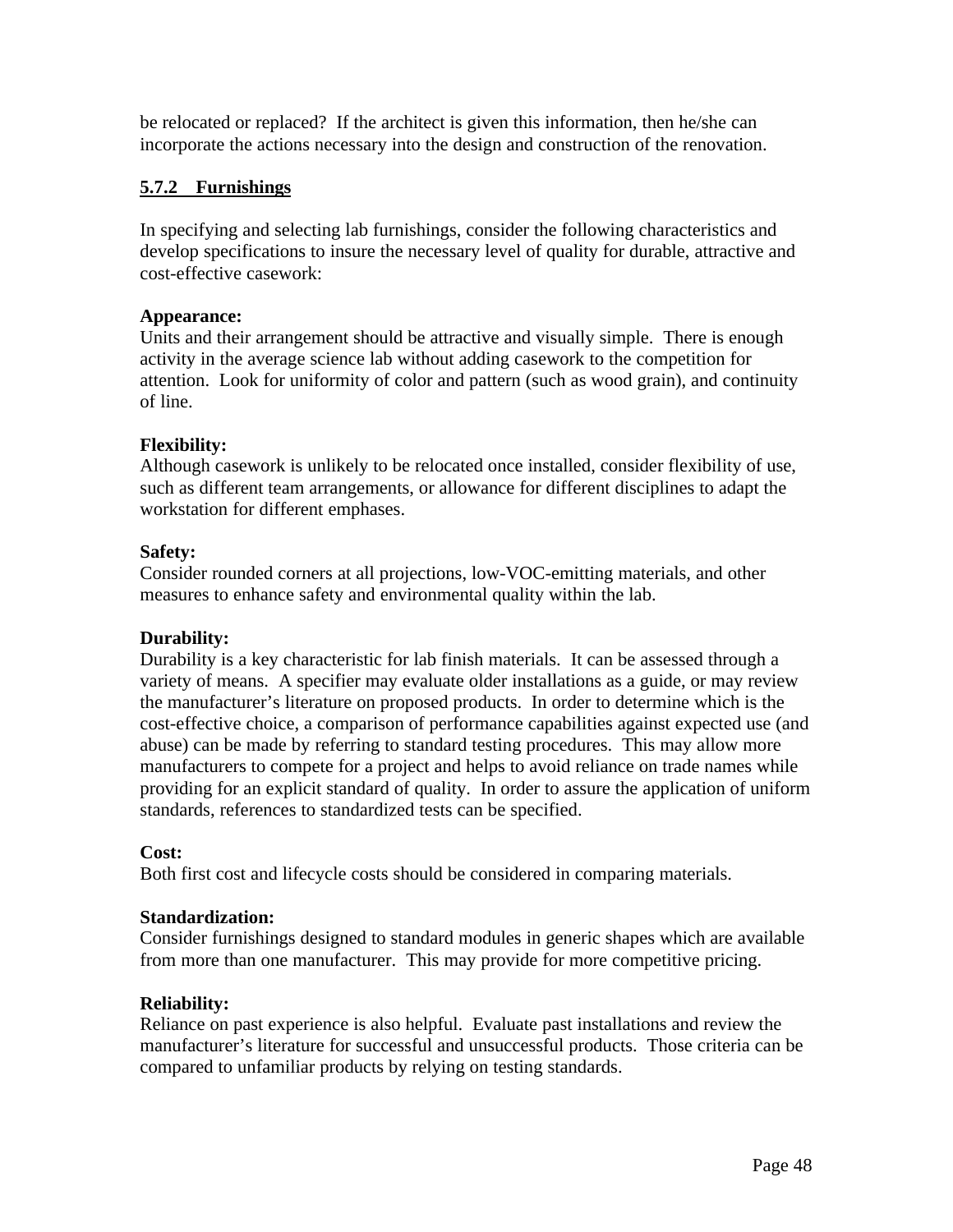#### **Chemical Resistance:**

Resistance to chemicals is an important characteristic for casework, lab tops and flooring. Tests for chemical resistance vary considerably; however, most involve the same principle. The product under evaluation endures contact with specified chemicals for a predetermined length of time; the effect of the chemicals on the material is then evaluated. Be sure to review test procedures before comparing the results of different materials, as different manufacturers vary the test procedures, often to present their material in the best light.

#### **Other factors:**

Other factors include, but are not limited to, availability, services of manufacturer and distributor, guarantees, workability, and environmental characteristics. These general criteria apply to furnishings in general; the typical components have specific characteristics to consider.

#### **Lab tops:**

In renovation work, existing lab tops should be inspected for asbestos, which was used in the past to improve the heat-resistance of the surfacing. Although no longer used in the manufacture of lab furnishings, many asbestos-containing materials are still in place. Special handling will be required to demolish lab tops with asbestos.

There are several materials in use for lab work surfaces. They range in durability and price and include specialized plastic laminates, treated natural stone, synthetic stone, and monolithic epoxy resins. Because the formulas for many of these materials are proprietary, and change over time, it is often advisable to specify a material by describing its performance, rather than relying solely on a description of its composition.

Other surfacing materials, such as wood and stainless steel, are available for science facilities, but are not typically used in primary and secondary schools.

#### **Casework:**

Casework is used extensively for storage and student seating. There are two predominant assembly types commonly used for elementary and secondary labs:

- veneer plywood with hardwood rails and stiles, usually in oak or maple; or
- plastic laminate over commercial-grade particle board.

Either type can be acceptable, although the plywood assembly is often considered more durable and easier to repair, and is therefore used extensively at the secondary level.

#### **5.7.3 Finishes**

Wall, ceiling and floor finishes are subject to some of the same abuses as the furnishings, described above.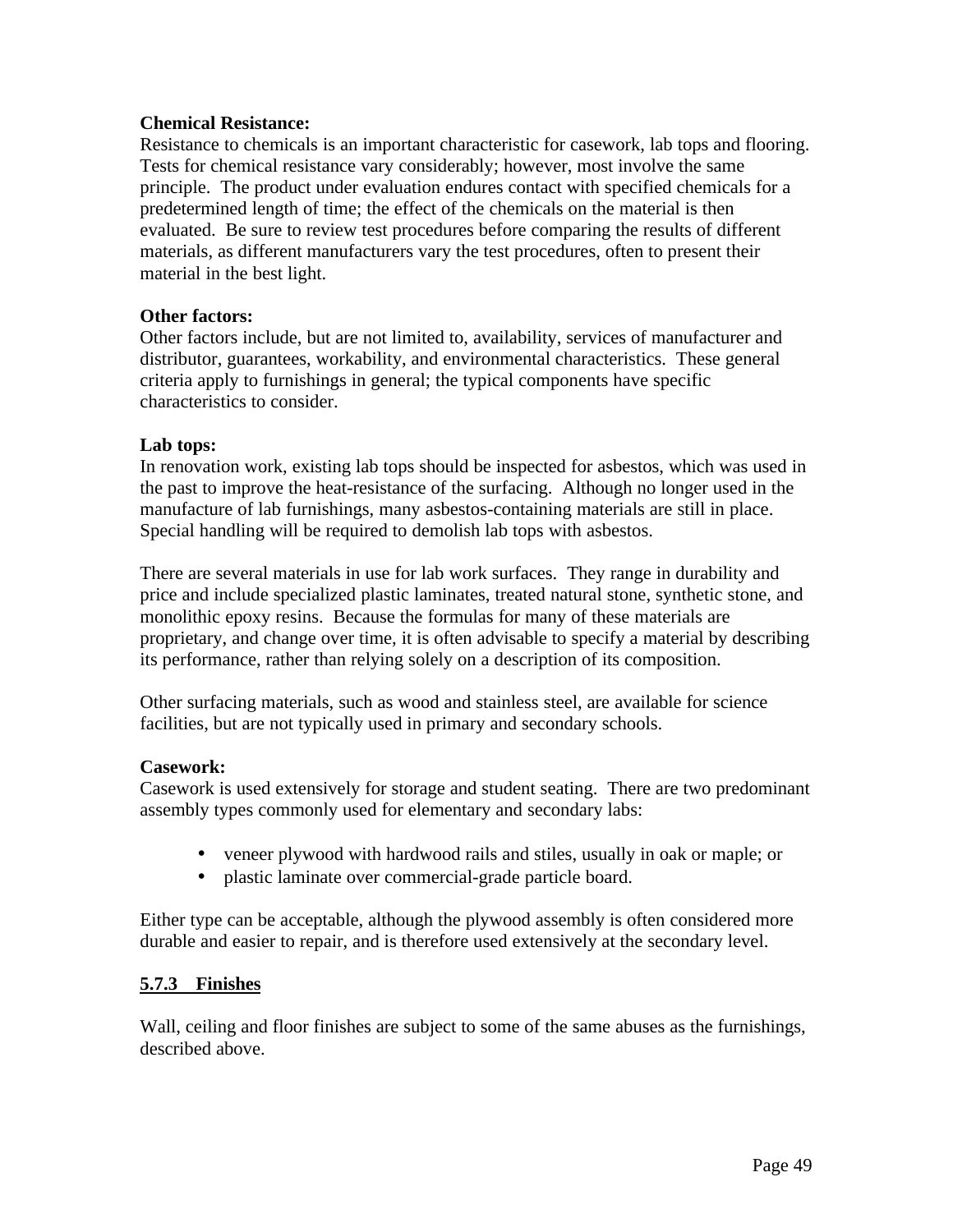## **Flooring:**

Several types of flooring are appropriate for laboratories and their support spaces, including but not limited to vinyl composition tile, special vinyl, epoxy, and, in some instances, sealed concrete. Most school facility managers find vinyl composition tile to be cost-effective and durable. Many manufacturers of resilient flooring provide matrices highlighting product recommendations for specific uses. These can be very helpful in evaluating a product's appropriateness for science facilities. Standardized tests are referenced for durability and stain resistance.

For areas with high water usage or other functional demands, such as the greenhouse and the science studio, quarry tile or sealed concrete may be more appropriate. Special attention should be paid to the design of the floor system where these spaces are located above occupied areas.

## **Walls:**

Although the walls in a science facility are not subject to the same stresses as the horizontal surfaces may endure, washable surfaces are vital. Glazed unit masonry, ceramic tile, or medium-gloss paint over any substrate can be satisfactory. Care should be taken to supply extensive tack strip and tack board to minimize taping and tacking, which will damage some finishes.

## **Ceilings:**

Standard acoustical ceiling tile is typical for science facilities, because it absorbs sound, is cost effective, and accommodates mechanical and electrical systems with a degree of flexibility and access. Acoustic requirements should be assessed with a goal of creating a good listening environment, of which the ceiling system functions as one element.

## **5.8 Utilities**

Laboratories should have adequate gas, water, and electrical utilities, in convenient locations to accommodate the students who will use the areas.

## **5.8.1 Water**

There should be one sink for every four students assigned to a laboratory. At least one sink per space should be of sufficient size, (at least  $24''$  long x  $18''$  wide x  $12''$  deep) to facilitate the filling and washing of glassware, aquaria and large graduated cylinders. Sinks should be spaced and located conveniently throughout the laboratory. Cold water should be provided at every sink, and hot water if the program warrants and budget allows. At least one hot water tap for every 28 students should be provided. Water should not be heated to a temperature higher than 130º F at sinks used by students.

## **5.8.2 Power**

Electrical power serves several systems within the lab. Laying out the power requirements for science facilities is increasingly complex. Important characteristics of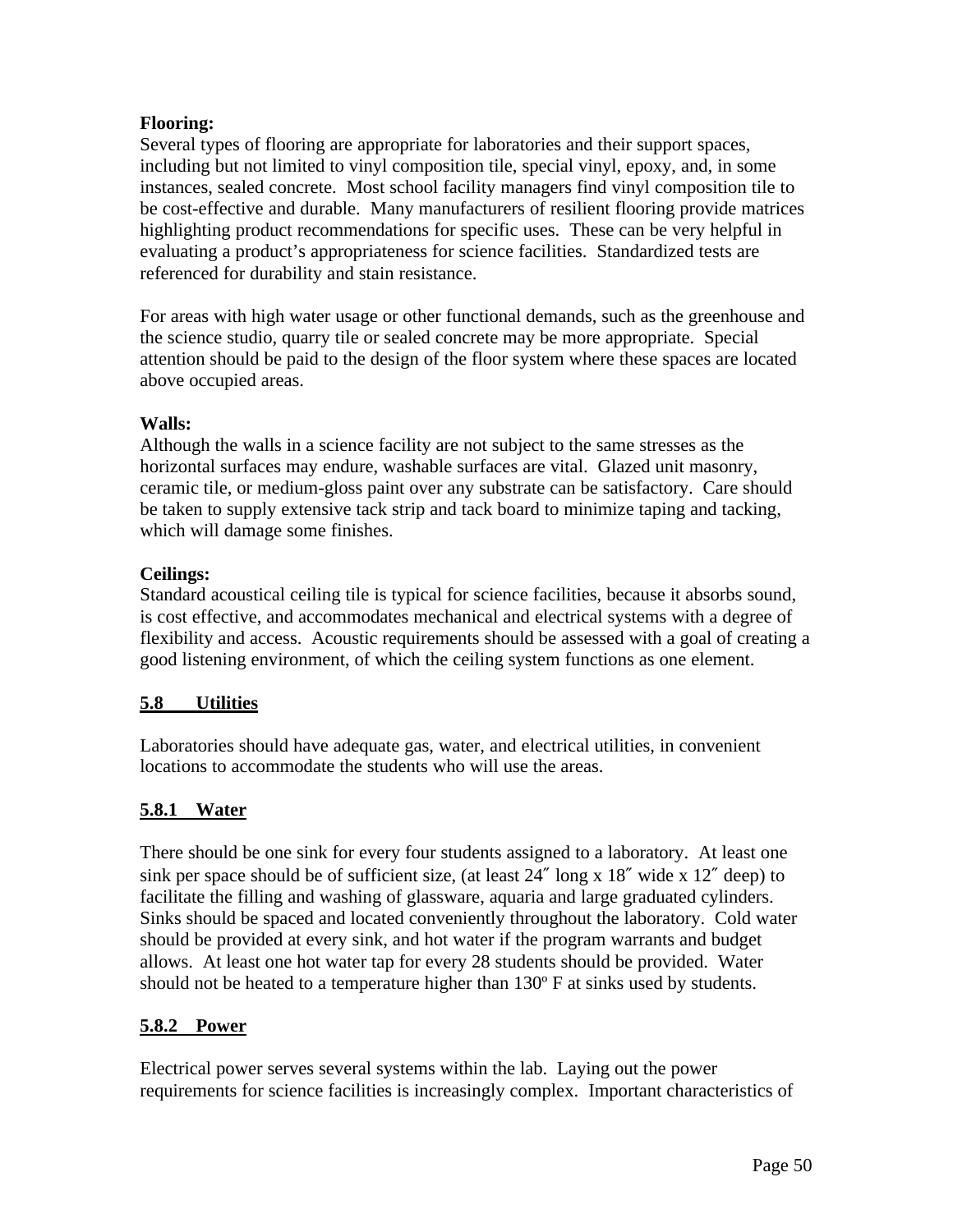electrical distribution systems are flexibility and safety. Consider the following factors in assessing power requirements:

- Provision of one outlet per student at the lab stations (14 duplex outlets for 28 students) for general student use. These should be provided with ground fault protection and emergency shut-off capability (see Section 5.4 Safety);
- Provision of power for the computer system should be on a dedicated circuit with surge protection and other appropriate features;
- Provision of power for the electronic communications system;
- Flexible power distribution, such as retracting power lines, can bring power to all areas of the lab;
- Some physics programs may require AC/DC power capability at the student lab stations;
- Coordination of electrical requirements for fixed equipment requires careful planning.

## **5.8.3 Gas**

For grades 6—8, gas may be required only at the demonstration table. For grades 9—12, there should be one gas cock for every student in the general science lab. Fourteen double or 28 single gas cocks should be provided for 28 students. A master control valve must be included in every laboratory.

## **5.8.4 Vacuum and Air**

Vacuum pumps and compressed air are optional utilities; if the cost of their installation is justified by the program, consideration for quiet operation should guide the location and mounting of the equipment.

## **5.8.5 Utilities for Demonstrations**

Fixed demonstration tables should have double gas cocks, hot and cold water, large sinks, and two duplex electrical outlets. The fume hood may require some or all of these utilities.

## **5.8.6 Waste**

Waste handling systems must meet local building codes and regulations. Some areas where local regulations may apply concern acid-resistance, silver extraction, and chemical disposal. An opportunity exists to establish model recycling programs, thereby implementing some of the tenets of environmental education into everyday practice. Bins for recycling should be included in every science classroom and preparation room. Coordinate the procedures with the school's or jurisdiction's recycling program, and work with the maintenance staff to ensure a practical and successful program.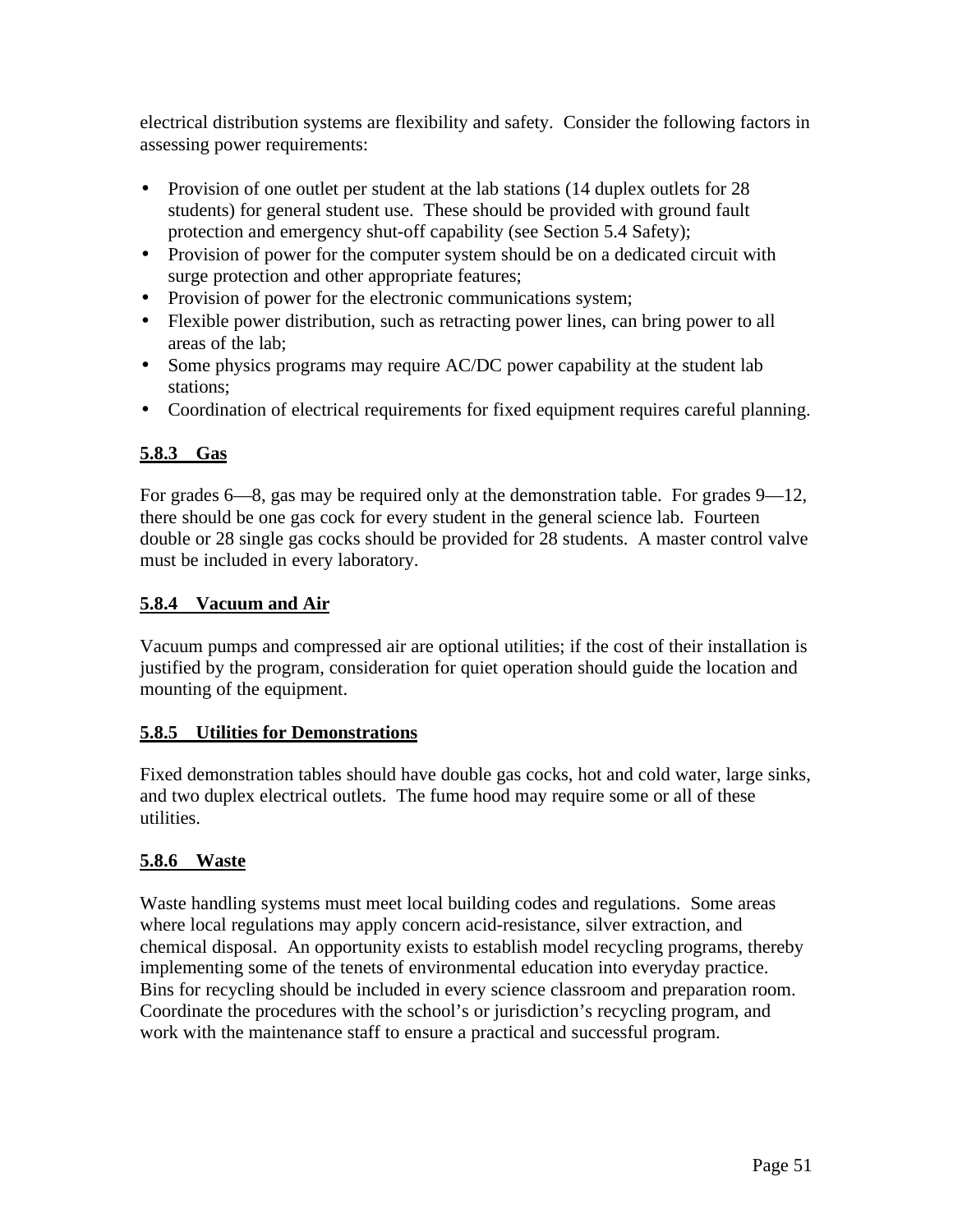## **5.9 Ventilation, Heating, Cooling and Indoor Air Quality**

The environmental systems in schools are complex, and designed to respond to multiple, and sometimes competing, requirements. Comfort, indoor air quality, and energy consumption are major design factors. While science labs have similar thermal requirements to the school at large, science programs place special demands on the ventilation systems for schools.

## **5.9.1 Ventilation**

Adequate ventilation is a prerequisite to a safe and comfortable learning environment. Science activities introduce contaminant sources which are unique within the school. Contaminant sources in the science program may be chemicals, biological organisms, or other substances. Therefore, science facilities have mechanical requirements above and beyond those of the general classroom.

The mechanical systems within a science facility contribute to lab safety within the framework of an overall safety plan. Within that context, the following functions are specifically required:

A minimum of 20 cubic feet per minute (cfm) of outdoor air per person for general dilution ventilation is required, in accord with ASHRAE Standard 62-1989. In order to prevent the spread of objectionable odors into other spaces, air from the science labs should not be recirculated into other spaces. Also, the lab should be under negative air pressure when in use. This requires that the volume of air exhausted from the lab exceeds supply air flow into the room, a condition which must be examined under the full range of operating conditions.

A laboratory fume hood provides local exhaust for activities which generate unacceptable levels for exposure to toxic or otherwise objectionable airborne materials. All chemistry and general purpose labs should be equipped with a fume hood. Labs which are currently reserved for physics or other non-chemical programs, but where program needs are subject to change, may require a fume hood in order to provide for flexible assignment of space. Fume hoods should be located with the following factors in mind:

- 4Do not use fume hoods to store materials requiring continuous exhaust;
- A face velocity of 80 fpm should effectively remove fumes produced within the hood, conditional on proper placement and use;
- The room air supply system must not create velocities near the hood face of greater than 50 fpm;
- The hood must be located away from foot traffic that could cause air turbulence, thereby spilling fumes from the hood;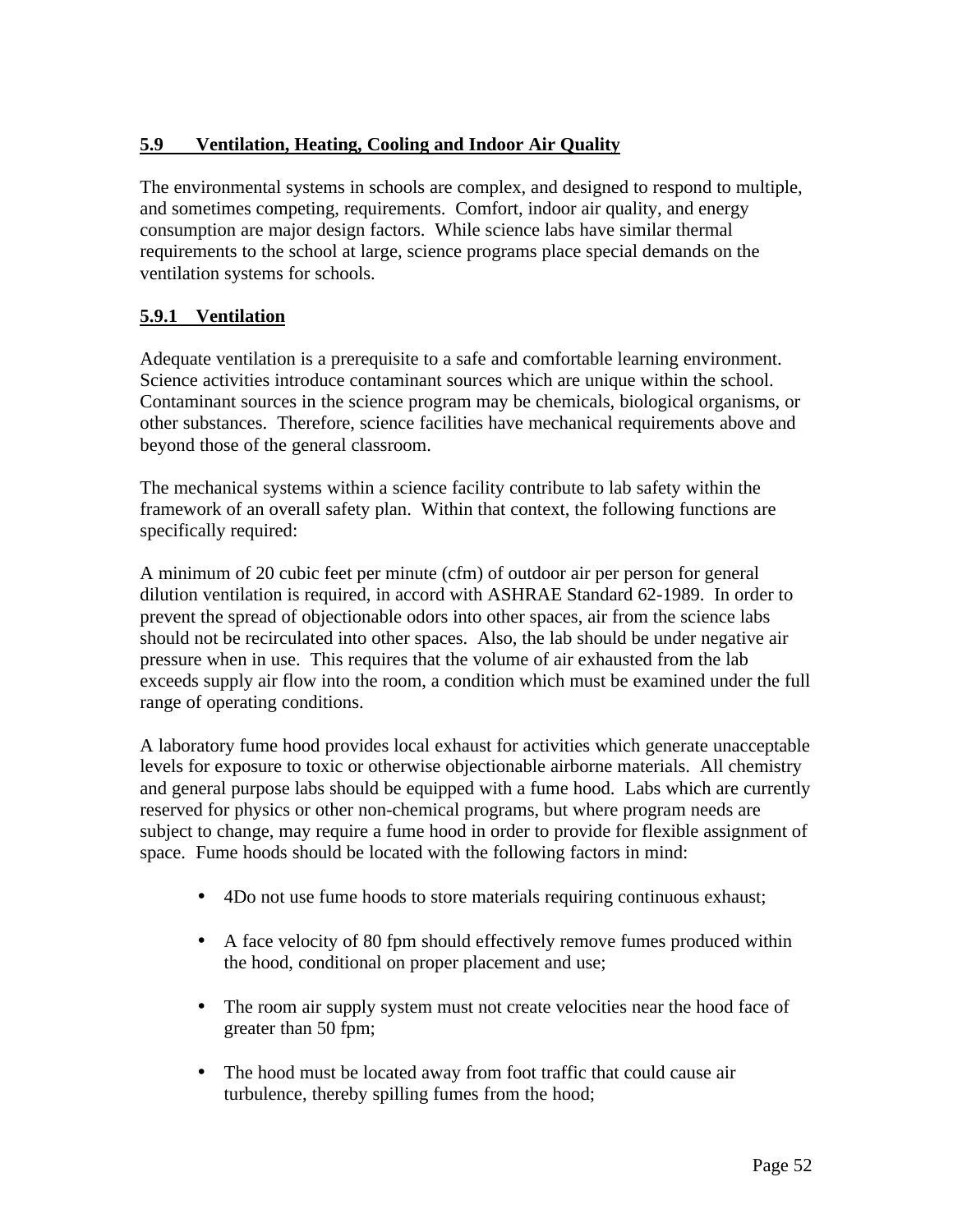- If the fume hood is to be used primarily for demonstrations, it must be sized, designed and located so that a group of students can gather around it. If the fume hoods are for student use, close review of the intended curriculum and program of instruction should provide a basis for determining the number and size of hoods required.
- Fume hoods should be installed in the prep room and the student project room.

Rooms used to house animals or for the storage of chemicals require aggressive ventilation design. The rate of exhaust should be at least equal to the rate recommended for laboratory space, approximately four air changes per hour. Ventilation systems should operate continuously. Other types of local exhaust may be considered when appropriate.

More detailed information is provided in the MSDE technical bulletin *Science Laboratories and Indoor Air Quality in Schools*, available through the School Facilities Branch. See the reference section, below.

## **5.9.2 The Thermal Environment: Heating and Cooling**

The thermal environment involves several variables that cause relative degrees of human comfort or discomfort. These include air temperature, radiant temperature of surrounding surfaces, uniformity of air temperature, humidity, and air movement. Adverse thermal conditions can stress students or staff and, in turn, affect the quality of the learning situation.

Science facilities should be designed for year-round use. Therefore both heating and cooling should be provided. Because of the ventilation capabilities required, a ducted system is often recommended for handling all the requirements for HVAC in science facilities. This also allows for the remote location of mechanical equipment, which can provide a better acoustical environment. In general, the HVAC design for science facilities must be made in the context of the entire building's design, with recognition that science programs place extraordinary demands on the thermal environment.

## **5.10 Lighting**

Basic requirements for lighting science facilities are similar to general classroom requirements, but some specialized characteristics require consideration.

## **5.10.1 General Illumination**

General illumination typically derives from daylighting combined with overhead fluorescent fixtures. Lighting levels should be 75 footcandles for general class work and up to 100 footcandles for detailed work. Consider parabolic louvers or other strategies on fluorescent fixtures to reduce glare on computer screens. For the science lab, flexibility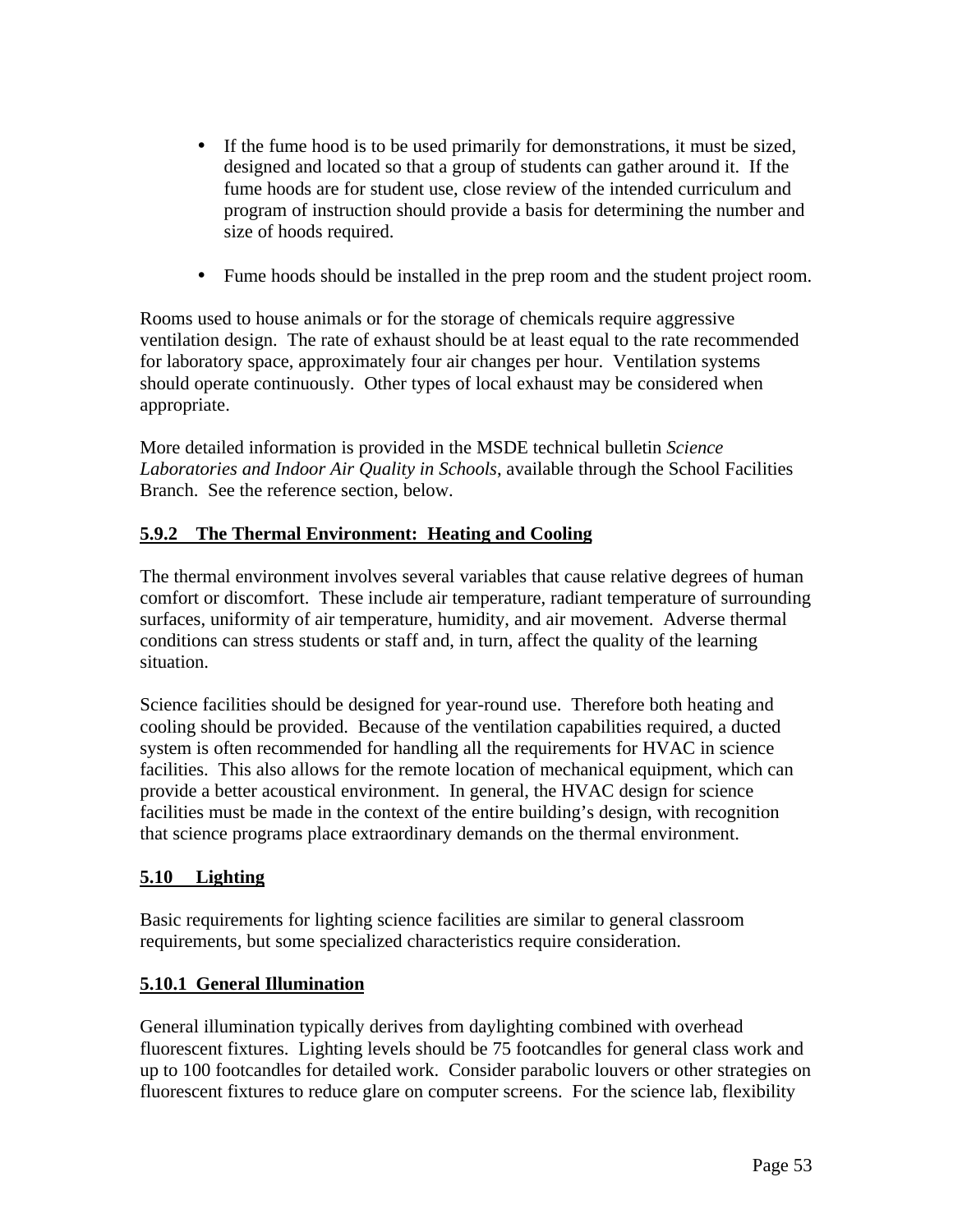in lighting is valuable to respond to different classroom activities and daylighting situations. Control of fluorescent fixtures by quadrants of the room can provide an appropriate level of versatility. Fixture selection should incorporate energy-saving strategies and rebate opportunities when applicable.

## **5.10.2 Task Lighting**

When designing task lighting, consider the following elements:

- spot lighting over the demonstration table can help to focus attention;
- in the lab, shades should operate on tracks to exclude daylight when necessary;
- light shelves or other architectural devices can reduce glare from western orientations and provide diffuse lighting compatible with computer use;
- chemical storage rooms require ample, well-placed lighting to allow for easy reading of labels.

## **5.11 Acoustics**

Laboratories should be designed so that a minimum of sound reverberation occurs. The facility should be constructed so that groups of students can function within a lab or project room without undue acoustical interference.

The greater ventilation levels required by today's standards demand careful acoustical treatment. Noisy equipment should be isolated from the educational space to reduce background distractions. Finishes should take into account the need for some sound absorption; typically the classroom ceiling finish is acoustical tile.

#### **5.12 Electronic Communications**

The ongoing revolution in electronic communications affects many aspects of science facility design. While most are covered elsewhere in this document, this section offers a summary.

#### **5.12.1 Information Systems**

In general, electronic systems and the more traditional tools of science education are complementary. Some investigations rely entirely on the computer or other electronic systems, but many more will use both conventional and electronic tools; some remain traditional in their use of chemical or mechanical materials and processes. The science facility, therefore, must accommodate this variety. Electronic communications systems include, but are not limited to:

#### **Information from the world outside:**

- Telephone systems: telephones, modems, and lines;
- Satellites: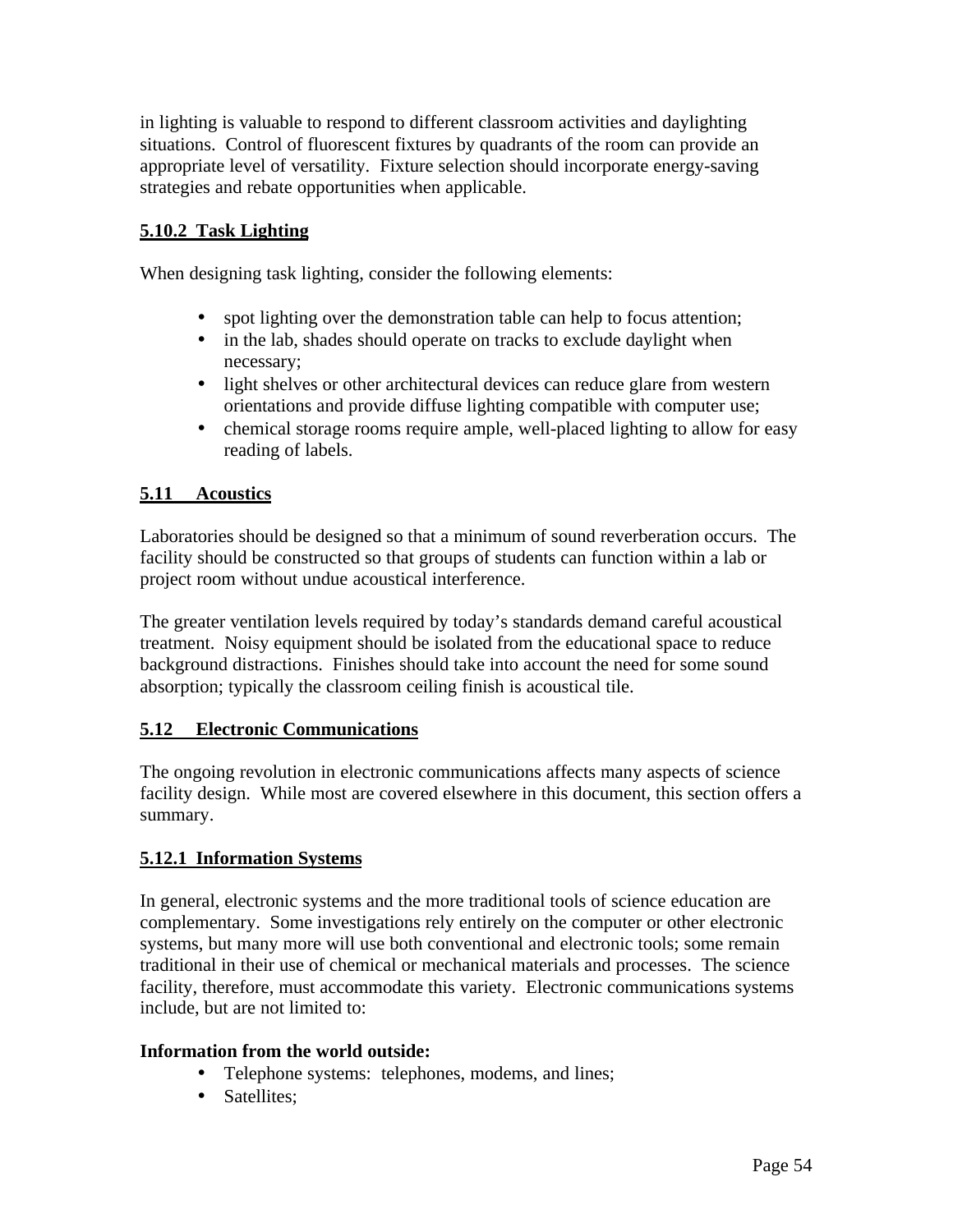- Cable TV:
- Interactive video.

### **Information within the facility:**

- Research tools: CD-ROM, laser disk, videocassette;
- Presentation formats: projection of video and/or data;
- Simulations:
- Probes:
- Networks and stand alone applications.

#### **5.12.2 Systems Integration**

Suggestions on integrating technology into science facilities include the following:

- Build for the future: even if extensive electronic equipment is not in the current equipment budget, design for its future integration;
- Do not design in isolation. Work with the school and school system to plan for technology;
- Consider both hard-wired and lap-top technology;
- Computers in the science lab should be at the lab station, rather than in a separate corner, and require ample adjacent surface to allow for comfortable use.

## **5.13 Building Ecology**

Building ecology is an area of growing importance in building design and material selection. All acts of building have impacts on the natural environment. Building ecology attempts to minimize the negative impacts of the construction and inhabitation of a building on the environment.

## **5.13.1 Available Information**

Information is increasingly available from a wide variety of sources about the environmental impacts of design decisions. Presently, many facility designers already consider limited environmental factors in design decisions; these factors may include:

- human health effects associated with specific materials and systems;
- indoor air quality;
- energy consumption;
- regulated environmental issues, such as chlorofluorocarbons (CFCs), underground storage tanks, and so on.

Building ecology incorporates these issues within a broad framework.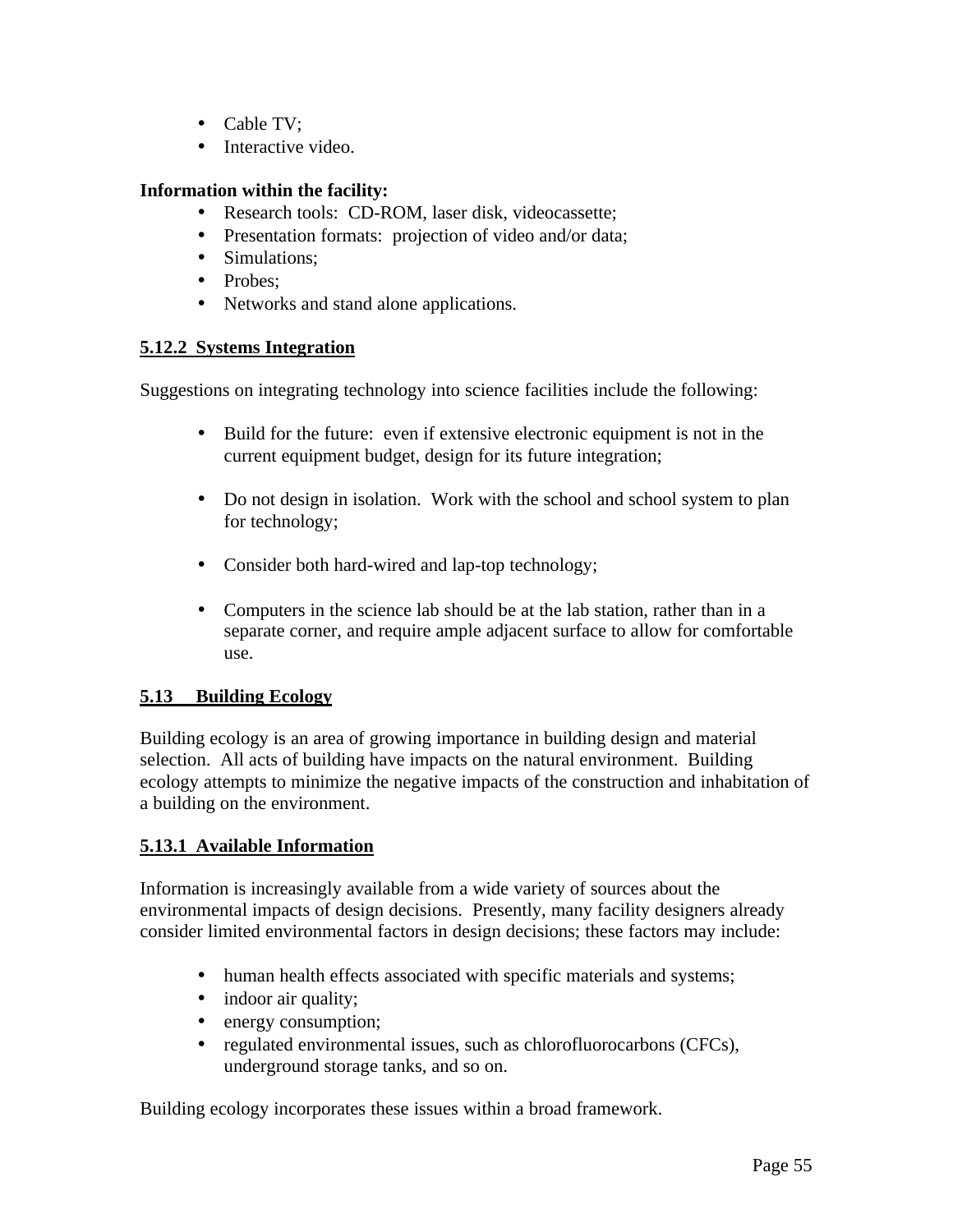## **5.13.2 Emerging Issues**

The building ecology framework analyzes design decisions through a "cradle to grave" understanding of environmental implications. "Cradle to grave" is used in this context to mean that a material or system is studied for its environmental implications from its raw material origins through manufacture, packaging, transportation, installation, maintenance, and ultimate demolition and disposal. Appropriate criteria, in addition to those factors outlined above, might include:

- **Embodied energy analysis for materials:** How much energy is used to bring a product to its point of use? (measured in BTU per unit of weight);
- • **Resource conservation criteria:** Is the material derived from a sustainable resource?
- • **Life cycle environmental costs of materials:** In addition to those factors considered at a product's point of use, are there environmental costs arising from other phases, such as manufacture, transportation, or disposal which should be considered? Are the materials recyclable?
- **Indoor environmental quality (IEQ):** Are there aspects beyond IEQ which effect the compatibility of this produce with its occupants?

These factors incorporate local and global issues into the decision-making model. Means of gathering, evaluating, and incorporating these criteria into the design process are increasingly available.

## **5.13.3 Strategies**

The following steps are applicable to the current level of information:

## **Encouraging ecologically-sound design practices:**

When describing general design criteria in the educational specifications, incorporate a statement encouraging the architect to consider global environmental impacts in selecting materials. Criteria for evaluating many materials are being developed. See the reference section for publications and organizations.

#### **During Construction:**

Include Material Safety Data Sheets (MSDS) with all submittal requests in the contract for construction. MSDS include the following information:

- Product identification
- Hazardous ingredients
- Physical data
- Fire and explosion hazards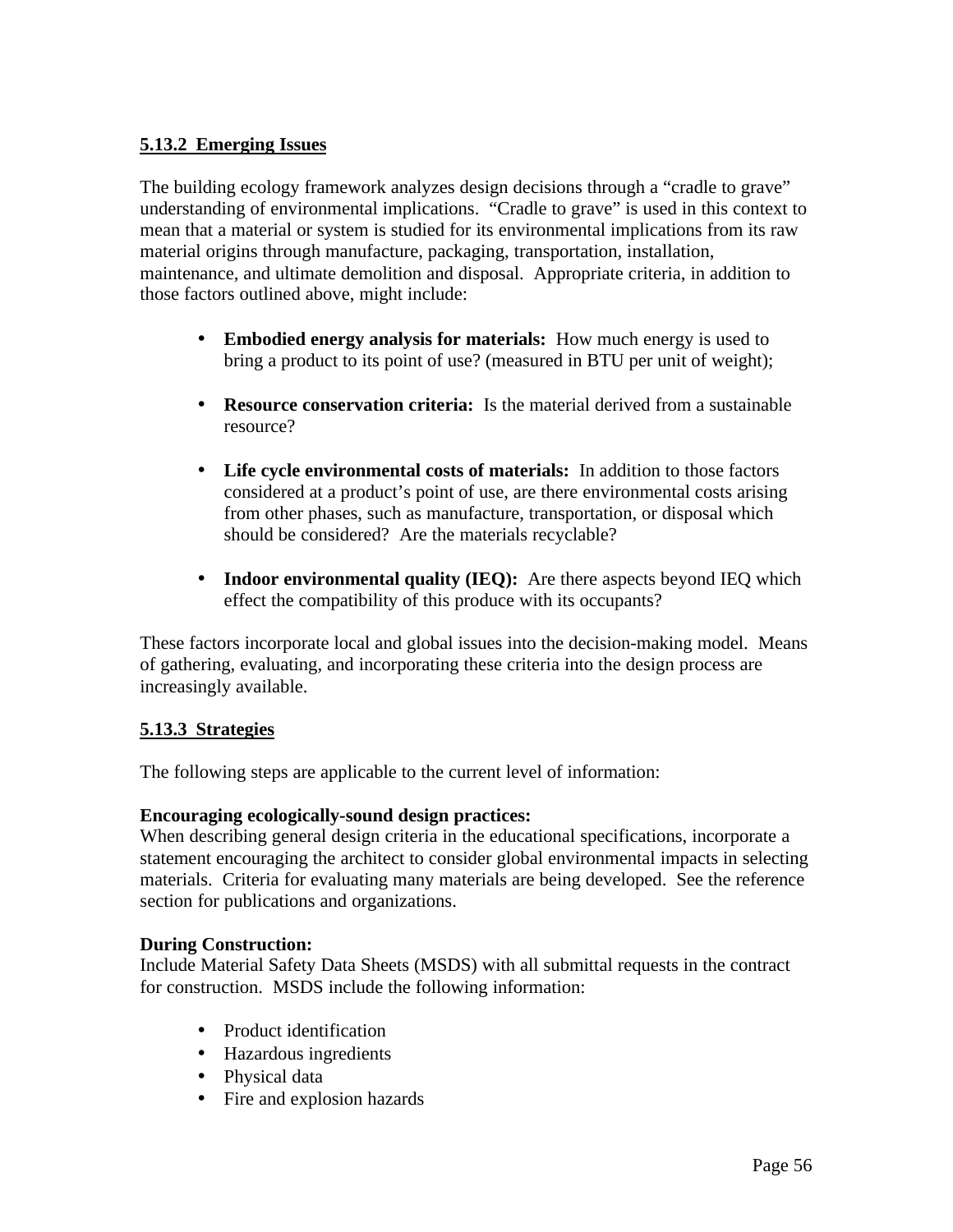- • Health hazard data
- Reactivity data
- Spill or leak procedures
- Special protection information
- Special precautions

By comparing MSDS for similar products, environmental impacts may be assessed. MSDS also may provide some indication of maintenance concerns, which should also be considered.

## **Recycling:**

Consider recyclability of materials, both for the built environment and for the activities which take place within the occupied space. Design recycling areas into lab spaces.

## **Future Directions:**

Building ecology will increasingly be a factor in design. Manufacturers of building products are beginning to develop and market products that reduce negative environmental impacts. Since science educators are in the forefront of environmental education, it is appropriate for science facilities to respond to this growing concern.

## **5.14 Maintenance**

Maintaining the science facility begins at the planning stage. Ongoing maintenance programs should be considered in the planning stage; a representative of the maintenance staff should be consulted on materials selection. Materials should be suitable for the proposed activities and selected for durability. Replacement parts should be readily available. Ideally, materials should be maintainable using the same products and procedures used elsewhere. Unique or unusual requirements may be overlooked once the facility is turned over to its occupants and maintenance staff.

## **5.14.1 Materials Selection**

Information from the manufacturer should be made available at the time of materials selection to aid in reviewing the maintenance implications of each potential choice. This information includes, but is not limited to, the following:

- warranty and guarantees, with limitations;
- recommended cleaning practices; and
- manufacturers' safety data sheets (MSDS), including the safety of recommended cleaning practices.

The request for this information should be incorporated into the submittal requirements in the contract for construction.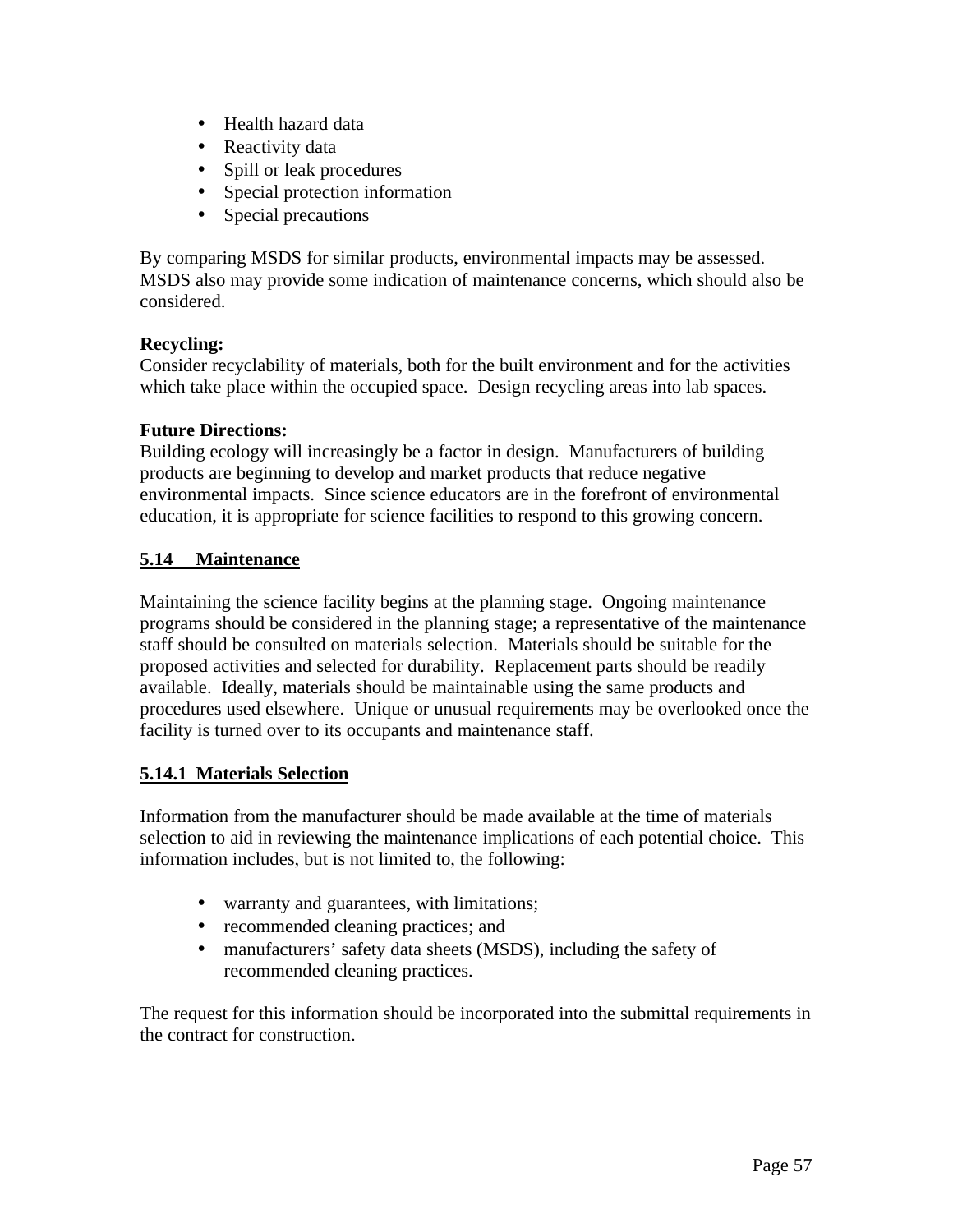## **5.15 Renovations of Existing Facilities**

Renovation projects are inherently limited by existing conditions and will include more design compromises than new construction. The design criteria in these guidelines should be followed to the extent feasible. Creative combinations of space and innovative designs may be developed to meet particular situations and should be encouraged.

## **5.16 Area Summary**

Two levels of analysis are necessary to determine the net area required for science facilities at a given school. The first procedure determines the program need at the school as a whole, calculating the number of teaching stations required. Second, the area for each lab and its associated support spaces can then be assessed, including any singular departmental or interdepartmental space requirements.

## **5.16.1 Procedure #1: Calculating Teaching Stations**

| <b>Step 1</b> Determine total enrollment for which the school is to be designed;                                                                                                                                                                                      |  |  |  |
|-----------------------------------------------------------------------------------------------------------------------------------------------------------------------------------------------------------------------------------------------------------------------|--|--|--|
| <b>Step 2</b> Multiply total enrollment by the percentage of students who will be involved in science<br>activities during one day;                                                                                                                                   |  |  |  |
| Step 3 Anticipate the maximum class size;                                                                                                                                                                                                                             |  |  |  |
| <b>Step 4</b> Determine the number of periods per day;                                                                                                                                                                                                                |  |  |  |
| <b>Step 5</b> Multiply the maximum class size by the number of periods per day;                                                                                                                                                                                       |  |  |  |
| <b>Step 6</b> Multiply step 5 by a reasonable space utilization factor (usually 85%) to allow program<br>flexibility. This determines the maximum number of students one teaching station can<br>handle in one day;                                                   |  |  |  |
| <b>Step 7</b> The number of students taking science in one day (Step 2) is divided by the maximum<br>daily load of one teaching station (Step 6) to determine the required number of teaching<br>stations for the science program. Round to the nearest whole number. |  |  |  |

Next, the preparation, storage, and student project needs are assessed based on the science enrollment figures. Then, any central departmental or interdepartmental functions can be addressed.

#### **5.16.2 Procedure #2: Net Area for Science Activities**

After determining the number of teaching stations required, the subsequent area requirements can be developed.

The table on the following page lists the program spaces described in Chapter 4. Areas are provided in minimum square footages, ranges, or in area per student, depending on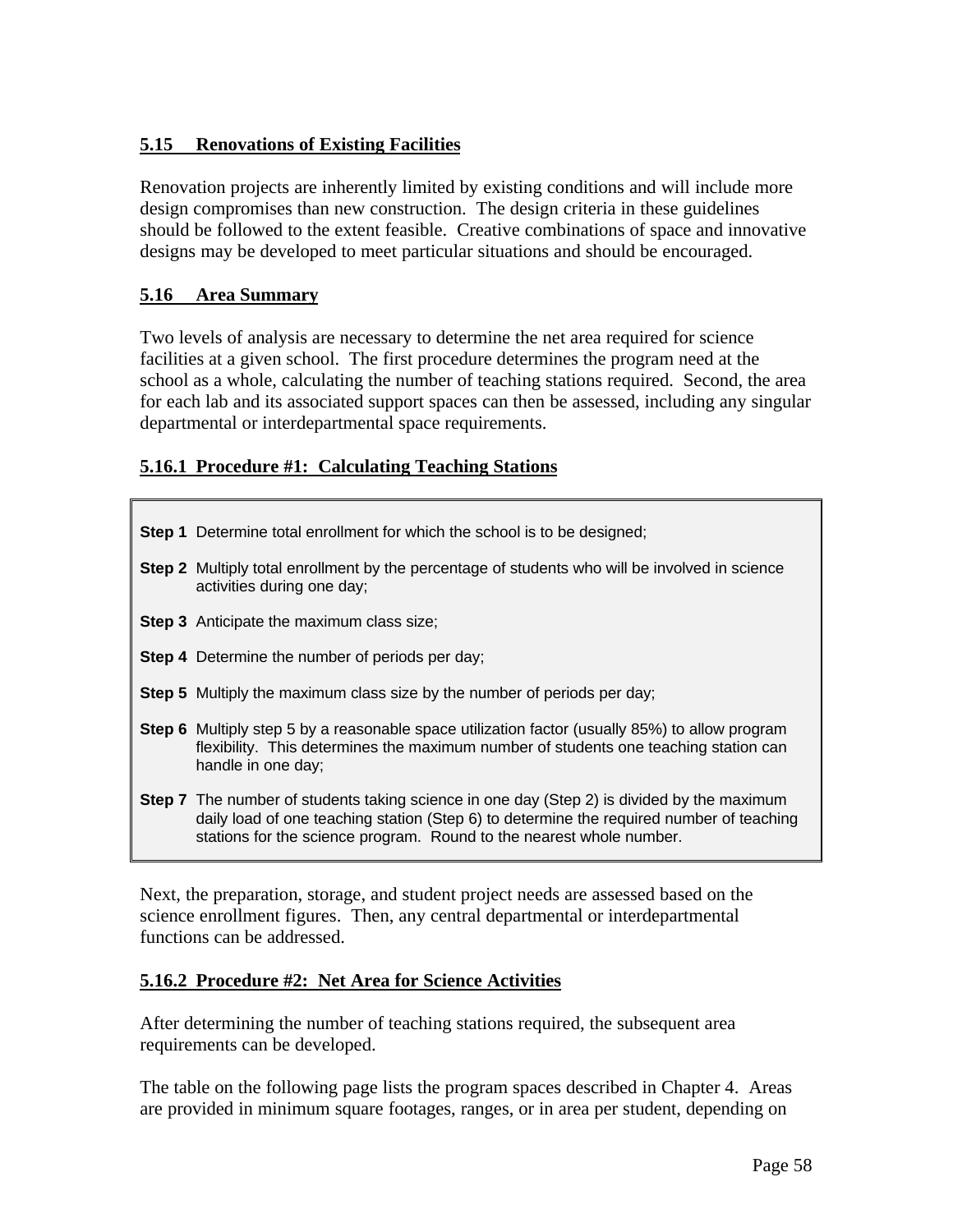the nature of the space and its role within the program. A summary for science facilities can then be developed.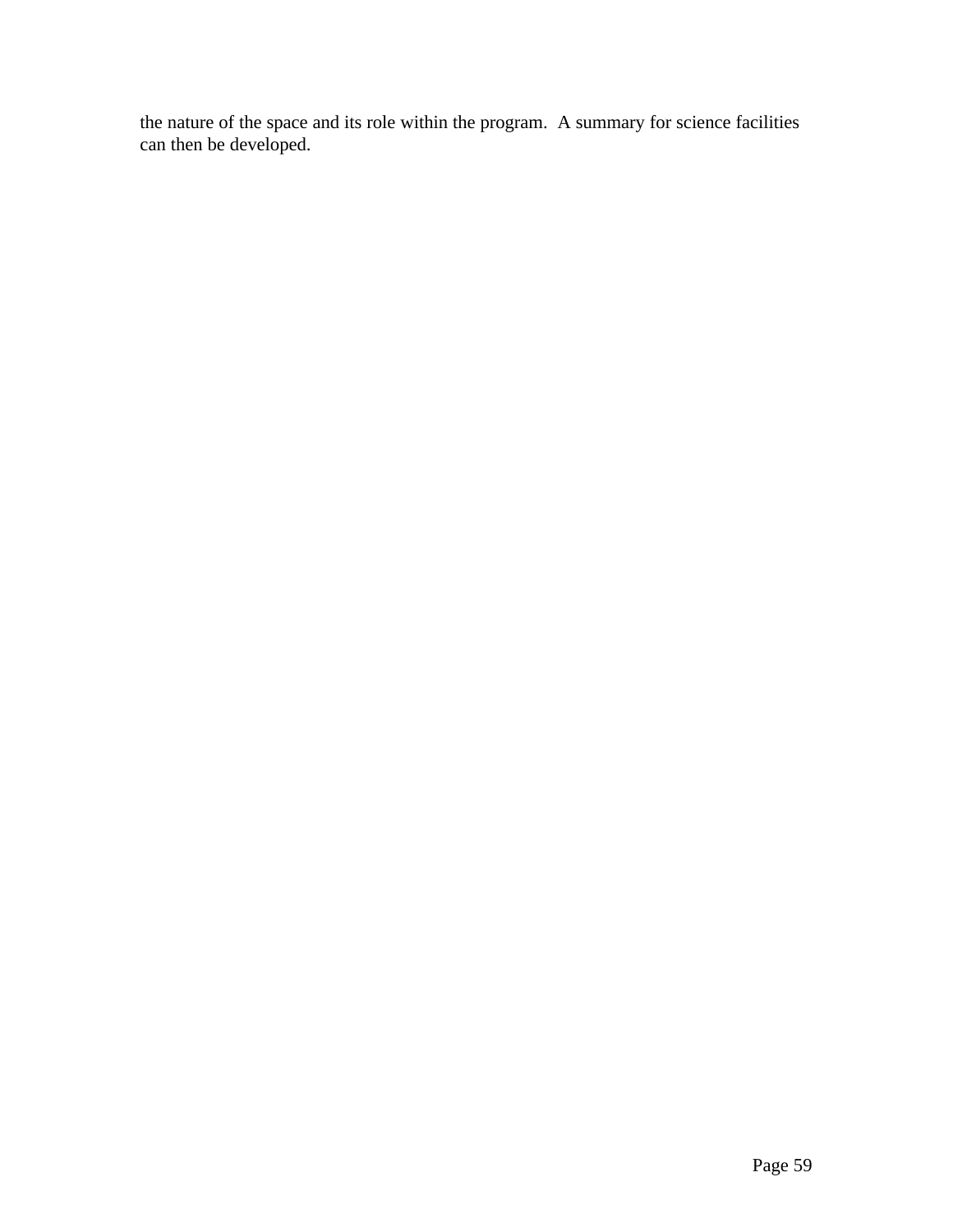## **Determining Net Area for Science Facilities**

| <b>Activity</b>                      | <b>Area Guidelines</b>                               | <b>Number of</b><br>Persons or | Area per Space | <b>Required Net</b><br>Area |
|--------------------------------------|------------------------------------------------------|--------------------------------|----------------|-----------------------------|
|                                      |                                                      | <b>Spaces</b>                  |                |                             |
| <b>Lab Area</b>                      | 36 sq. ft. per<br>student; 28<br>students<br>maximum |                                |                |                             |
| <b>Lecture Area</b>                  | 14 sq. ft. per<br>student                            |                                |                |                             |
| <b>Preparation</b><br>Area<br>$-0r-$ | 3 sq. ft. per<br>student                             |                                |                |                             |
| <b>Preparation/</b><br><b>Office</b> | 4 sq. ft. per<br>student                             |                                |                |                             |
| <b>Storage Room</b>                  | 2 sq. ft. per<br>student                             |                                |                |                             |
| <b>Project Area</b>                  | 300 sq. ft. net                                      |                                |                |                             |
| <b>Seminar Room</b><br>(optional)    | 200-400 sq. ft.<br>net                               |                                |                |                             |
| <b>Teacher</b><br><b>Planning</b>    | 50 sq. ft. per<br>teacher                            |                                |                |                             |
| <b>Greenhouse</b>                    | 200-400 sq. ft.<br>net                               |                                |                |                             |
| <b>Science Studio</b>                | 50 sq. ft. per<br>student                            |                                |                |                             |
| <b>Other Spaces</b><br>(describe)    |                                                      |                                |                |                             |
| <b>Total Net Area</b>                |                                                      |                                |                |                             |

**Notes:**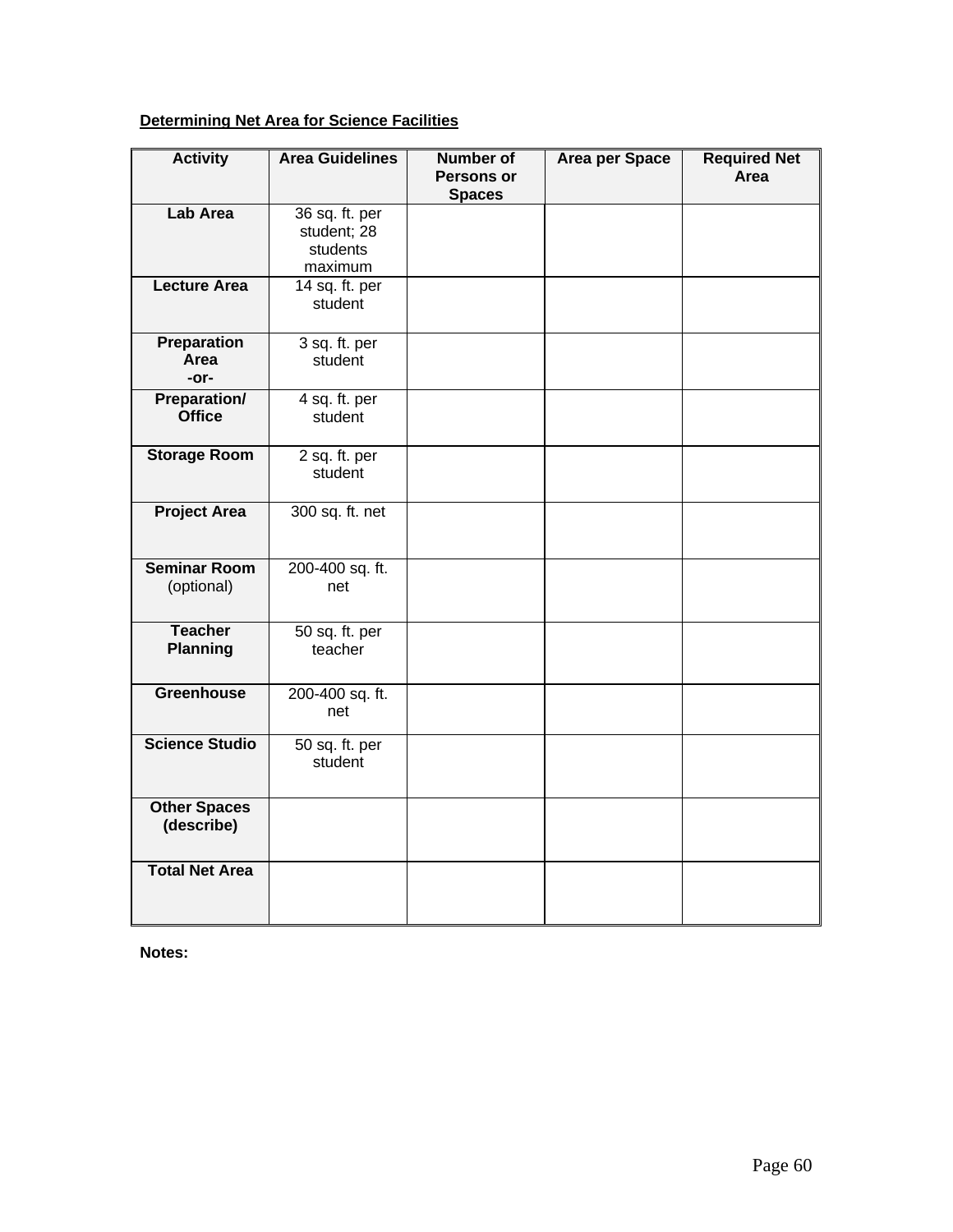## **References**

#### **Publications**

- Alexander, C., Ishikawa, S., Silverstein, M., et al. 1977. *A Pattern Language*. New York: Oxford University Press.
- American Association for the Advancement of Science (AAAS). 1991. *Barrier Free in Brief: Access to Science Literacy.* Washington, DC: AAAS.
- --------. 1991. *Barrier Free in Brief: Laboratories and Classrooms in Science and Engineering.* Washington, DC: AAAS.
- --------. 1989. *Project 2061: Science for All Americans.* Washington, DC: AAAS.
- American Chemical Society (ACS). 1990. *Safety in Academic Chemistry Laboratories.*  Washington, DC: ACS.
- Anne Arundel County Public Schools (AACPS). 1989. Indoor Air Quality Management Program. Annapolis: AACPS. (distributed through MSDE).
- American Institute of Architects (AIA). 1994. *Environmental Resource Guide.*  Washington, DC: AIA.
- Architectural and Transportation Barriers Compliance Board (ATBCB). 1992. *Americans with Disabilities Act: Accessibility Guidelines for Buildings and Facilities, Transportation Facilities, Transportation Vehicles.* Washington, DC: U.S. ATBCB.
- Governor's Committee on High School Science Laboratories for the 21<sup>st</sup> Century. 1992. *Look of the Future: Report of the Governor's Committee on High School Science Laboratories for the 21st Century.* Baltimore: Public School Construction Program.
- Building Officials and Code Administrators International (BOCAI), Inc. *The BOCAI Basic / National Building Code: 1990.* Country Club Hills, IL: BOCAI.
- Diberardinis, L. et al. 1987. *Guidelines for Laboratory Design: Health and Safety Considerations.* New York: John Wiley and Sons.
- Fanney, A.H., Whittier, K.M., Traugott, A.E., and Simon, L.N., eds. 1994. *U.S. Green Building Conference – 1994.* Papers. Washington, DC: U.S. Government Printing Office.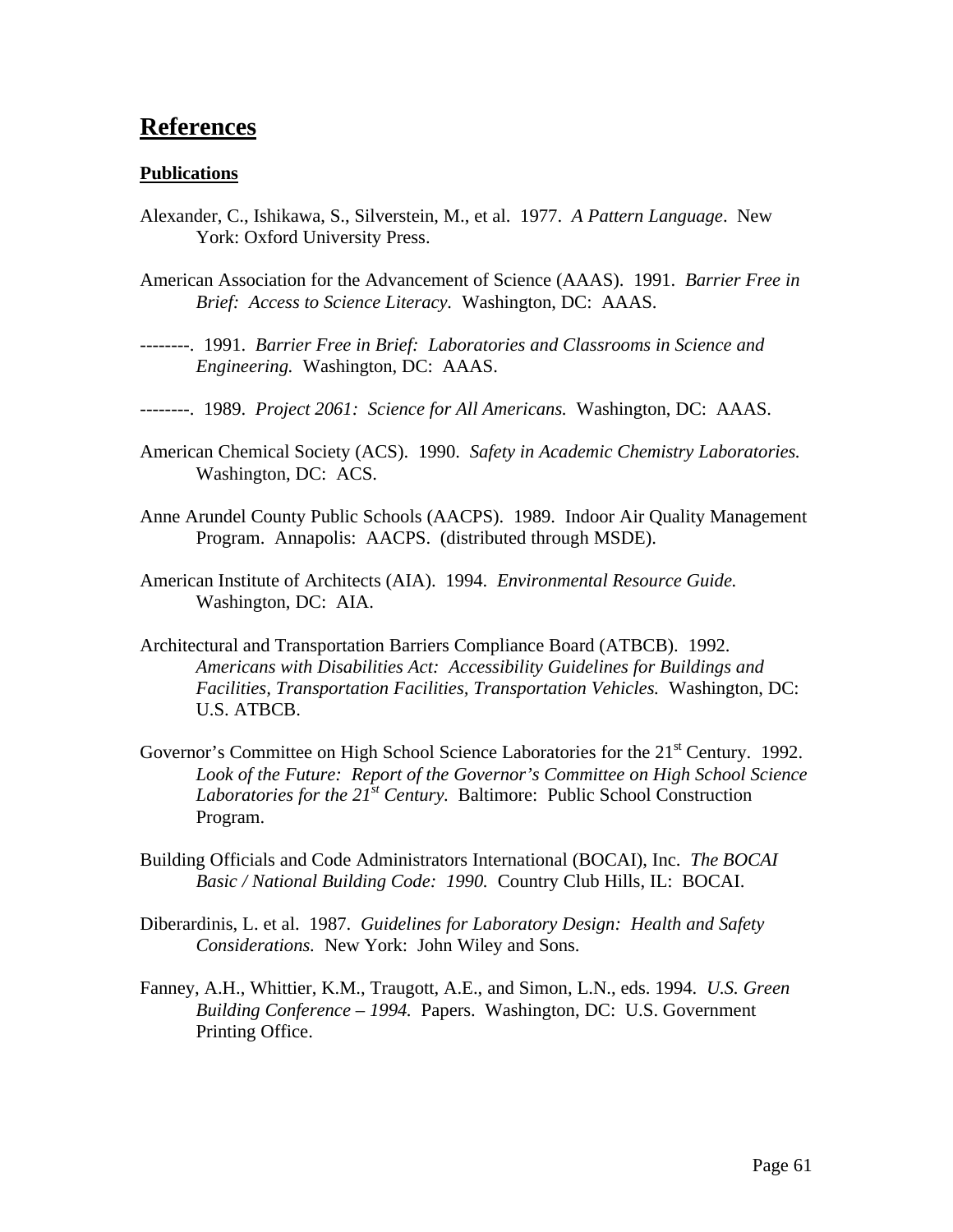- General Services Administration, the departments of Urban Housing and Defense, and the United States Postal Service. 1988. *Uniform Federal Accessibility Standards.*  Washington, DC: Government Printing Office.
- Governor's Commission on School Performance. 1989. *The Report on the Governor's Commission on School Performance.* Annapolis: State of Maryland.
- Madrazo, G. and Motz, L., eds. 1988. *Third Sourcebook for Science Supervisors.*  Washington, DC: NSTA Publications.
- Maryland. 1985. *Maryland Building Code for the Handicapped. Code of Maryland Regulations, 05.02.02.* Annapolis: Department of Economic and Community Development.
- Maryland State Department of Education (MSDE). 1992. *Air Cleaning Devices for HVAC Supply Systems in Schools.* Baltimore: MSDE.
- --------. 1986. *Assistive Devices in Public Schools Which Aid the Understanding of Verbal Language.* Baltimore: MSDE.
- --------. 1993. *Carpet and Indoor Air Quality in Schools.* Baltimore: MSDE.
- --------. 1991. *Guidelines for Controlling Indoor Air Quality Problems Associated with Kilns, Copiers, and Welding in Schools.* Baltimore: MSDE.
- --------. 1987. *Indoor Air Quality: Maryland Public Schools.* Baltimore: MSDE.
- --------. 1994. *Interior Painting and Indoor Air Quality in Schools.* Baltimore: MSDE.
- --------. 1994. *Science Laboratories and Indoor Air Quality in Schools.* Baltimore: MSDE.
- --------. 1994. *Selecting HVAC Systems for Schools to Balance the Needs of Indoor Air Quality, Energy Conservation and Maintenance.* Baltimore: MSDE.
- --------. 1994. *Technology Education Facility Guidelines.* Baltimore: MSDE.
- --------. 1993. *Making High Schools Work Through Blended Instruction.* Baltimore: MSDE.
- --------, U.S. Fish and Wildlife Service, Environmental Concern, Inc., Maryland Department of Natural Resources, Chesapeake Bay Trust. 1994. *Schoolyard Habitat Workshop: Guidance for Enhancing or Creating Valuable Habitat Areas for Wildlife on School Grounds.* Baltimore.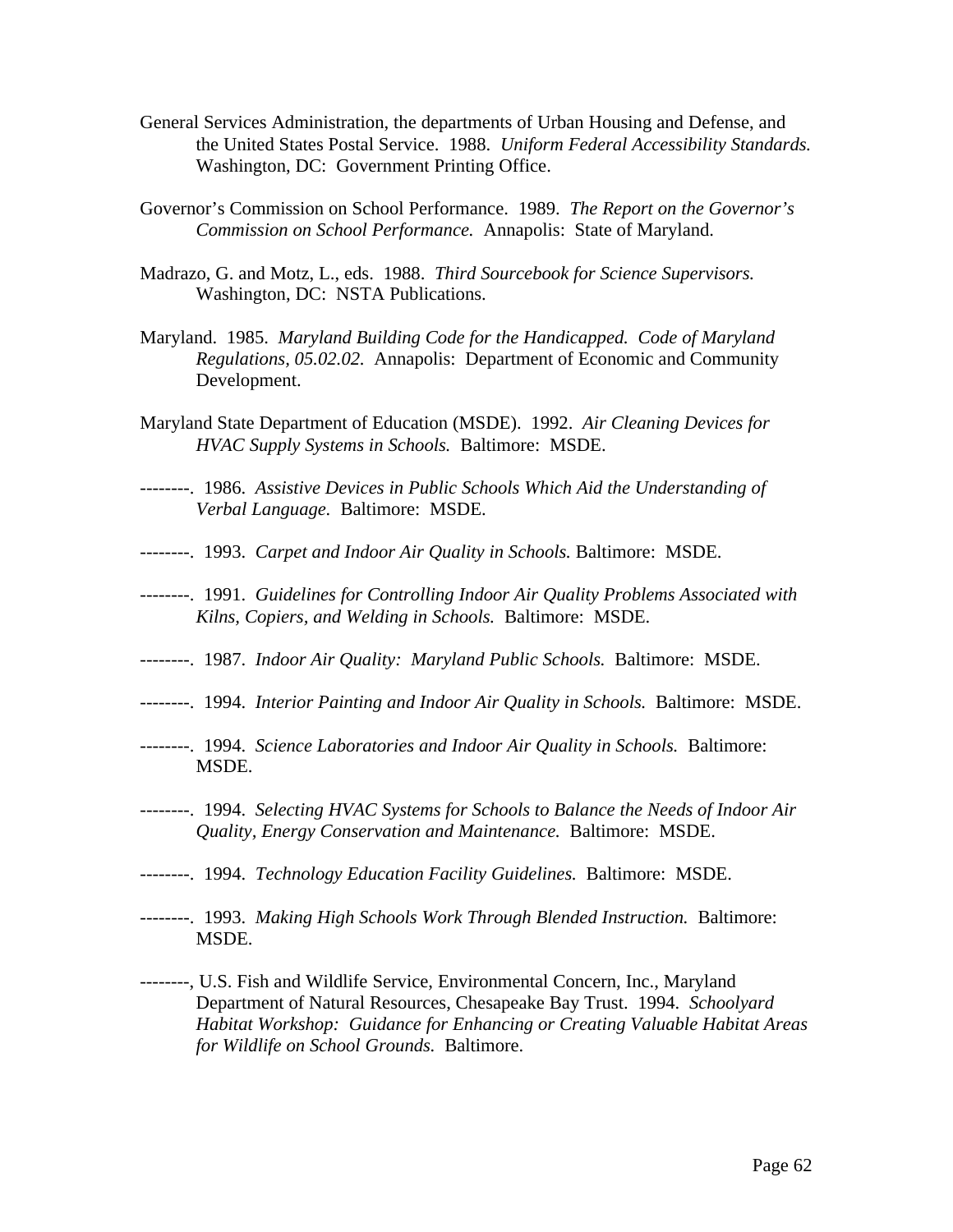- Maryland Task Force on the Middle Learning Years. 1989. *What Matters in the Middle Grades*. Baltimore: MSDE.
- McGuiness, W., Stein, B., and Reynolds, J. 1980. *Mechanical and Electrical Equipment for Buildings.* New York: John Wiley and Sons.
- National Center for Improving Science Education (NCISE). 1991. *The High Stakes of High School Science.* Washington, DC: NCISE.
- National Research Council Committee on High School Biology Education. 1990. *Fulfilling the Promise: Biology Education in the Nation's Schools.* Washington, DC: National Academy Press.
- National Fire Protection Association (NFPA). 1991. *Life Safety Code.* Quincy, MA: NFPA.
- North Carolina Public Schools. 1991. *North Carolina Public Schools Facility Standards: A Guide for Planning School Facilities.* Raleigh: School Planning, N.C. Department of Public Instruction.
- Public School Construction Program (PSCP). 1994. *Public School Construction Program Administrative Procedures Guide.* Baltimore: State of Maryland, PSCP.
- Ramsey, G. 1988. *Architectural Graphic Standards.* New York: John Wiley & Sons, Inc.
- Rosenlund, S. 1987. *The Chemical Laboratory: Its Design and Operation.* Park Ridge, NJ: Noyes Publications.
- Schuler, T. 1992. *Design of Stormwater Wetland Systems: Guidelines for Creating Divers and Effective Stormwater Wetland Systems in the Mid-Atlantic Region.*  Washington, DC: Metropolitan Washington Council of Governments.
- Science and Environmental Education Unit, California Department of Education, 1993. *Science Facilities Design for California Public Schools.* Sacramento: California Department of Education.
- Texas Education Agency (TEA). 1989. *Planning a Safe and Effective Science Learning Environment.* Austin: TEA.